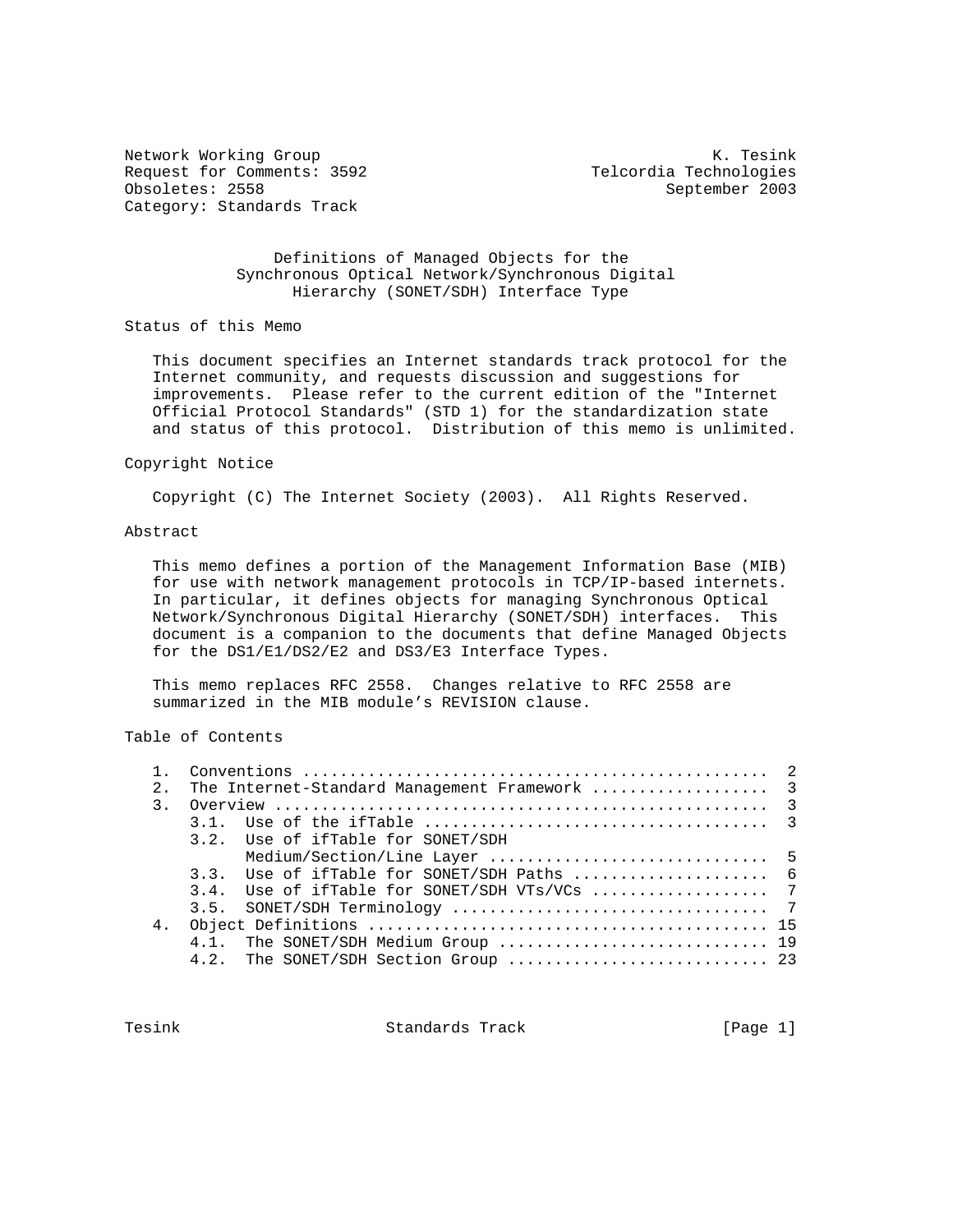|    |      | $4.2.1$ .<br>The SONET/SDH Section Current Group  23             |  |
|----|------|------------------------------------------------------------------|--|
|    |      | The SONET/SDH Section Interval Group  25<br>4.2.2.               |  |
|    | 4.3. | The SONET/SDH Line Group  28                                     |  |
|    |      | The SONET/SDH Line Current Group  28<br>4.3.1.                   |  |
|    |      | The SONET/SDH Line Interval Group  30<br>4.3.2.                  |  |
|    | 4.4. | The SONET/SDH Far End Line Group  32                             |  |
|    |      | The SONET/SDH Far End Line Current Group  32<br>4.4.1            |  |
|    |      | The SONET/SDH Far End Line Interval Group  34<br>4.4.2.          |  |
|    | 4.5. |                                                                  |  |
|    |      | The SONET/SDH Path Current Group  37<br>4.5.1.                   |  |
|    |      | The SONET/SDH Path Interval Group  39<br>4.5.2.                  |  |
|    | 4.6. | The SONET/SDH Far End Path Group  42                             |  |
|    |      | The SONET/SDH Far End Path Current Group  42<br>4.6.1.           |  |
|    |      | The SONET/SDH Far End Path Interval Group  44<br>4.6.2.          |  |
|    | 4.7. | The SONET/SDH Virtual Tributary Group  46                        |  |
|    |      | $4.7.1$ .<br>The SONET/SDH VT Current Group  46                  |  |
|    |      | The SONET/SDH VT Interval Group  49<br>4.7.2.                    |  |
|    | 4.8. | The SONET/SDH Far End VT Group  51                               |  |
|    |      | The SONET/SDH Far End VT Current Group  51<br>4.8.1.             |  |
|    |      | The SONET/SDH Far End VT Interval Group 53<br>4.8.2.             |  |
|    | 4.9. |                                                                  |  |
|    |      |                                                                  |  |
| 5. |      |                                                                  |  |
| 6. |      |                                                                  |  |
| 7. |      |                                                                  |  |
|    | 7.1. |                                                                  |  |
|    | 7.2. |                                                                  |  |
| 8. |      |                                                                  |  |
|    |      | Appendix A: The delay-line approach to statistics collection  69 |  |
|    |      | Appendix B: RFC 1595 SES interpretation  71                      |  |
|    |      |                                                                  |  |
|    |      |                                                                  |  |

### 1. Conventions

 The key words "MUST", "MUST NOT", "REQUIRED", "SHALL", "SHALL NOT", "SHOULD", "SHOULD NOT", "RECOMMENDED", "NOT RECOMMENDED", "MAY", and "OPTIONAL", when they appear in this document, are to be interpreted as described in BCP 14, RFC 2119 [RFC2119].

Tesink **Standards Track** [Page 2]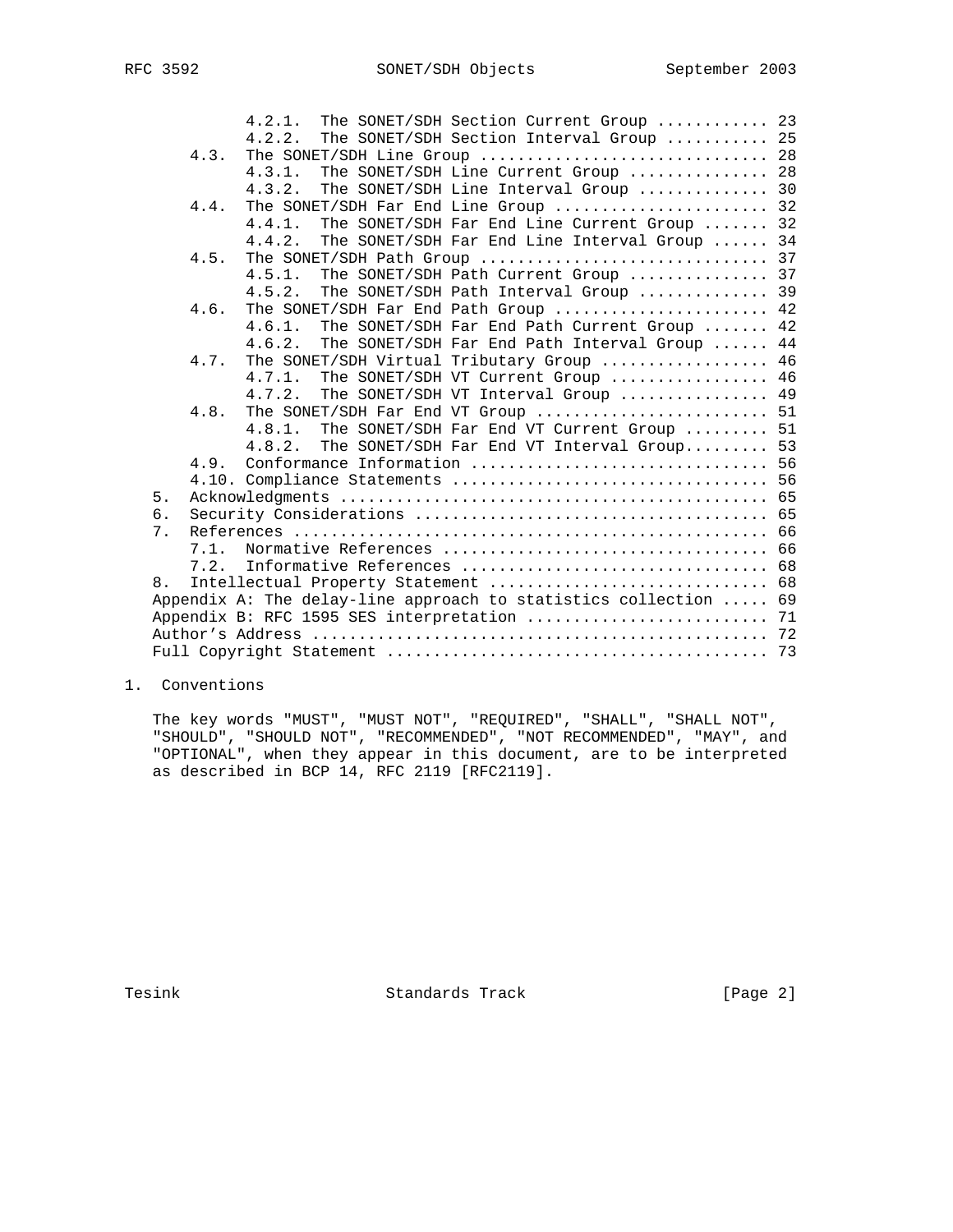2. The Internet-Standard Management Framework

 For a detailed overview of the documents that describe the current Internet-Standard Management Framework, please refer to section 7 of RFC 3410 [RFC3410].

 Managed objects are accessed via a virtual information store, termed the Management Information Base or MIB. MIB objects are generally accessed through the Simple Network Management Protocol (SNMP). Objects in the MIB are defined using the mechanisms defined in the Structure of Management Information (SMI). This memo specifies a MIB module that is compliant to the SMIv2, which is described in STD 58, RFC 2578 [RFC2578], STD 58, RFC 2579 [RFC2579] and STD 58, RFC 2580 [RFC2580].

 Textual conventions used in this document are defined in RFC 2579 [RFC2579] and RFC 3593 [RFC3593].

3. Overview

 These objects are used when the particular media being used to realize an interface is a SONET/SDH interface. At present, this applies to these values of the ifType variable in the Internet standard MIB:

sonet (39), sonetPath (50), sonetVT (51)

 The definitions contained herein are based on the SONET/SDH specifications in ANSI T1.105 and T1.106-1988 [T1.105a][T1.105b][T1.106] and CCITT G.707, 708, 709, and G.783 [G.707][G.708][G.709][G.783].

3.1. Use of the ifTable

 This section specifies how the MIB II interfaces group, as defined in [RFC2863], is used for SONET/SDH interfaces. The SONET/SDH layers support several multiplexing possibilities.

 For example in SONET, an Synchronous Transport Signal 3 (STS-3) has 3 SONET Paths, and a STS-3c has 1 SONET Path. Another example could be a STS-12 having 4 SONET STS-3c Paths. Similarly, a SONET Synchronous Payload Envelope (SPE) can carry many Virtual Tributaries (VTs), for example, one SONET SPE can carry 28 VT1.5s. It is important to note that an SPE and a VT in SONET is collectively referred to as a Virtual Container (VC) in SDH. Also, an STS is called Synchronous Transport Module (STM) in SDH.

Tesink **Standards Track** [Page 3]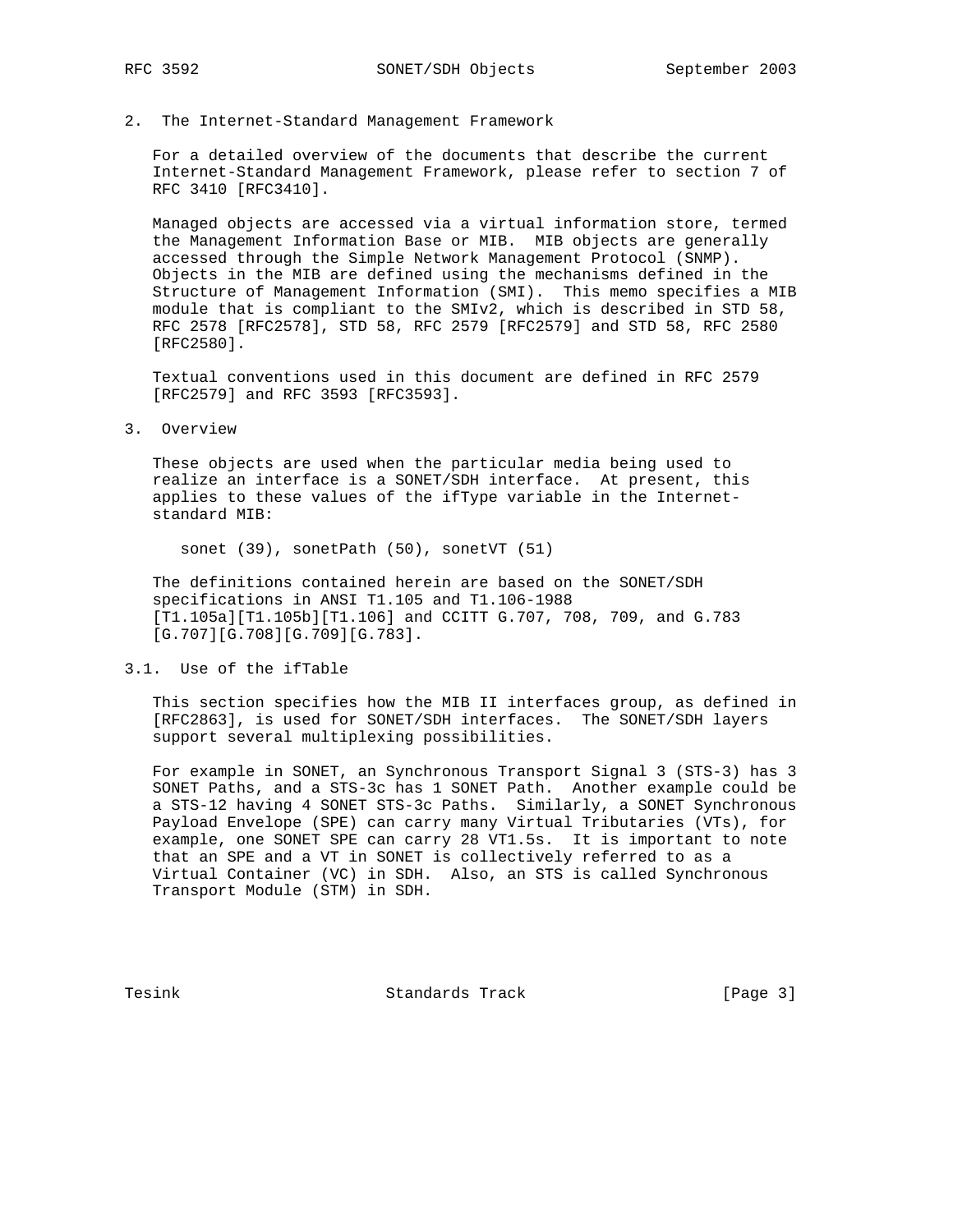Not all SONET/SDH equipment terminates all SONET/SDH layers. For example, a SONET/SDH STE regenerator terminates SONET/SDH Sections only, and is transparent for all layers above that. SONET/SDH Add- Drop multiplexers and Digital Cross Connect Systems terminate SONET/SDH Lines. SONET/SDH Terminal Multiplexers may also terminate SONET/SDH Paths and VTs/VCs.

 MIB II [RFC1213], as extended by [RFC2863], accommodates these cases by appropriate use of the MIB II system group, and the interfaces group. The system group can name and describe the type of managed resource. The interfaces group defines which SONET/SDH layers apply, how these layers are configured and multiplexed. This is achieved by proper representation of SONET/SDH Layers by ifEntries as defined in [RFC2863], as follows:

| VT K<br>VT 1<br>.             | ><br>> K ifEntries |
|-------------------------------|--------------------|
| Path 1<br>$\ldots$   Path $L$ | ><br>> L ifEntries |
| Line                          |                    |
| Section Layer                 | > 1 ifEntry        |
| Physical Medium Layer         |                    |
|                               |                    |

Use of ifTable for a SONET/SDH port

 The exact configuration and multiplexing of the layers is maintained in the ifStackTable [RFC2863] and in the ifInvStackTable [RFC2864].

Tesink **Standards Track** [Page 4]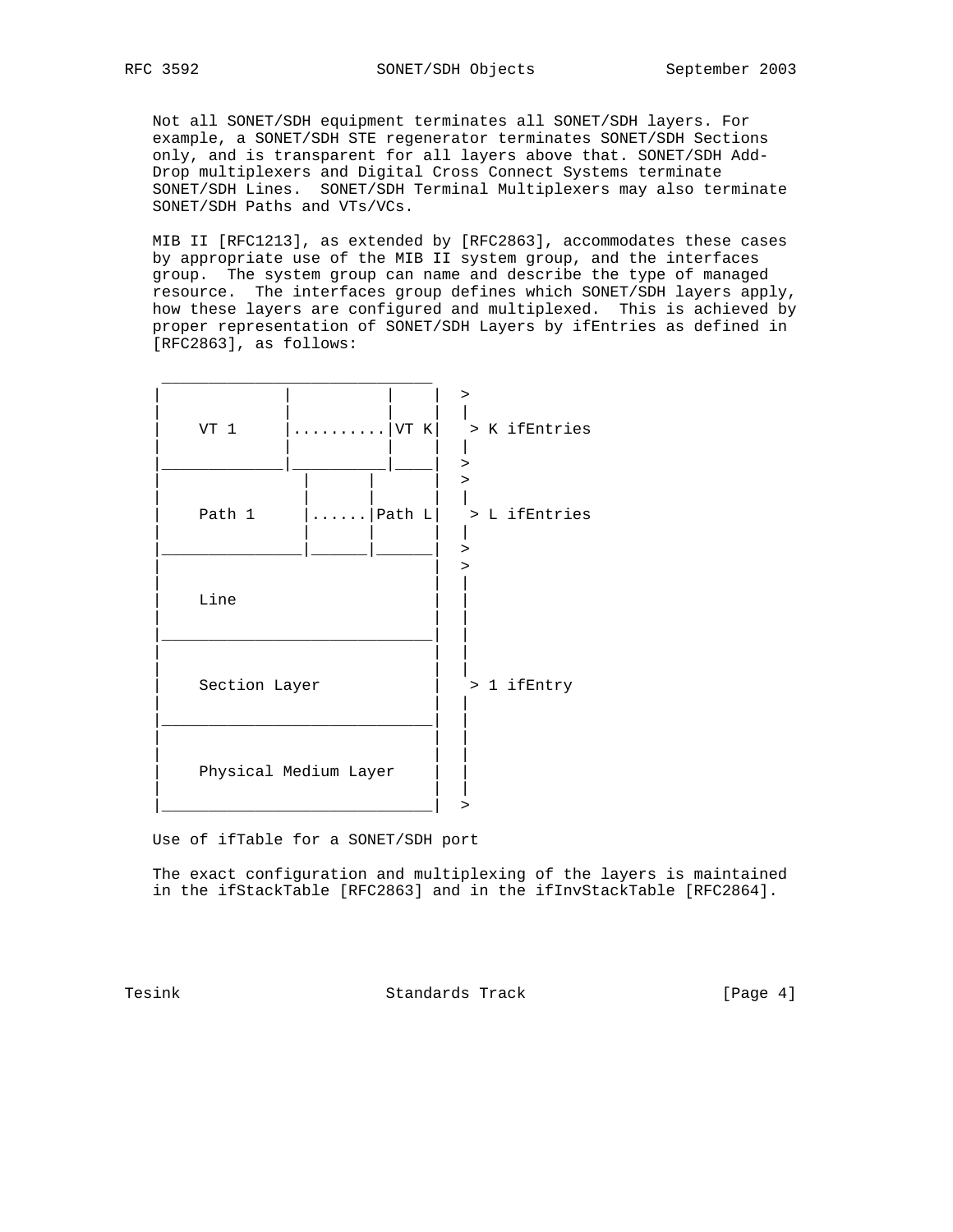3.2. Use of ifTable for SONET/SDH Medium/Section/Line Layer

Only the ifGeneralInformationGroup needs to be supported.

| ifTable Object                     | Use for combined SONET/SDH<br>Medium/Section/Line Layer                                                                                                                                                                                                     |
|------------------------------------|-------------------------------------------------------------------------------------------------------------------------------------------------------------------------------------------------------------------------------------------------------------|
| ifIndex                            | Interface index.                                                                                                                                                                                                                                            |
| ifDescr                            | SONET/SDH Medium/Section/Line                                                                                                                                                                                                                               |
| ifType                             | sonet(39)                                                                                                                                                                                                                                                   |
| ifSpeed                            | Speed of line rate for SONET/SDH,<br>(e.g., 155520000 bps).                                                                                                                                                                                                 |
| ifPhysAddress                      | The value of the Circuit Identifier.<br>If no Circuit Identifier has been assigned<br>this object should have an octet string with<br>zero length.                                                                                                          |
| ifAdminStatus                      | May be implemented with read-only access.<br>The desired administrative status of the<br>interface.                                                                                                                                                         |
| ifOperStatus                       | The value testing $(3)$ is not used.<br>This object assumes the value $down(2)$ ,<br>if the objects sonetSectionCurrentStatus<br>and sonetLineCurrentStatus have<br>any other value than sonetSectionNoDefect(1)<br>and sonetLineNoDefect(1), respectively. |
| ifLastChange                       | sysUpTime at the last change in ifOperStatus.                                                                                                                                                                                                               |
| ifName                             | Textual name of the interface or an OCTET STRING<br>of zero length.                                                                                                                                                                                         |
| ifLinkUpDownTrapEnable             | Default value is enabled $(1)$ .<br>May be implemented with read-only access.                                                                                                                                                                               |
| ifHighSpeed                        | Speed of line in Mega-bits per second<br>(e.g., 155 Mbps)                                                                                                                                                                                                   |
| ifConnectorPresent Set to true(1). |                                                                                                                                                                                                                                                             |
| ifAlias                            | The (non-volatile) alias name for this interface<br>as assigned by the network manager.                                                                                                                                                                     |
|                                    |                                                                                                                                                                                                                                                             |

Tesink **Standards Track** [Page 5]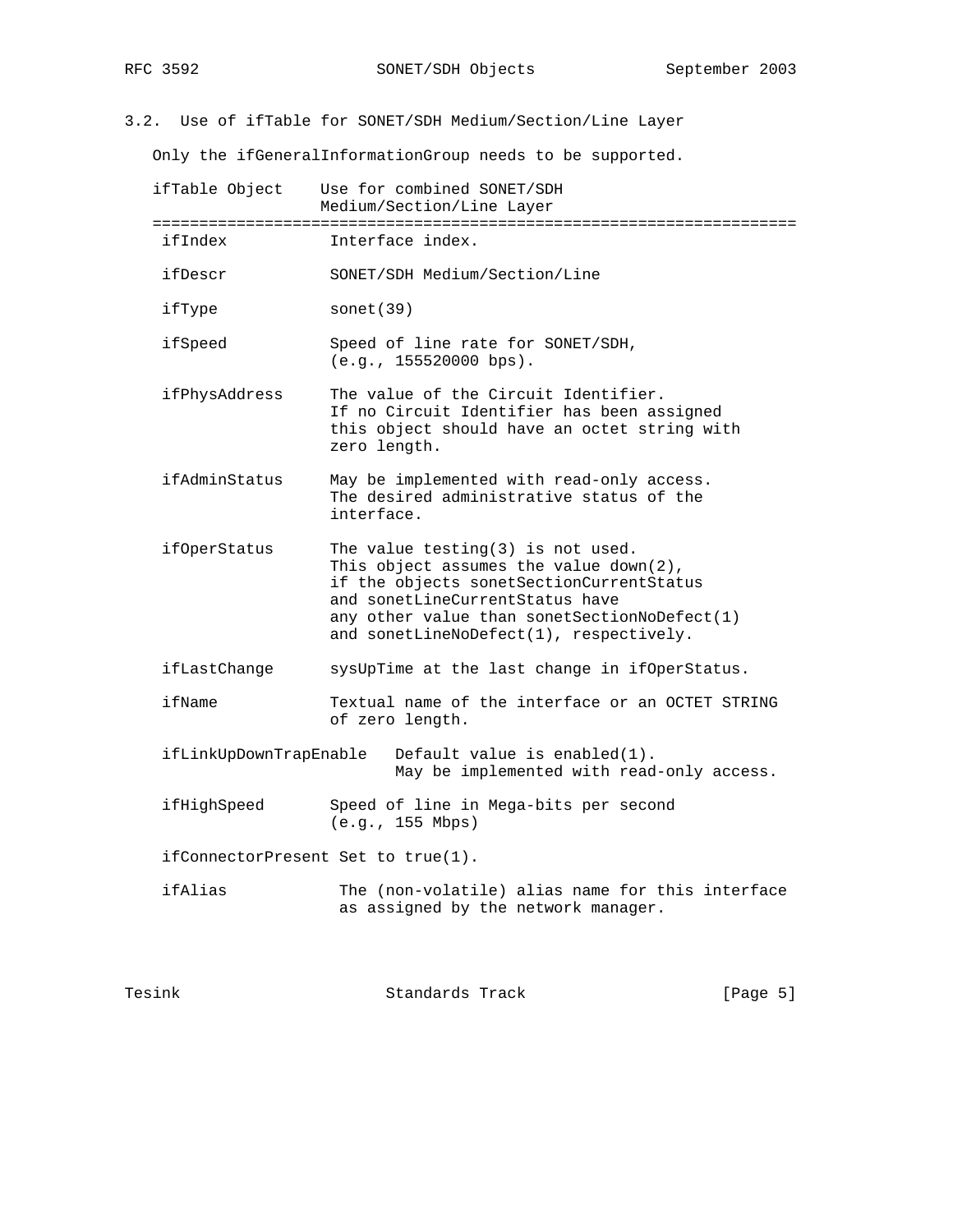# 3.3. Use of ifTable for SONET/SDH Paths

Only the ifGeneralInformationGroup needs to be supported.

| ifTable Object         | Use for SONET/SDH Paths                                                                                                             |
|------------------------|-------------------------------------------------------------------------------------------------------------------------------------|
| ifIndex                | Interface index.                                                                                                                    |
| ifDescr                | SONET/SDH Path                                                                                                                      |
| ifType                 | sonetPath(50)                                                                                                                       |
| ifSpeed                | set to speed of SONET/SDH path<br>(e.g., an STS-1 path has a<br>rate of 50112000 bps.)                                              |
| ifPhysAddress          | Circuit Identifier or OCTET STRING of zero length.                                                                                  |
| ifAdminStatus          | May be implemented with read-only access.<br>The desired administrative status of the<br>interface.                                 |
| ifOperStatus           | This object assumes the value $down(2)$ ,<br>if the object sonetPathCurrentStatus has<br>any other value than sonetPathNoDefect(1). |
| ifLastChange           | sysUpTime at the last change in ifOperStatus.                                                                                       |
| ifName                 | Textual name of the interface or an OCTET STRING<br>of zero length.                                                                 |
| ifLinkUpDownTrapEnable | Default value is disabled(2).<br>May be implemented with read-only access.                                                          |
| ifHighSpeed            | Set to rate of SONET/SDH path<br>in Mega-bits per second.                                                                           |
|                        | ifConnectorPresent Set to false(2).                                                                                                 |
| ifAlias                | The (non-volatile) alias name for this interface<br>as assigned by the network manager.                                             |

Tesink **Standards Track** [Page 6]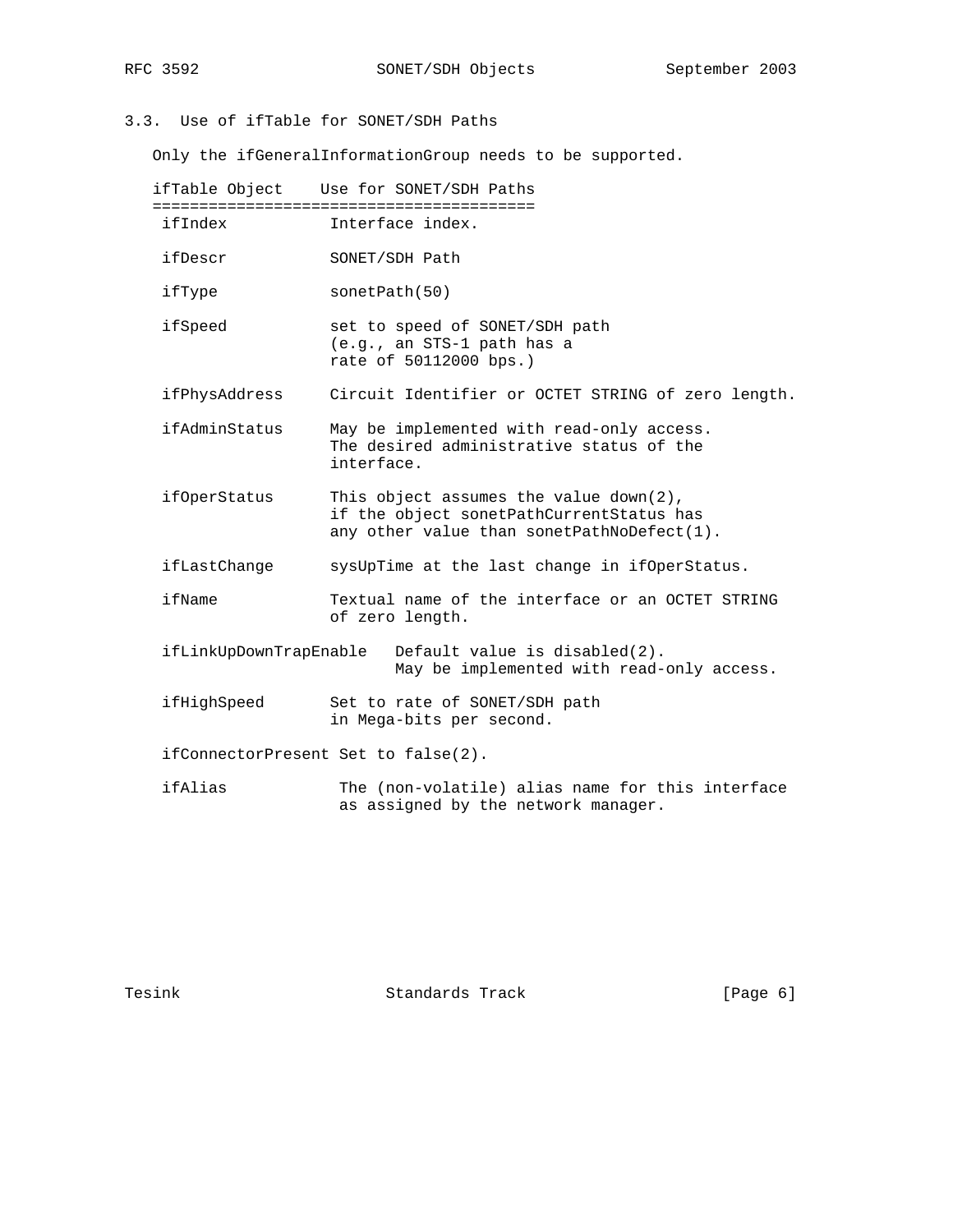# 3.4. Use of ifTable for SONET/SDH VTs/VCs

Only the ifGeneralInformationGroup needs to be supported.

 ifTable Object Use for SONET/SDH VTs/VCs =========================================== ifIndex Interface index. ifDescr SONET/SDH VT/VC ifType sonetVT(51) ifSpeed Set to speed of VT/VC (e.g., a VT1.5 has a rate of 1728000 bps.) ifPhysAddress Circuit Identifier or OCTET STRING of zero length. ifAdminStatus May be implemented with read-only access. The desired administrative status of the interface. ifOperStatus This object assumes the value down(2), if the object sonetVTCurrentStatus has any other value than sonetVTNoDefect(1). ifLastChange sysUpTime at the last change in ifOperStatus. ifName Textual name of the interface or an OCTET STRING of zero length. ifLinkUpDownTrapEnable Default value is disabled(2). May be implemented with read-only access. ifHighSpeed Set to rate of VT in Mega-bits per second. ifConnectorPresent Set to false(2). ifAlias The (non-volatile) alias name for this interface

3.5. SONET/SDH Terminology

 The terminology used in this document to describe error conditions on a SONET circuit as monitored by a SONET system are from the T1.231 [T1M1.3][T1.231a][T1.231b]. The terminology used in this document to describe error conditions on a SDH circuit as monitored by a SDH system are from the CCITT G.783 [G.783]. Only the SONET Performance

as assigned by the network manager.

Tesink **Standards Track** [Page 7]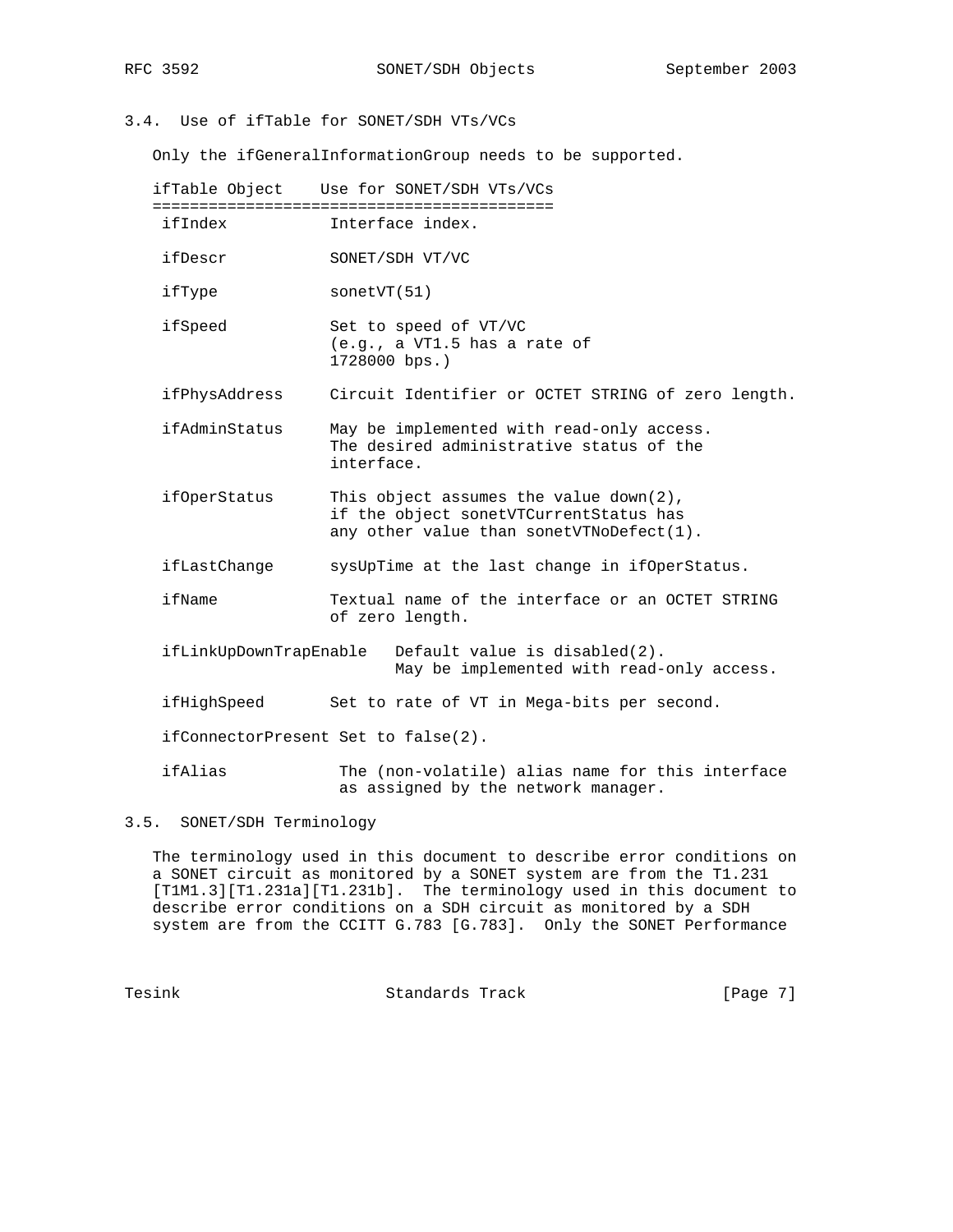Monitoring terminology is defined in this document. The definitions for SDH Performance Monitoring terms are similar but not identical, and they can be found in [G.783]. If the definition in this document does not match the definition in the T1.231 document, the implementer should follow the definition described in this document. In some cases other or additional references are used as compared with the ones cited above. This will be indicated in the text.

 Section Loss Of Frame Failure (Out of Frame Event, Severely Errored Frame Defect) An Out of Frame (OOF) event (or Severely Errored Frame defect) is the occurrence of four contiguous errored frame alignment words. A frame alignment word occupies the A1 and A2 bytes of an STS frame, and is defined in T1.105. The SEF defect is terminated when two contiguous error-free frame words are detected. Any implementation of the frame recovery circuitry which achieves realignment following an OOF within the 250 microsecond (two frames) interval implied by this definition is acceptable.

 A Loss of Frame (LOF) defect is declared when an OOF/SEF defect persists for a period of 3 milliseconds. The LOF defect is terminated when the incoming signal remains continuously in-frame for a period of 1 ms to 3 ms.

 A LOF failure is declared when the LOF defect persists for a period of 2.5 +/- 0.5 seconds, except when an LOS defect or failure is present. The LOF failure is cleared when the LOS failure is declared, or when the LOF defect is absent for 10 +/- 0.5 seconds.

Loss of Signal

 The Loss of Signal (LOS) defect is declared when no transitions are detected on the incoming signal (before descrambling). The LOS defect is detected upon observing 2.3 to 100 microseconds of no transitions. The LOS defect is cleared after a 125 microsecond interval (one frame) during which no LOS defect is detected.

 The LOS failure is declared when the LOS defect persists for a period of 2.5 +/- 0.5 seconds, or if LOS defect is present when the criteria for LOF failure declaration have been met. The LOS failure is cleared when the LOS defect is absent for a period of 10 +/- 0.5 seconds. Declaration of LOS failure clears any existing LOF failure. Clearing the LOS failure allows immediate declaration of the LOF failure if conditions warrant.

Tesink **Standards Track** [Page 8]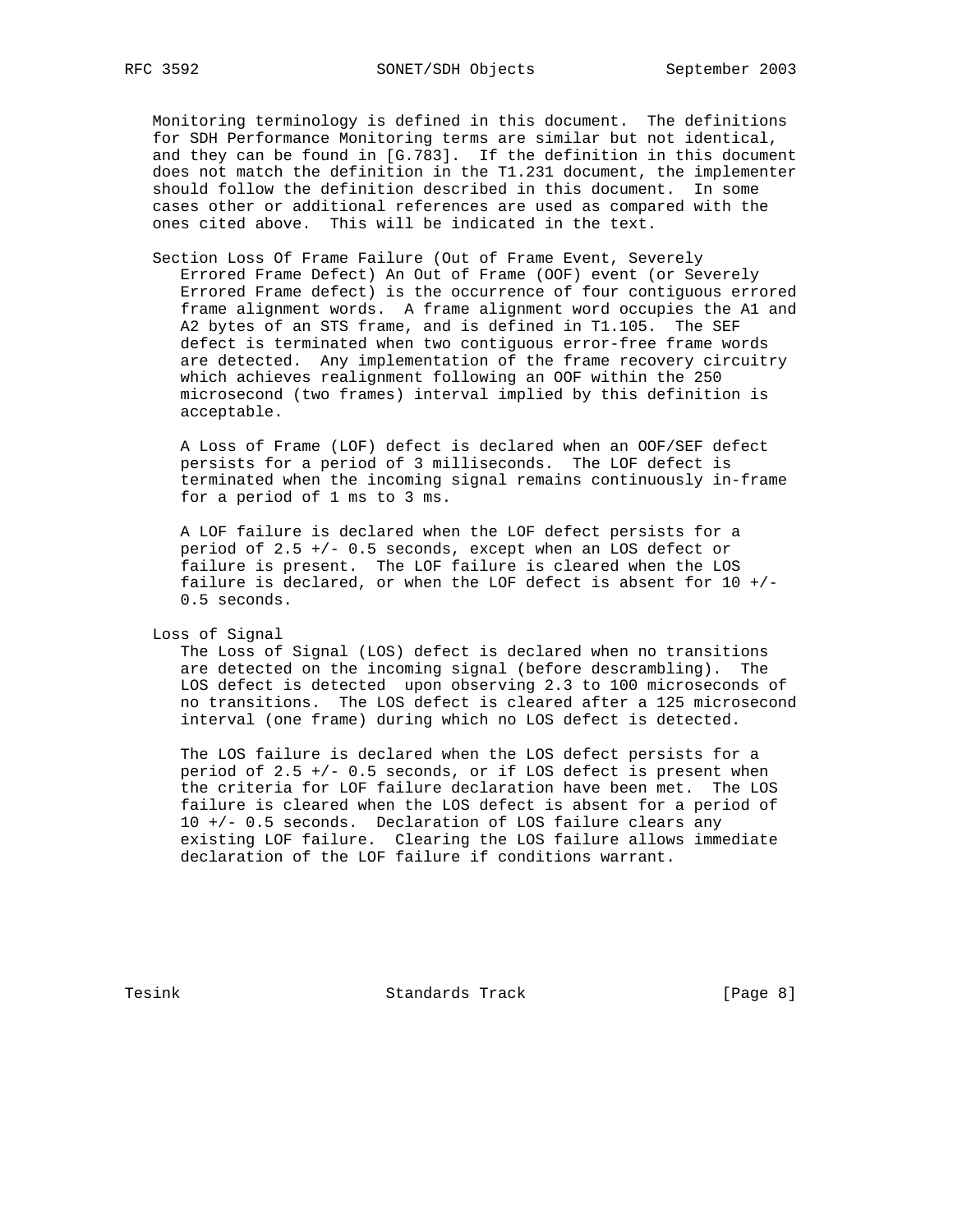### STS-Path Loss of Pointer

 A Loss of Pointer (LOP) defect is declared when either a valid pointer is not detected in eight consecutive frames, or when eight consecutive frames are detected with the New Data Flag (NDF) set to "1001" without a valid concatenation indicator (see ANSI T1.105). A LOP defect is terminated when either a valid pointer with a normal NDF set to "0110", or a valid concatenation indicator is detected for three contiguous frames. Incoming STS- Path AIS shall not result in the declaration of a LOP defect.

 An STS-Path LOP failure is declared when the STS-Path LOP defect persists for a period of 2.5 +/- 0.5 seconds. A STS-Path LOP failure is cleared when the STS-Path LOP defect is absent for 10  $+/-$  0.5 seconds.

VT Loss of Pointer

 A VT LOP defect is declared when either a valid pointer is not detected in eight consecutive VT superframes, or when eight consecutive VT superframes are detected with the NDF set to "1001" without a valid concatenation indicator. A VT LOP defect is terminated when either a valid pointer with a normal NDF set to "0110", or a valid concatenation indicator is detected for three contiguous VT superframes. Incoming VT-Path AIS shall not result in declaring a VT LOP defect.

 A VT LOP failure is declared when the VT LOP defect persists for 2.5 +/- 0.5 seconds. A VT LOP failure is cleared when the VT LOP defect is absent for  $10 +/- 0.5$  seconds.

### Line Alarm Indication Signal

 A Line Alarm Indication Signal (L-AIS) is defined in ANSI T1.105. The following criteria are specific to the L-AIS defect:

- Line AIS defect is detected as a "111" pattern in bits 6, 7, and 8 of the K2 byte in five consecutive frames.
- Line AIS defect is terminated when bits 6, 7, and 8 of the K2 byte do not contain the code "111" for five consecutive frames.

 A Line AIS failure is declared when the Line AIS defect persists for a period of 2.5 +/- 0.5 seconds. A Line AIS failure is cleared when the Line AIS defect is absent for 10 +/- 0.5 seconds.

#### STS-Path Alarm Indication Signal

 The STS-Path Alarm Indication Signal (AIS) is defined in ANSI T1.105 as all ones in bytes H1, H2, and H3 as well as all ones in the entire STS SPE. The following criteria are specific to the STS-Path AIS defect:

Tesink **Standards Track** [Page 9]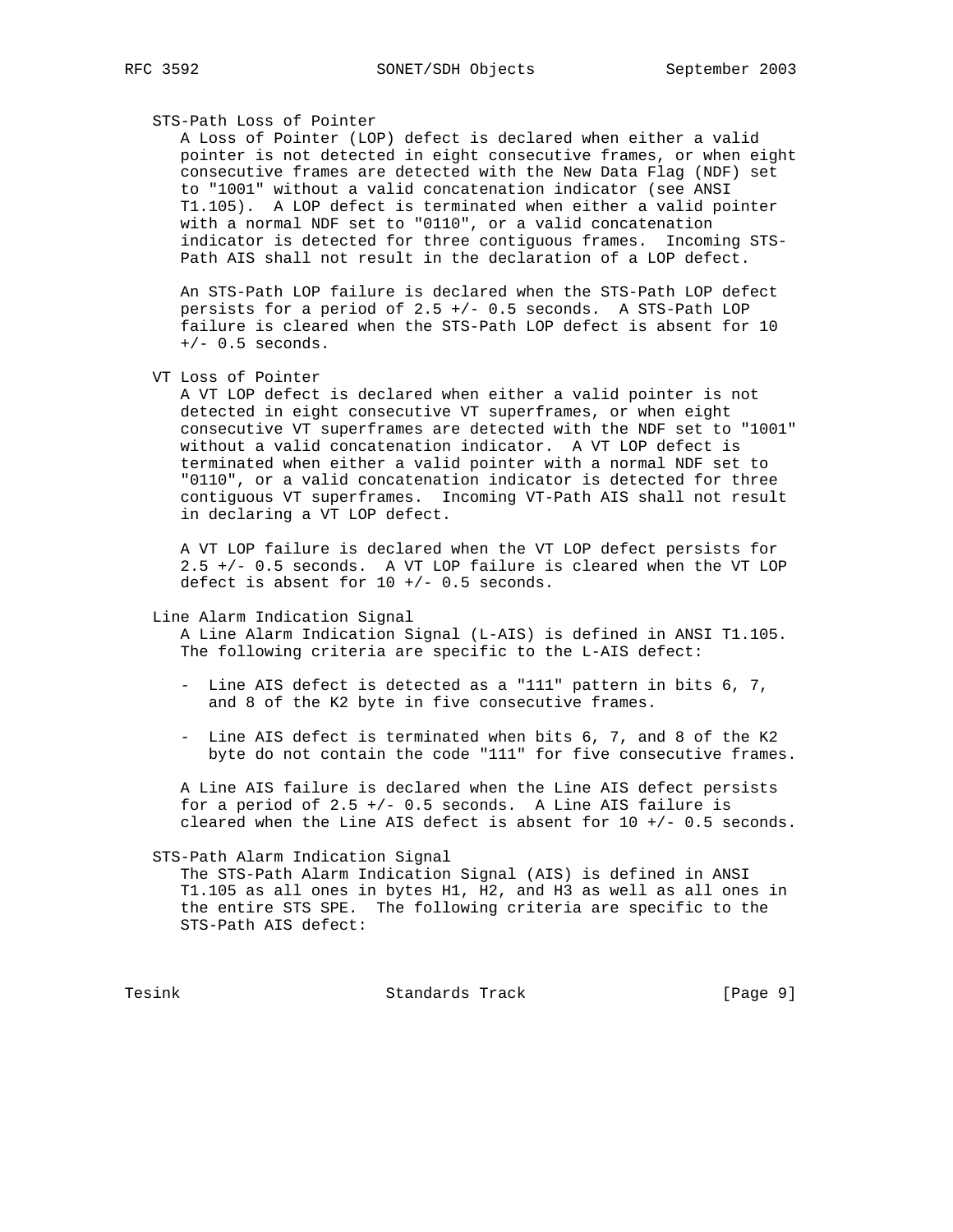RFC 3592 SONET/SDH Objects September 2003

- STS-Path AIS defect is detected as all ones in bytes H1 and H2 in three contiguous frames.
- The STS-Path AIS defect is terminated when a valid STS Pointer is detected with the NDF set to "1001" (inverted) for one frame, or "0110" (normal) for three contiguous frames.

 An STS-Path AIS failure is declared when the STS-Path AIS defect persists for 2.5 +/- 0.5 seconds. An STS-Path AIS failure is cleared when the STS-Path AIS defect is absent for  $10 +/- 0.5$ seconds.

### VT-Path Alarm Indication Signal

 The VT-Path Alarm Indication Signal (AIS) is only applicable for VTs in the floating mode of operation. VT-Path AIS is used to alert the downstream VT Path Terminating Entity (PTE) of an upstream failure. Upon detection of a failure, Line AIS, or STS- Path AIS, an STS PTE will generate downstream VT-Path AIS if the STS Synchronous Payload Envelope (SPE) is carrying floating VTs. VT-Path AIS is specified in ANSI T1.105 as all ones in bytes V1, V2, V3, and V4, as well as all ones in the entire VT SPE. The following criteria are specific to VT-Path AIS defect:

- VT-Path AIS defect is detected by a VT PTE as all ones in bytes V1 and V2 in three contiguous VT superframes.
- VT-Path AIS defect is terminated when valid VT pointer with a valid VT size is detected with the NDF set to "1001" (inverted) for one VT superframe, or "0110" (normal) for three contiguous VT superframes are detected.

 A VT-Path AIS failure is declared when the VT-Path AIS defect persists for 2.5 +/- 0.5 seconds. A VT-Path AIS failure is cleared when the VT-Path AIS defect is absent for  $10 + / -0.5$ seconds.

Line Remote Defect Indication

 Line Remote Defect Indication (RDI) (aka Line FERF) signal is the occurrence of a "110" pattern in bit positions 6, 7, and 8 of the K2 byte in STS-1 #1 of the STS-N signal. Line RDI is defined in ANSI T1.105. The following criteria are specific to Line RDI defect:

 - Line RDI defect is a "110" code in bits 6, 7, and 8 of the K2 byte of in STS-1 #1 in x consecutive frames, where  $x = 5$ [T1.231a][T1.231b] or 10 [T1.231b].

Tesink **Standards Track** [Page 10]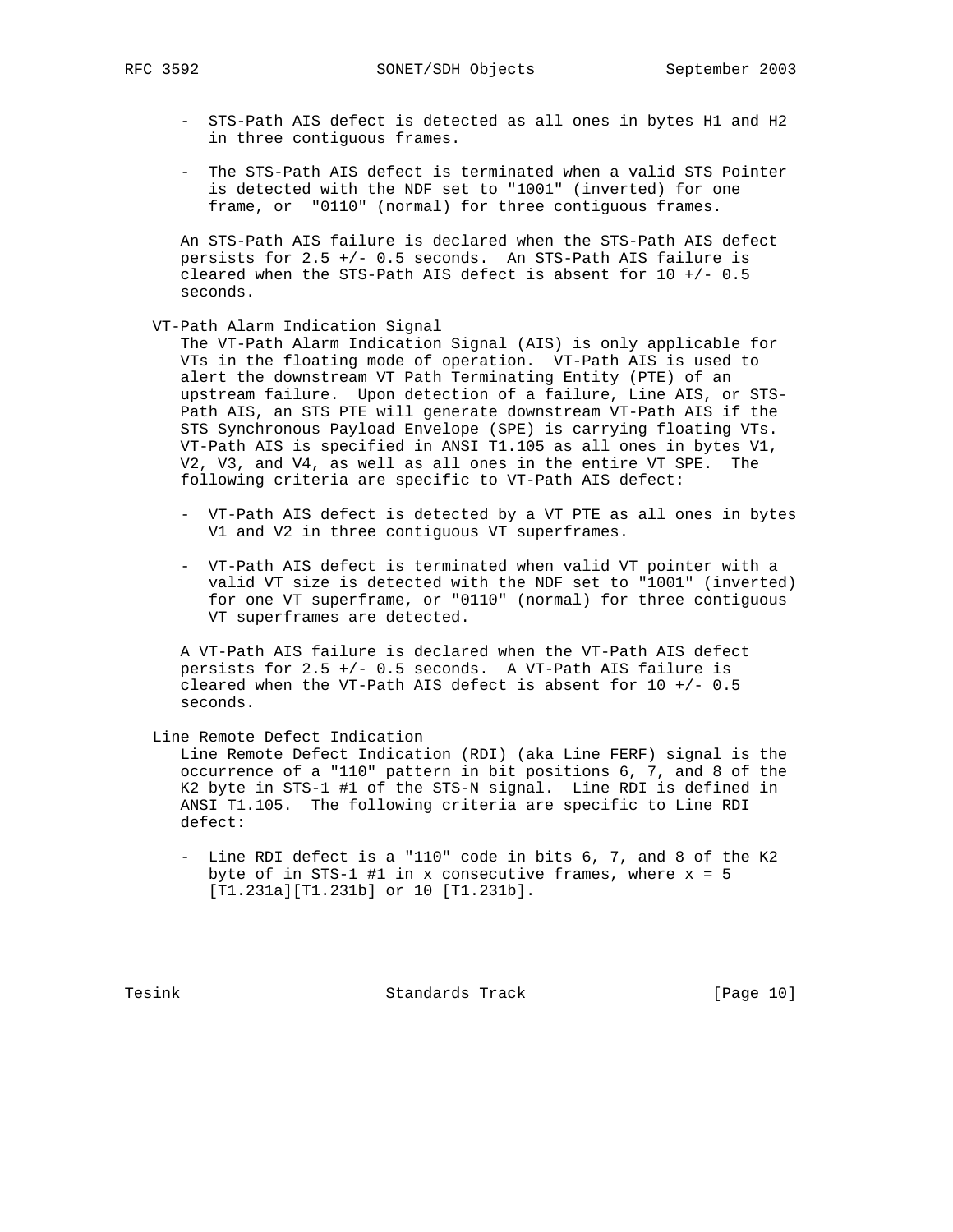- Line RDI defect is terminated when any code other than "110" is detected in bits 6, 7, and 8 of the K2 byte in x consecutive frames, where  $x = 5$  [T1.231a][T1.231b] or 10 [T1.231b].

 A Line Remote Failure Indication (RFI) failure is declared when the incoming Line RDI defects lasts for 2.5 +/- 0.5 seconds. The Line RFI failure is cleared when no Line RDI defects are detected for  $10 +/- 0.5$  seconds.

STS-Path Remote Defect Indication

 STS-Path RDI (aka STS-Path FERF) signal shall be generated within 100 milliseconds by the STS PTE upon detection of an AIS or LOP defect. Transmission of the STS-Path RDI signal shall cease within 100 milliseconds when the STS PTE no longer detects STS- Path AIS or STS-Path LOP defect. The STS-Path RDI shall accurately report the presence or absence of STS-Path AIS or STS- Path LOP defects. STS-Path RDI defect is defined in ANSI T1.105. The following requirements are specific to the STS-Path RDI defect:

- STS-Path RDI is detected by all STS PTEs. STS-Path RDI is detected by the upstream STS PTE as a "1" in bit five of the Path Status byte (G1) for x consecutive frames, where  $x = 5$ [T1.231a] or 10 [T1.231b].
- Removal of STS-Path Remote Defect Indication is detected by a "0" in bit 5 of the G1 byte in x consecutive frames, where  $x =$ 5 [T1.231a] or 10 [T1.231b].

 An STS-Path Remote Failure Indication (RFI) failure is declared when the incoming STS-Path RDI defects lasts for 2.5 +/- 0.5 seconds. The STS-Path RFI failure is cleared when no STS-Path RDI defects are detected for 10 +/- 0.5 seconds.

#### VT-Path Remote Defect Indication

- VT Path RDI (aka VT Path FERF) signal shall be generated within 100 milliseconds by the VT PTE upon detection of a VT-Path AIS or LOP defect. Transmission of the VT-Path RDI signal shall cease within 100 milliseconds when the VT PTE no longer detects VT-Path AIS or VT-Path LOP defect. The VT-Path RDI shall accurately report the presence or absence of VT-Path AIS or VT-Path LOP defects. VT- Path RDI defect is defined in ANSI T1.105. The following requirements are specific to VT-Path RDI defect:
	- VT-Path RDI defect is the occurrence of a "1" in bit 4 of the VT-Path Overhead byte (V5) in x consecutive frames, where x = 5 [T1.231a] or 10 [T1.231b].

Tesink **Standards Track** [Page 11]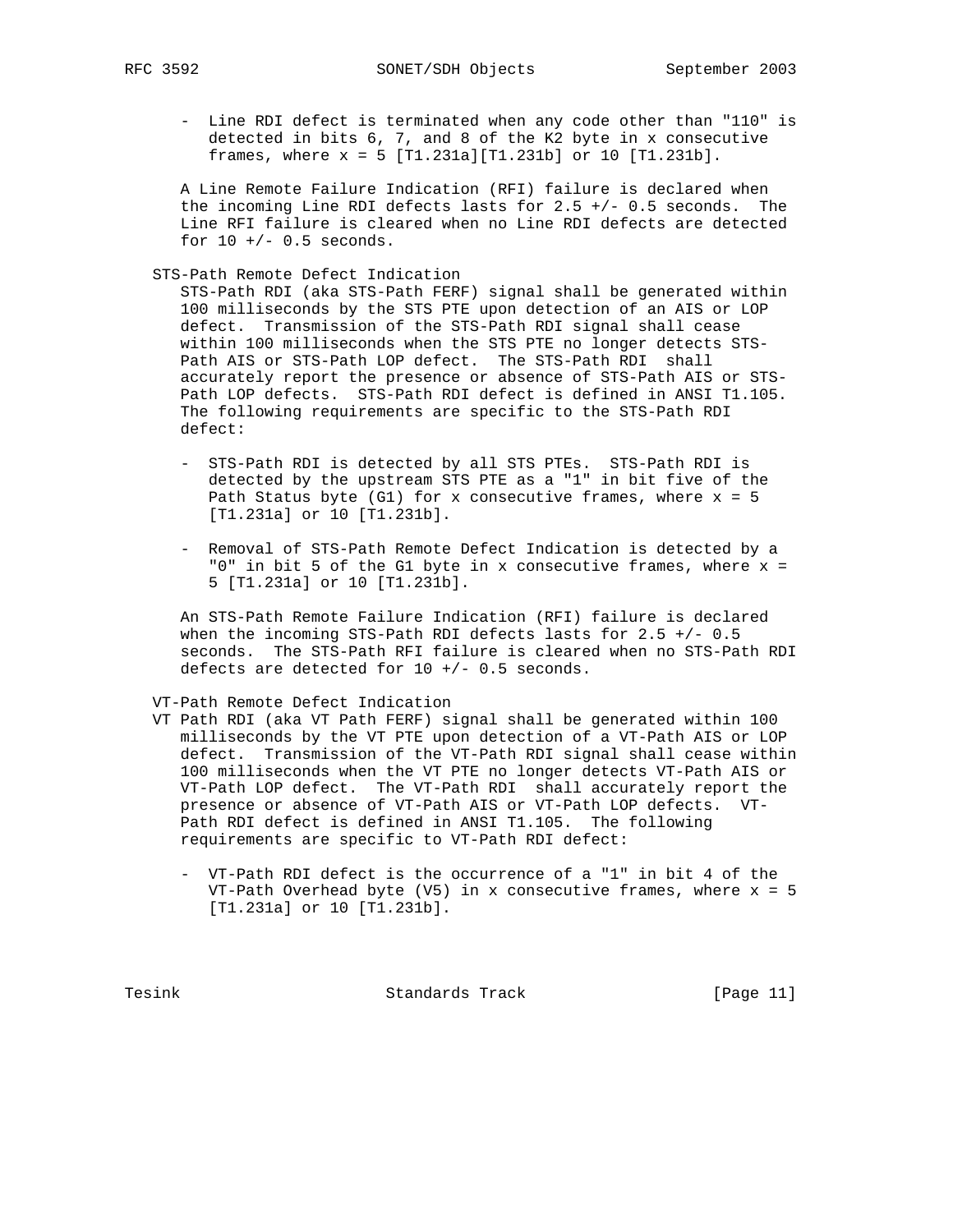- VT-Path RDI defect is terminated when a "0" is detected in bit 4 of the VT-Path Overhead byte (V5) for x consecutive frames, where  $x = 5$  [T1.231a] or 10 [T1.231b].

 A VT-Path Remote Failure Indication (RFI) (derived) failure is declared when the incoming VT-Path RDI defects lasts for 2.5 +/- 0.5 seconds. The VT-Path RFI failure is cleared when no VT-Path RDI defects are detected for 10 +/- 0.5 seconds.

### VT-Path Remote Failure Indication

 The VT-Path RFI signal is only required for the case of byte synch mapped DS1s where the DS1 frame bit is not mapped. The VT-Path RFI is specified in ANSI T1.105, where it is currently called VT path yellow. When provided, the VT-Path RFI signal is used to indicate the occurrence of far-end failures. When the VT-Path RFI is not provided, far-end failures are derived from local timing of the VT-Path RDI defect. The VT-Path RFI failure is declared within 5 ms of detecting the incoming VT-Path RFI Signal. The VT-Path Remote Failure Indication (RFI) failure is cleared within 50 ms of detecting the removal of the incoming VT-Path RFI signal.

### Coding Violation

 Coding Violations (CV) are Bit Interleaved Parity (BIP) errors that are detected in the incoming signal. CV counters are incremented for each BIP error detected. That is, each BIP-8 can detect up to eight errors per STS-N frame, with each error incrementing the CV counter. Section CVs shall be collected using the BIP-8 in the B1 byte located in the Section Overhead of STS-1 #1. Line CVs shall be collected using the BIP-8s in B2 bytes located in the Line Overhead of each STS-1 (since all CVs on an STS-N line are counted together, this is equivalent to counting each error in the BIP-8\*N contained in the B2 bytes of the STS-N Line Overhead). Thus, on an STS-N signal, up to 8 x N CVs may occur in each frame. Path CVs shall be collected using the BIP-8 in the B3 byte of the STS-Path Overhead of the STS SPE. VT CVs shall be collected using the BIP-2 in the V5 overhead byte of the floating VT.

Errored Seconds

 At each layer, an Errored Second (ES) is a second with one or more Coding Violations at that layer OR one or more incoming defects (e.g., SEF, LOS, AIS, LOP) at that layer has occurred.

Severely Errored Seconds

 According to [T1M1.3][T1.231a][TR253][GR253][T1.231b] at each layer, an Severely Errored Second (SES) is a second with x or more CVs at that layer, or a second during which at least one or more incoming defects at that layer has occurred. The values of x in

Tesink **Standards Track** [Page 12]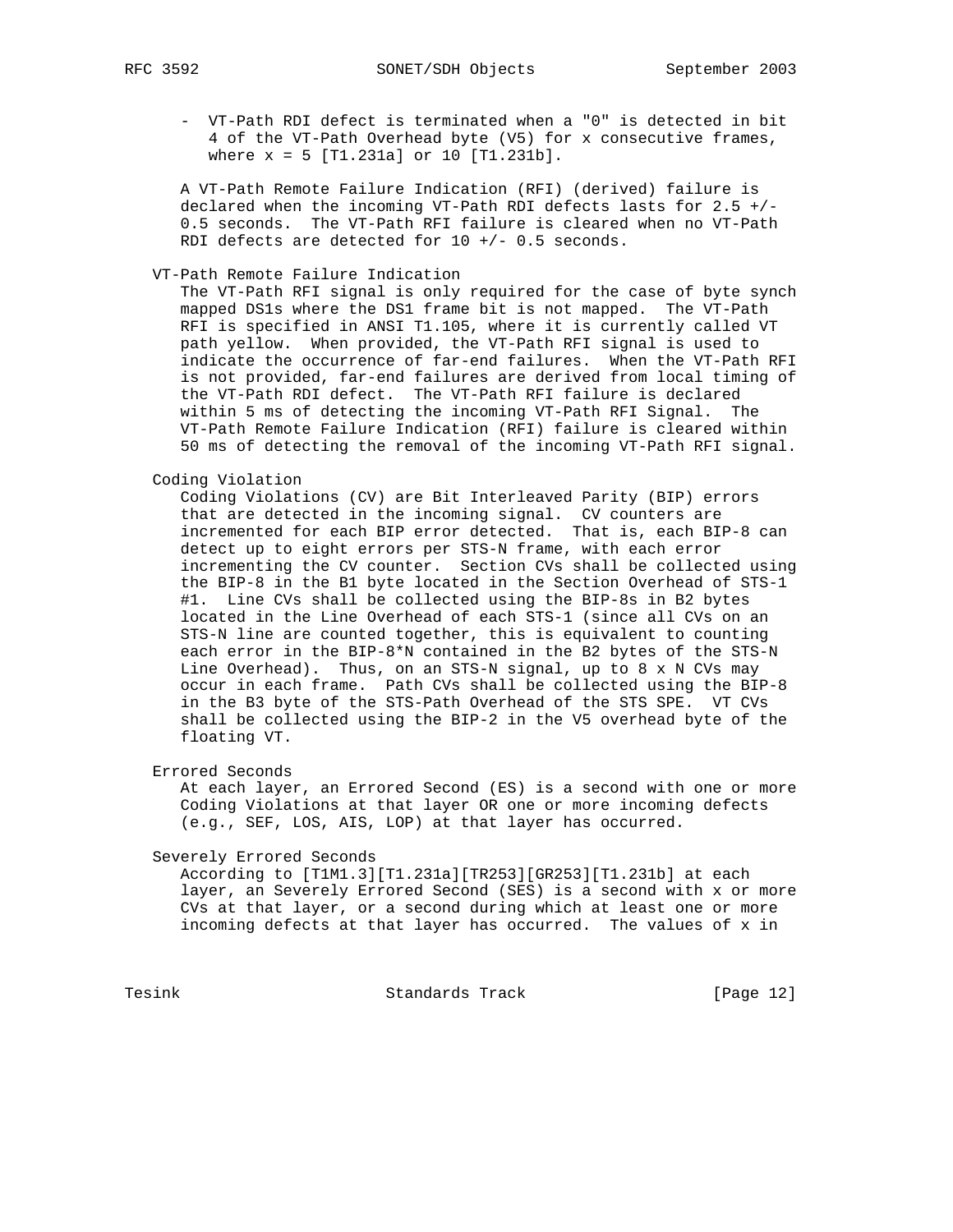RFC 1595 [RFC1595] were based on [T1M1.3] and [TR253] (see Appendix B). These values have subsequently been relaxed in [T1.231a][GR253][T1.231b]. In addition, according to G.826 [G.826] SESs are measured as a percentage of errored blocks.

 To deal with these sets of definitions this memo defines an object sonetSESthresholdSet that determines the correct interpretation of SES. For backward compatibility, if this object is not implemented the interpretation of Appendix B shall apply. Otherwise, a more recent interpretation is suggested. An agent is not required to support all sets of definitions.

Note that CV counts should be frozen during SESs.

 Note that if a manager changes the value of this object all SES statistics collected prior to this change shall be invalidated.

Severely Errored Framing Seconds

 A Severely Errored Framing Second (SEFS) is a second containing one or more SEF events. This counter is only counted at the Section Layer.

#### Unavailable Seconds

 At the Line, Path, and VT layers, an unavailable second is calculated by counting the number of seconds that the interface is unavailable. At each layer, the SONET/SDH interface is said to be unavailable at the onset of 10 contiguous SESs. The 10 SESs are included in unavailable time. Once unavailable, the SONET/SDH interface becomes available at the onset of 10 contiguous seconds with no SESs. The 10 seconds with no SESs are excluded from unavailable time. With respect to the SONET/SDH error counts at each layer, all counters at that layer are incremented while the SONET/SDH interface is deemed available at that layer. While the interface is deemed unavailable at that layer, the only count that is incremented is UASs at that layer.

 Note that this definition implies that the agent cannot determine until after a ten second interval has passed whether a given one second interval belongs to available or unavailable time. If the agent chooses to update the various performance statistics in real time then it must be prepared to retroactively reduce the ES, SES, and SEFS counts by 10 and increase the UAS count by 10 when it determines that available time has been entered. It must also be prepared to reduce the CV count by the number of violations counted since the onset of unavailable time. The agent must be similarly prepared to retroactively decrease the UAS count by 10 and increase the ES and CV counts as necessary upon entering available time. A special case exists when the 10 second period

Tesink **Standards Track** [Page 13]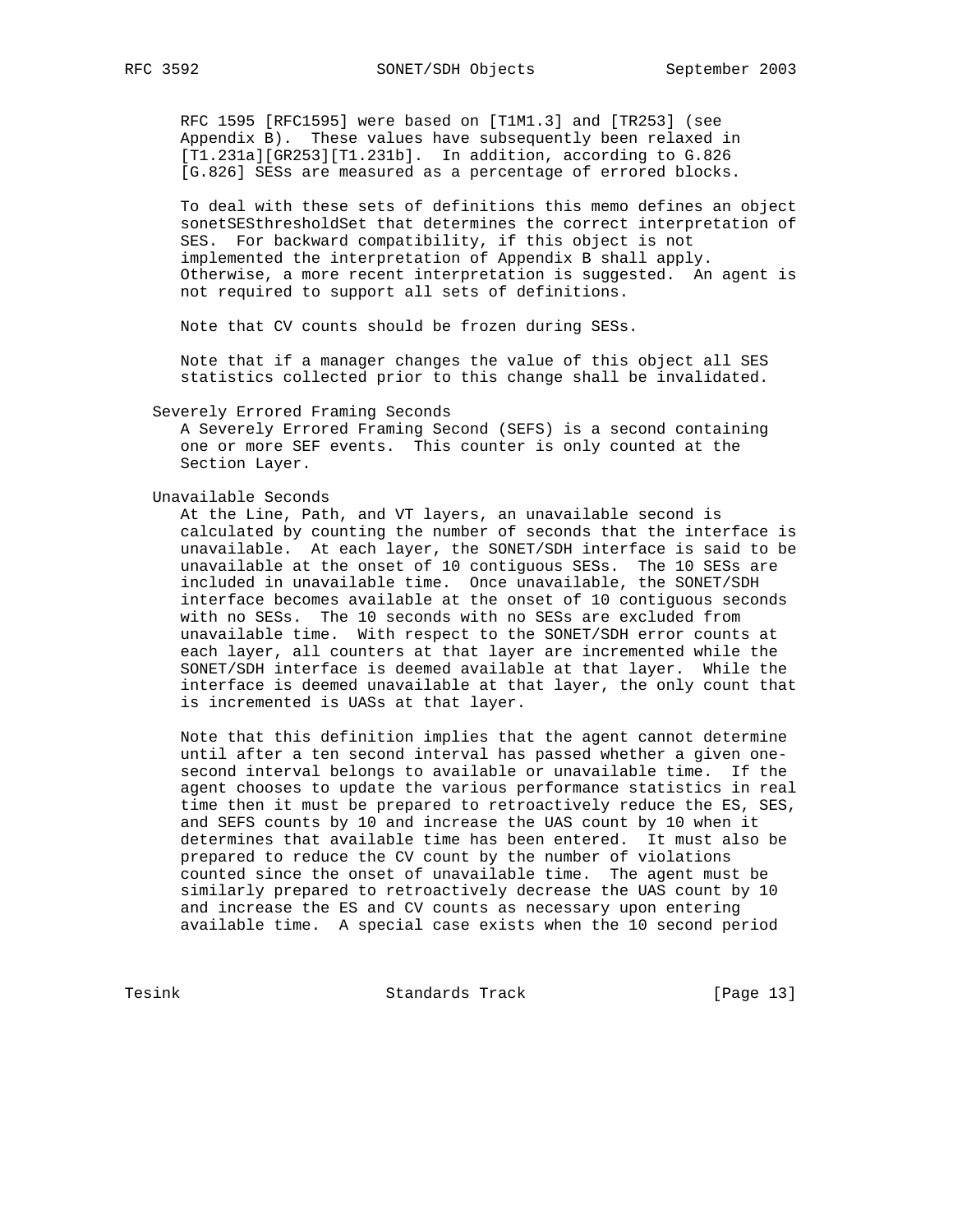leading to available or unavailable time crosses a 900 second statistics window boundary, as the foregoing description implies that the CV, ES, SES, SEFS, and UAS counts the PREVIOUS interval must be adjusted. In this case successive GETs of the affected sonetPathIntervalSES and sonetPathIntervalUAS objects (and the analogous Line and VT objects also) objects will return differing values if the first GET occurs during the first few seconds of the window.

 According to ANSI T1.231 unavailable time begins at the \_onset\_ of 10 contiguous severely errored seconds -- that is, unavailable time starts with the \_first\_ of the 10 contiguous SESs. Also, while an interface is deemed unavailable all counters for that interface are frozen except for the UAS count. It follows that an implementation which strictly complies with this standard must not increment any counters other than the UAS count -- even temporarily -- as a result of anything that happens during those 10 seconds. Since changes in the signal state lag the data to which they apply by 10 seconds, an ANSI-compliant implementation must pass the one-second statistics through a 10-second delay line prior to updating any counters. That can be done by performing the following steps at the end of each one second interval.

- i) Read near/far end CV counter and alarm status flags from the hardware.
- ii) Accumulate the CV counts for the preceding second and compare them to the ES and SES threshold for the layer in question. Update the signal state and shift the one-second CV counts and ES/SES flags into the 10-element delay line. Note that far-end one-second statistics are to be flagged as "absent" during any second in which there is an incoming defect at the layer in question or at any lower layer.
- iii) Update the current interval statistics using the signal state from the \_previous\_ update cycle and the one-second CV counts and ES/SES flags shifted out of the 10-element delay line.

 This approach is further described in Appendix A. An agent may choose to use this approach in lieu of retroactive adjustments to the counters.

 In any case, a linkDown trap shall be sent only after the agent has determined for certain that the unavailable state has been entered, but the time on the trap will be that of the first UAS (i.e., 10 seconds earlier). A linkUp trap shall be handled similarly.

Tesink **Standards Track** [Page 14]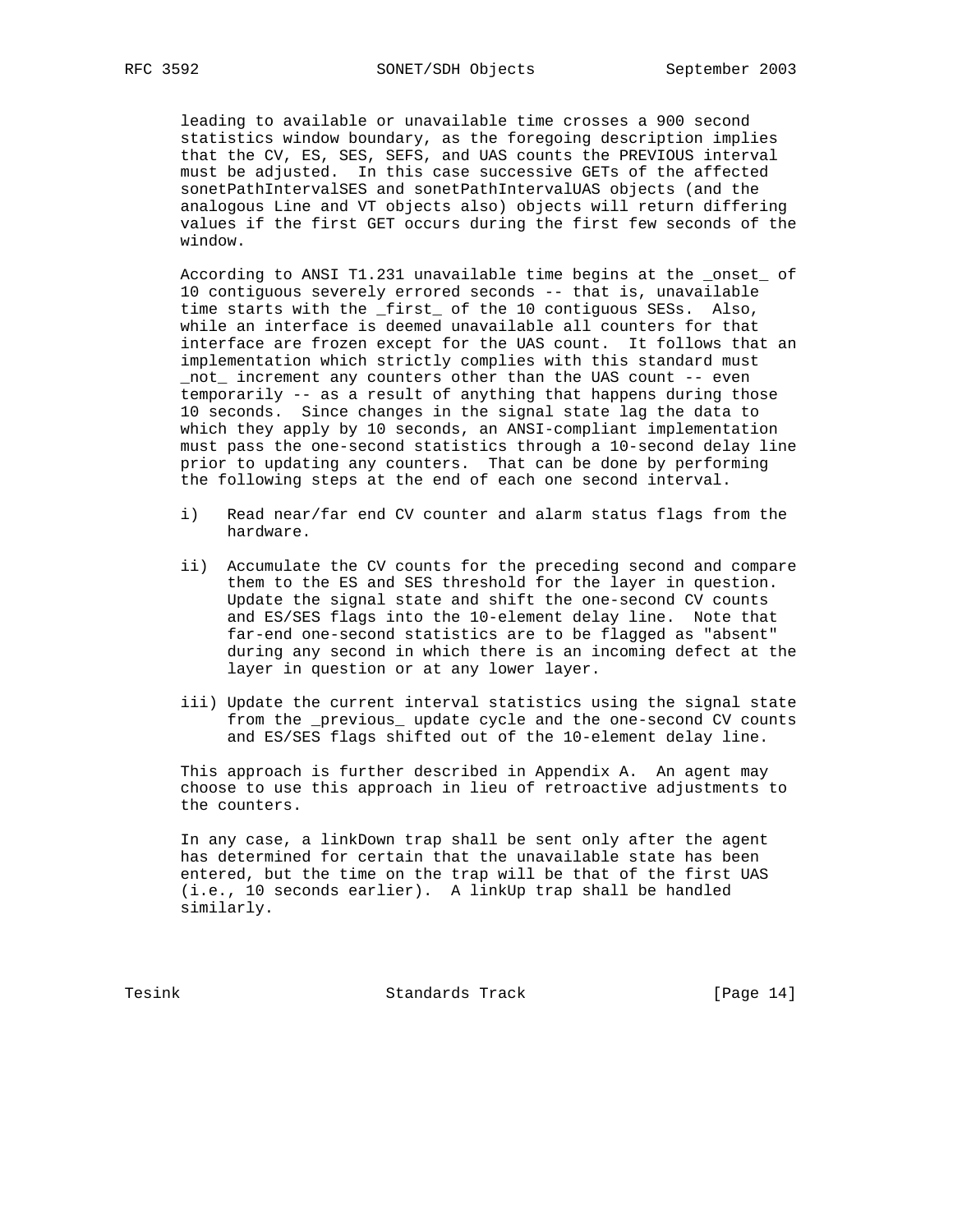Unequipped

 If a Path or VT connection is not provisioned (idle) the SONET equipment will signal this state by transmitting the Path or VT Signal Label as follows: - byte C2 of the STS Path Overhead equal to 0 for an unequipped Path, - byte V5 of the VT Path Overhead equal to 0 for an unequipped VT.

Signal Label Mismatch

 A Path or VT connection is not correctly provisioned if a received Path or VT Signal Label mismatch occurs. A received Signal Label is considered mismatched if it does not equal either the locally provisioned value or the value 'equipped non-specific' (1 hex). Note that any received non-zero Signal Label is considered a locally provisioned value of 'equipped non-specific'. Only in service, provisioned Path Terminating equipment can detect mismatched Signal labels. It is considered provisioned if it has been configured for a mapping and has been assigned signals to and from which the mapping takes place. While a Path is unequipped or has mismatched signal labels ES/SES counts continue, but these conditions do not themselves contribute to ES/SES.

Circuit Identifier

 This is a character string specified by the circuit vendor, and is useful when communicating with the vendor during the troubleshooting process.

4. Object Definitions

SONET-MIB DEFINITIONS ::= BEGIN

IMPORTS

 MODULE-IDENTITY, OBJECT-TYPE, Integer32, transmission FROM SNMPv2-SMI DisplayString, TruthValue FROM SNMPv2-TC MODULE-COMPLIANCE, OBJECT-GROUP FROM SNMPv2-CONF ifIndex FROM IF-MIB PerfCurrentCount, PerfIntervalCount FROM PerfHist-TC-MIB;

-- This is the MIB module for the SONET/SDH Interface objects.

 sonetMIB MODULE-IDENTITY LAST-UPDATED "200308110000Z" ORGANIZATION "IETF AToM MIB Working Group"

Tesink Standards Track [Page 15]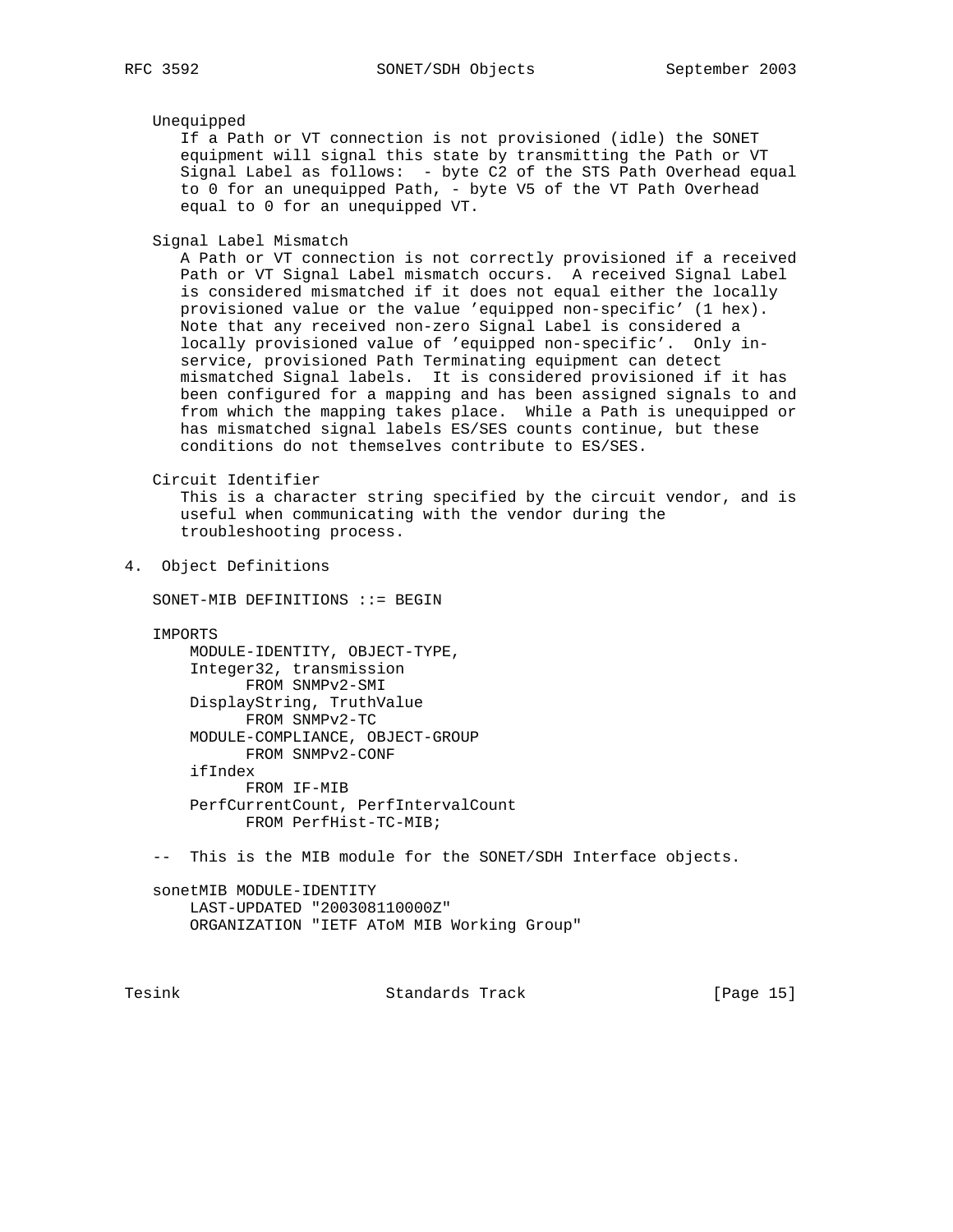```
 CONTACT-INFO
          "WG charter:
            http://www.ietf.org/html.charters/atommib-charter.html
          Mailing Lists:
            General Discussion: atommib@research.telcordia.com
            To Subscribe: atommib-request@research.telcordia.com
          Kaj Tesink
          Telcordia Technologies
          Tel: (732) 758-5254
          Fax: (732) 758-2269
          E-mail: kaj@research.telcordia.com."
       DESCRIPTION
          "The MIB module to describe SONET/SDH interface objects.
          Copyright (C) The Internet Society (2003). This version
          of this MIB module is part of RFC 3592; see the RFC
          itself for full legal notices."
       REVISION "200308110000Z"
       DESCRIPTION
            "The key changes made to this MIB module
           since its publication in RFC 2558
           are as follows.
            (1) Corrected typographical error
                (bellcore1991(2) in sonetSESthresholdSet)
            (2) Added support for sts192cSTM64(6) and
                sts768cSTM256(7) in sonetPathCurrentWidth
            (3) Corrected description of the applicability
                of VTs for SDH for improved accuracy
            (4) Added clarification in the SES description that
               CV counts should be frozen during SESs
            (5) Corrected typographical errors:
                - Line Alarm Indication Signal description of the
                 Terminology section (20.5 --> 2.5 seconds)
                - In the Terminology section
                 sonetSESThresholdSet --> sonetSESthresholdSet
 "
       REVISION "199810190000Z"
       DESCRIPTION
            "The RFC 2558 version of this MIB module.
```
Tesink **Standards Track** [Page 16]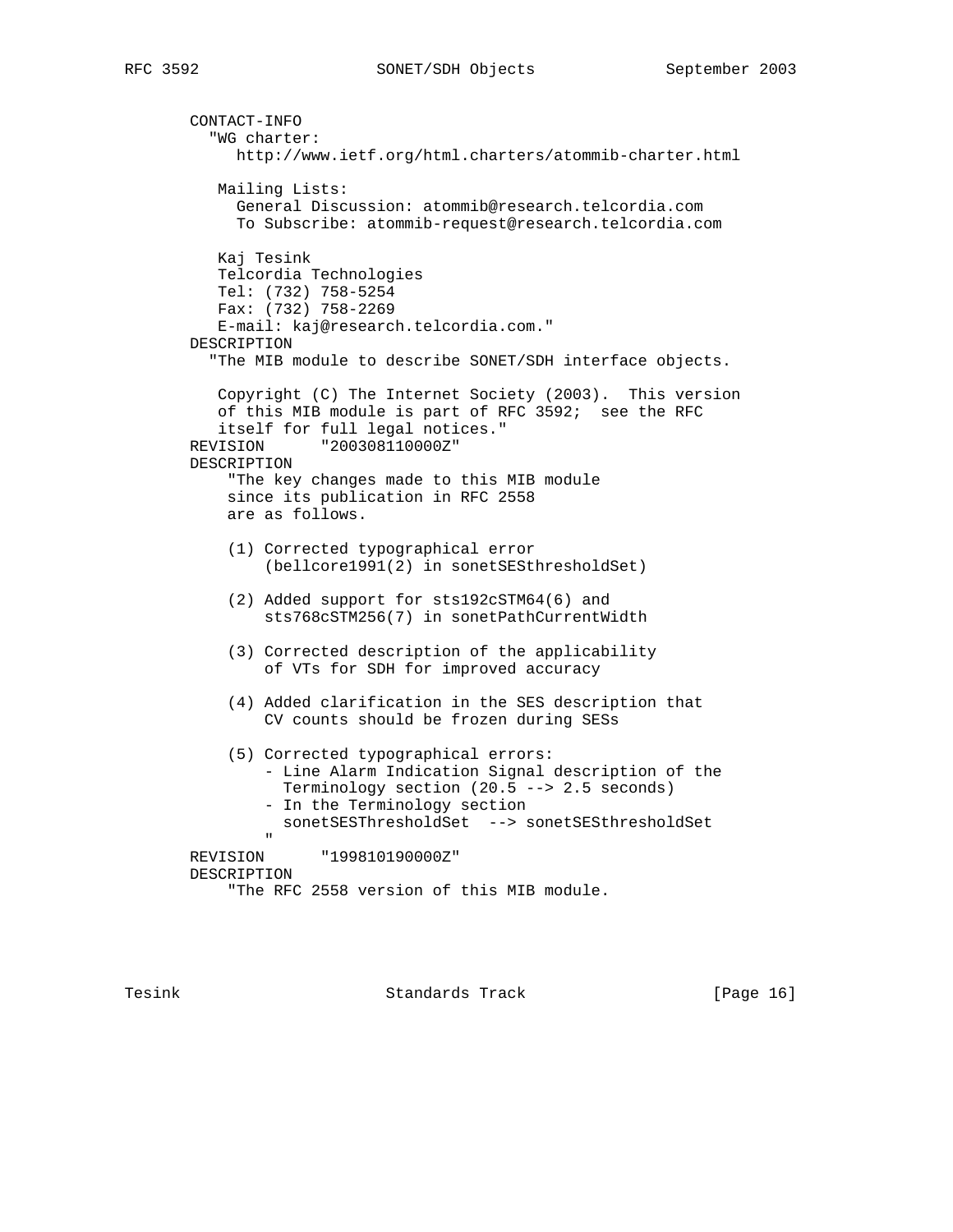The key changes made to this MIB module since its initial publication in RFC 1595 are as follows.

- (1) The MODULE-IDENTITY has been updated to reflect the changes to the MIB.
- (2) Where applicable, the textual conventions PerfCurrentCount and PerfIntervalCount from PerfHist-TC-MIB have been used in place of Gauge32.
- (3) An agent now has the option to delay updates to the various performance counts in lieu of performing retroactive adjustments upon entering into or exiting from unavailable time. This implementation option is described in Appendix A of this memo.
- (4) In order to make the SONET-MIB more useful for circuit provisioning, the formerly read-only objects sonetMediumType, sonetMediumLineCoding, sonetMediumLineType, and sonetMediumCircuitIdentifier have been given a MAX-ACCESS of read-write. The MIN-ACCESS remains read-only.
- (5) The DESCRIPTION clause for sonetMediumTimeElapsed has been updated to describe its behaviour if the duration of the current interval exceeds the maximum value.
- (6) The DESCRIPTION clause for sonetMediumValidIntervals has been updated to describe its behaviour when some intervals may be unavailable, and the object sonetMediumInvalidIntervals has been added to keep count of the number of missing intervals (if any).
- (7) The object sonetMediumLoopbackConfig has been added to enable or disable loopback configurations.
- (8) Because the error count thresholds for declaring severely errored seconds that are specified in ANSI T1.231-1993, ITU-T G.826-1995, and ANSI T1.231-1997 are all different from each other and from the thresholds specified in RFC 1595, an enumerated INTEGER object sonetSESthresholdSet has been added to allow an agent to specify which threshold set is in use. Text has been added to Section 3 stating that if this object is not implemented the thresholds specified in RFC 1595 should be assumed, and the table containing those thresholds has been moved to Appendix B of this memo.

Tesink Standards Track [Page 17]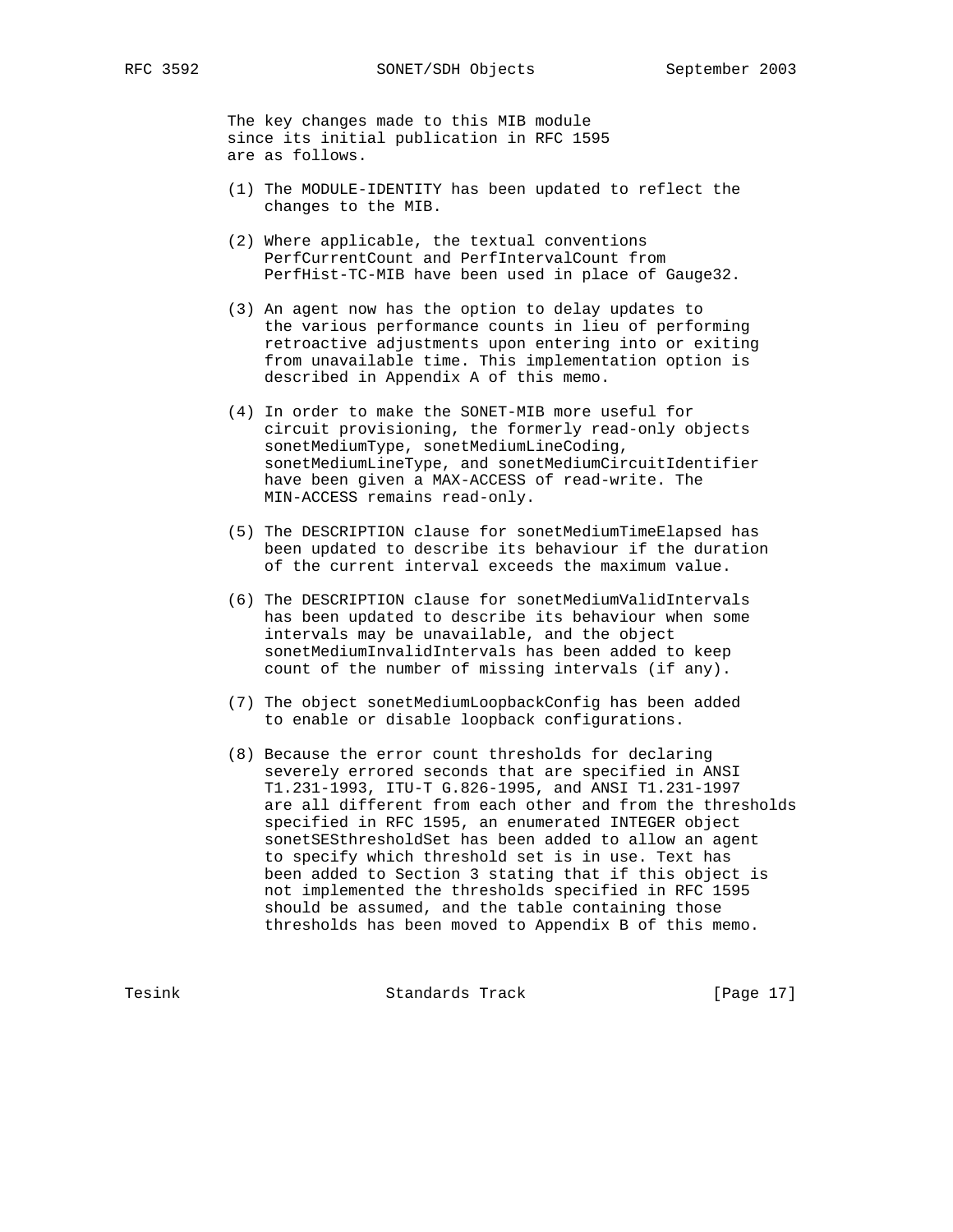(9) A column with SYNTAX TruthValue has been added to each interval table. The purpose of the additional column is to indicate, for each interval, whether the data is valid in the sense intended by ANSI T1.231 clause 9.1.2.2 [T1.231a][T1.231b]. The objects in question are:

> sonetSectionIntervalValidData sonetLineIntervalValidData sonetFarEndLineIntervalValidData sonetPathIntervalValidData sonetFarEndPathIntervalValidData sonetVTIntervalValidData sonetFarEndVTIntervalValidData

- (10) The ranges for sonetPathCurrentStatus and sonetVTCurrentStatus have been made consistent with the DESCRIPTION clauses.
- (11) The conformance information has been updated. Previous conformance information from RFC 1595 has been deprecated. Some typographical errors in the deprecated section have been corrected in order to prevent MIB compilation errors."

 REVISION "199401030000Z" DESCRIPTION "The RFC 1595 version of this MIB module."

 $::=$  { transmission 39 }

-- This is the MIB module for the SONET/SDH objects

| sonetObjects    | OBJECT IDENTIFIER ::= $\{$ sonetMIB 1 $\}$              |
|-----------------|---------------------------------------------------------|
|                 | sonetObjectsPath OBJECT IDENTIFIER $::=$ { sonetMIB 2 } |
| sonetObjectsVT  | OBJECT IDENTIFIER ::= $\{$ sonetMIB 3 $\}$              |
|                 | -- groups in the SONET/SDH MIB module                   |
| sonetMedium     | OBJECT IDENTIFIER ::= { sonetObjects 1 }                |
| sonetSection    | OBJECT IDENTIFIER ::= { sonetObjects 2 }                |
| sonetLine       | OBJECT IDENTIFIER ::= $\{$ sonetObjects 3 $\}$          |
| sonetFarEndLine | OBJECT IDENTIFIER ::= { sonetObjects 4 }                |

| Tesink | Standards Track | [Page 18] |  |
|--------|-----------------|-----------|--|
|        |                 |           |  |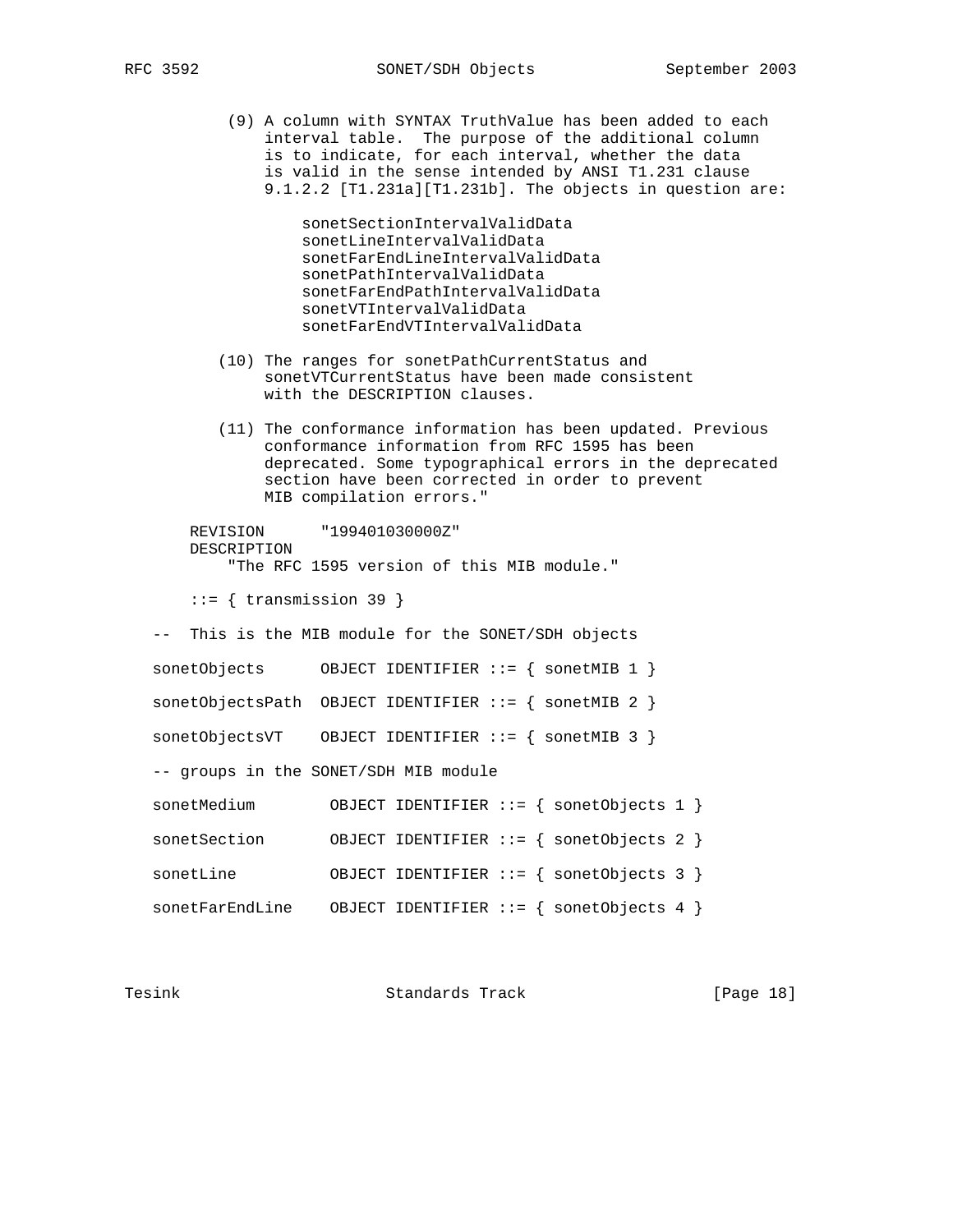```
 sonetPath OBJECT IDENTIFIER ::= { sonetObjectsPath 1 }
   sonetFarEndPath OBJECT IDENTIFIER ::= { sonetObjectsPath 2 }
   sonetVT OBJECT IDENTIFIER ::= { sonetObjectsVT 1 }
   sonetFarEndVT OBJECT IDENTIFIER ::= { sonetObjectsVT 2 }
   -- the SONET/SDH Medium group
   -- SONET/SDH interfaces for some applications may be electrical
   -- interfaces and not optical interfaces. This group handles
   -- the configuration information for both optical SONET/SDH
   -- interfaces and electrical SONET/SDH interfaces.
   sonetMediumTable OBJECT-TYPE
       SYNTAX SEQUENCE OF SonetMediumEntry
       MAX-ACCESS not-accessible
       STATUS current
       DESCRIPTION
         "The SONET/SDH Medium table."
       ::= { sonetMedium 1 }
   sonetMediumEntry OBJECT-TYPE
       SYNTAX SonetMediumEntry
       MAX-ACCESS not-accessible
       STATUS current
       DESCRIPTION
         "An entry in the SONET/SDH Medium table."
       INDEX { ifIndex }
        ::= { sonetMediumTable 1 }
   SonetMediumEntry ::=
       SEQUENCE {
sonetMediumType INTEGER,
sonetMediumTimeElapsed Integer32,
sonetMediumValidIntervals Integer32,
sonetMediumLineCoding TNTEGER,
sonetMediumLineType INTEGER,
           sonetMediumCircuitIdentifier DisplayString,
           sonetMediumInvalidIntervals Integer32,
          sonetMediumLoopbackConfig BITS
       }
   sonetMediumType OBJECT-TYPE
       SYNTAX INTEGER {
                 sonet(1),
                 sdh(2)
```
Tesink **Standards Track** [Page 19]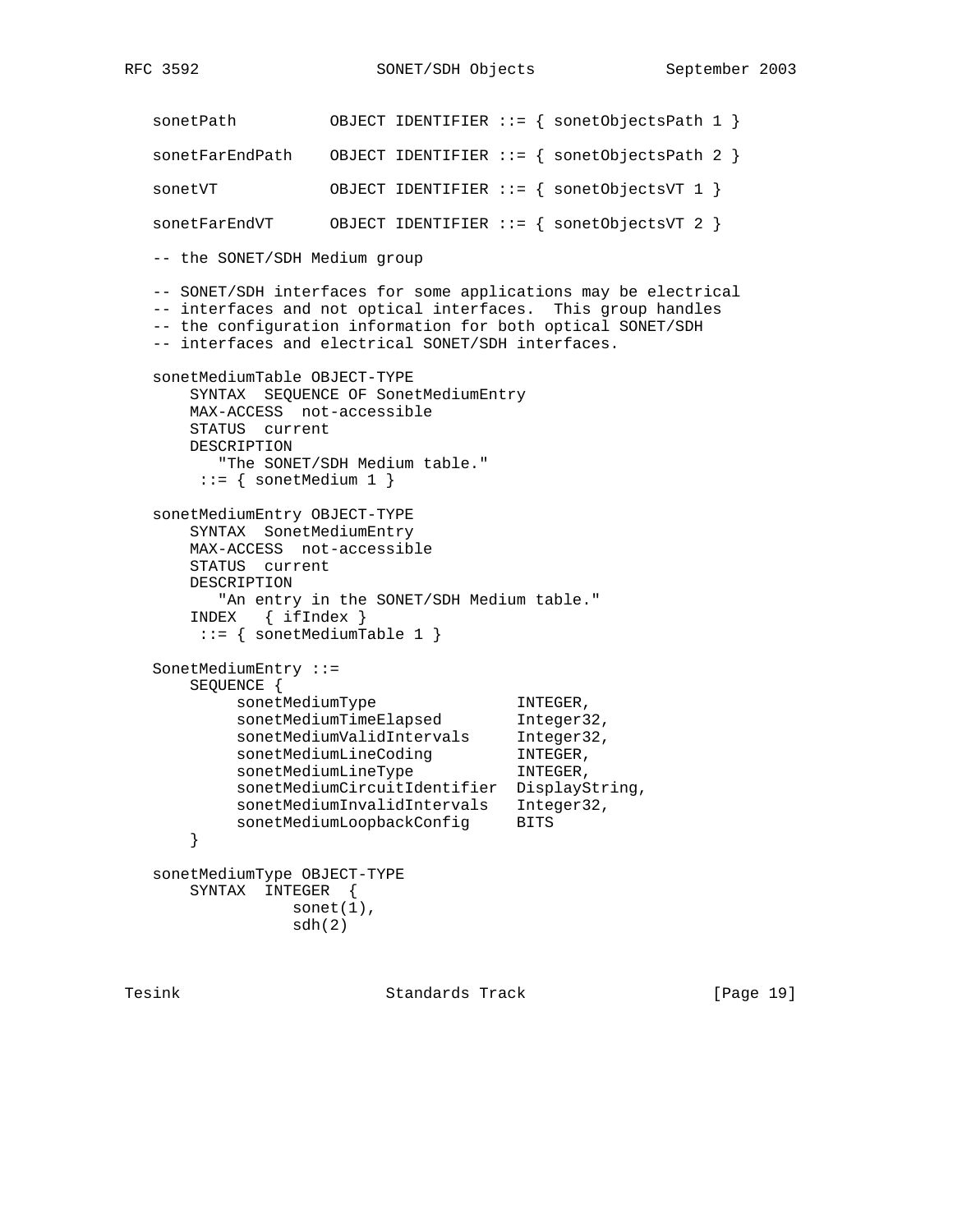```
 }
       MAX-ACCESS read-write
       STATUS current
       DESCRIPTION
           "This variable identifies whether a SONET
           or a SDH signal is used across this interface."
        ::= { sonetMediumEntry 1 }
   sonetMediumTimeElapsed OBJECT-TYPE
       SYNTAX Integer32 (1..900)
       MAX-ACCESS read-only
       STATUS current
       DESCRIPTION
          "The number of seconds, including partial seconds,
           that have elapsed since the beginning of the current
          measurement period. If, for some reason, such as an
           adjustment in the system's time-of-day clock, the
          current interval exceeds the maximum value, the
          agent will return the maximum value."
        ::= { sonetMediumEntry 2 }
   sonetMediumValidIntervals OBJECT-TYPE
       SYNTAX Integer32 (0..96)
       MAX-ACCESS read-only
       STATUS current
       DESCRIPTION
           "The number of previous 15-minute intervals
           for which data was collected.
          A SONET/SDH interface must be capable
          of supporting at least n intervals.
          The minimum value of n is 4.
          The default of n is 32.
          The maximum value of n is 96.
         The value will be <n> unless the measurement was
         (re-)started within the last (\langle n \rangle * 15) minutes, in which
          case the value will be the number of complete 15
          minute intervals for which the agent has at least
           some data. In certain cases (e.g., in the case
           where the agent is a proxy) it is possible that some
           intervals are unavailable. In this case, this
           interval is the maximum interval number for
          which data is available. "
        ::= { sonetMediumEntry 3 }
   sonetMediumLineCoding OBJECT-TYPE
       SYNTAX INTEGER {
                    sonetMediumOther(1),
                    sonetMediumB3ZS(2),
```
Tesink **Standards Track** [Page 20]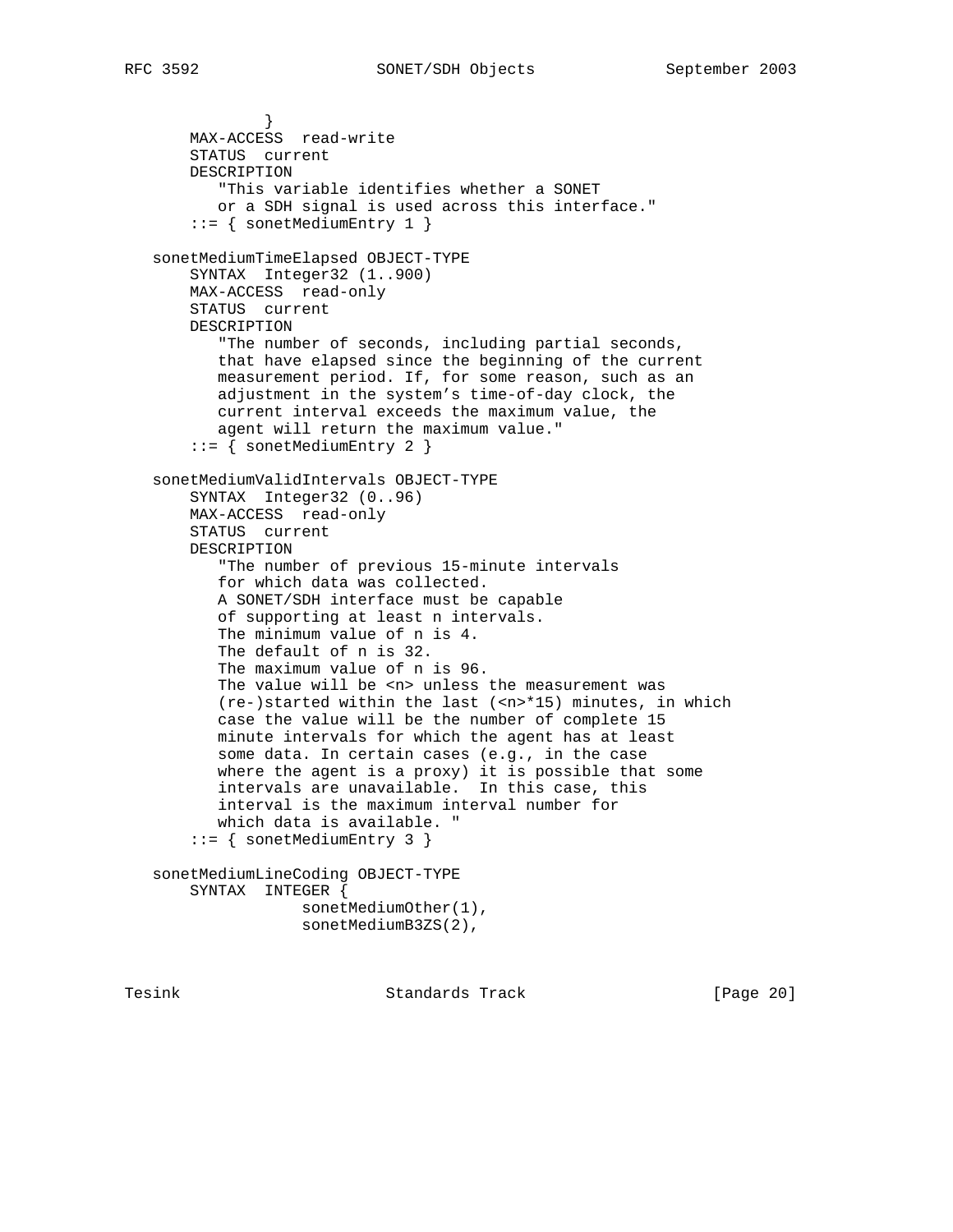```
 sonetMediumCMI(3),
                    sonetMediumNRZ(4),
                   sonetMediumRZ(5)
 }
       MAX-ACCESS read-write
       STATUS current
       DESCRIPTION
          "This variable describes the line coding for
          this interface. The B3ZS and CMI are used for
          electrical SONET/SDH signals (STS-1 and STS-3).
          The Non-Return to Zero (NRZ) and the Return
          to Zero are used for optical SONET/SDH signals."
        ::= { sonetMediumEntry 4 }
   sonetMediumLineType OBJECT-TYPE
       SYNTAX INTEGER {
                   sonetOther(1),
                   sonetShortSingleMode(2),
                   sonetLongSingleMode(3),
                   sonetMultiMode(4),
                   sonetCoax(5),
               sonetUTP(6)<br>}
 }
       MAX-ACCESS read-write
       STATUS current
       DESCRIPTION
           "This variable describes the line type for
          this interface. The line types are
          Short and Long Range
          Single Mode fiber or Multi-Mode fiber interfaces,
          and coax and UTP for electrical interfaces. The
          value sonetOther should be used when the Line Type is
          not one of the listed values."
        ::= { sonetMediumEntry 5 }
   sonetMediumCircuitIdentifier OBJECT-TYPE
       SYNTAX DisplayString (SIZE (0..255))
       MAX-ACCESS read-write
       STATUS current
       DESCRIPTION
          "This variable contains the transmission
          vendor's circuit identifier, for the
          purpose of facilitating troubleshooting.
          Note that the circuit identifier, if available,
          is also represented by ifPhysAddress."
        ::= { sonetMediumEntry 6 }
```
Tesink Standards Track [Page 21]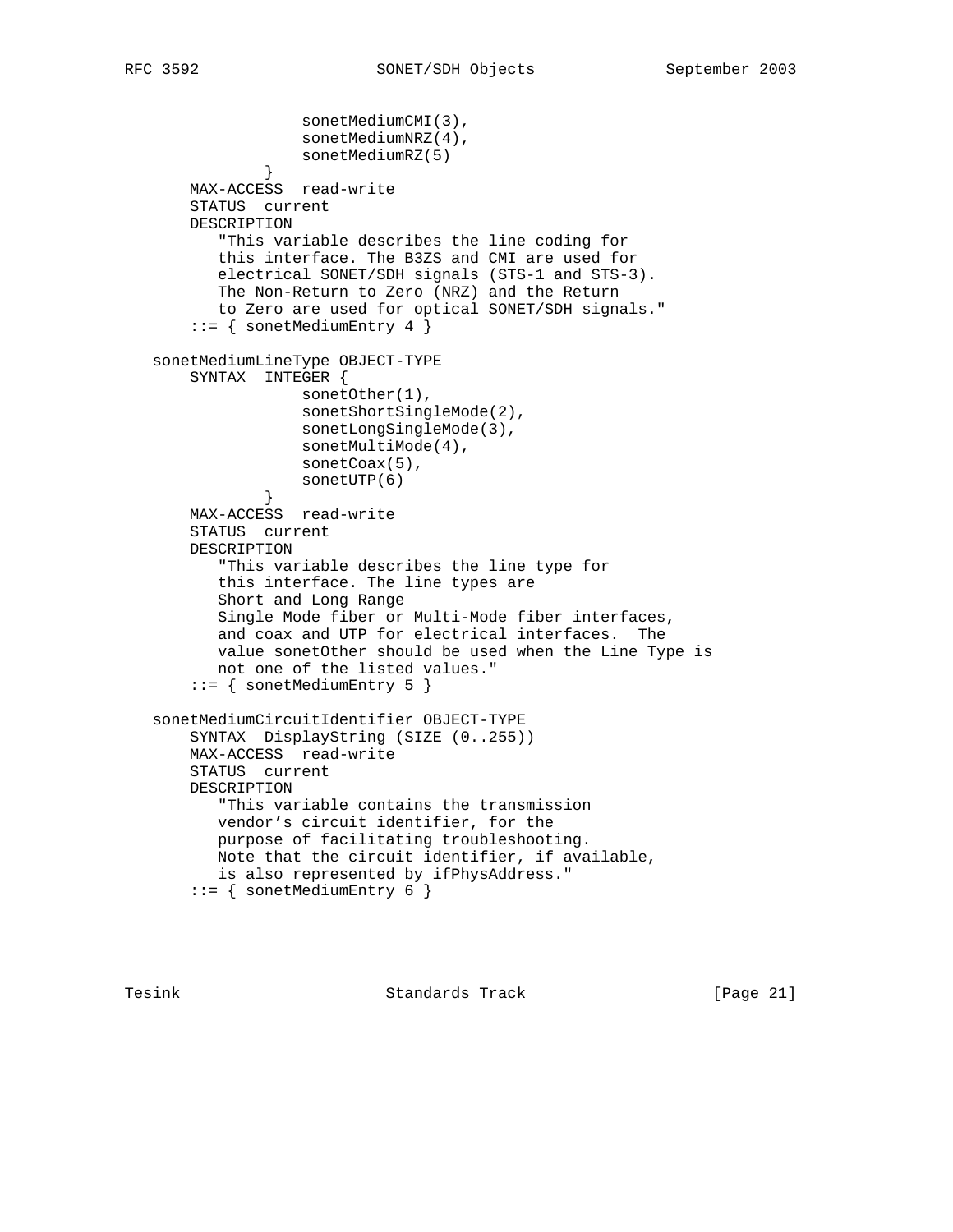```
 sonetMediumInvalidIntervals OBJECT-TYPE
    SYNTAX Integer32 (0..96)
    MAX-ACCESS read-only
    STATUS current
    DESCRIPTION
         "The number of intervals in the range from
         0 to sonetMediumValidIntervals for which no
         data is available. This object will typically
        be zero except in cases where the data for some
         intervals are not available (e.g., in proxy
        situations)."
     ::= { sonetMediumEntry 7 }
 sonetMediumLoopbackConfig OBJECT-TYPE
   SYNTAX BITS {
                  sonetNoLoop(0),
                  sonetFacilityLoop(1),
                  sonetTerminalLoop(2),
                 sonetOtherLoop(3) }
    MAX-ACCESS read-write
    STATUS current
    DESCRIPTION
        "The current loopback state of the SONET/SDH interface. The
        values mean:
           sonetNoLoop
              Not in the loopback state. A device that is not
              capable of performing a loopback on this interface
              shall always return this value.
           sonetFacilityLoop
              The received signal at this interface is looped back
              out through the corresponding transmitter in the return
              direction.
           sonetTerminalLoop
              The signal that is about to be transmitted is connected
              to the associated incoming receiver.
           sonetOtherLoop
              Loopbacks that are not defined here."
     ::= { sonetMediumEntry 8 }
 sonetSESthresholdSet OBJECT-TYPE
    SYNTAX INTEGER {
                other(1),
                bellcore1991(2),
```
Tesink **Standards Track** [Page 22]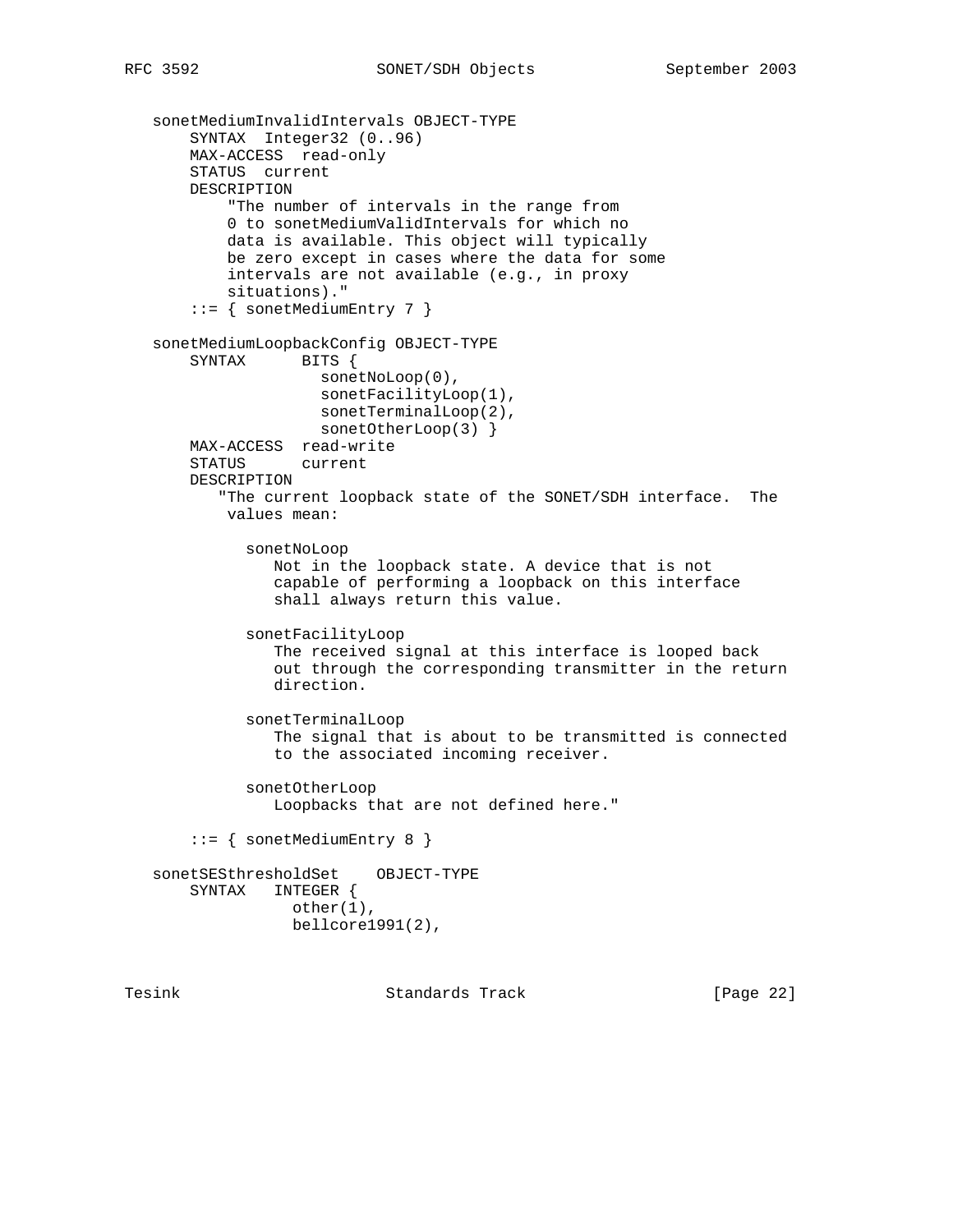```
 ansi1993(3),
                  itu1995(4),
                  ansi1997(5)
 }
MAX-ACCESS read-write
 STATUS current
       DESCRIPTION
         "An enumerated integer indicating which
          recognized set of SES thresholds that
          the agent uses for determining severely
          errored seconds and unavailable time.
          other(1)
           None of the following.
          bellcore1991(2)
            Bellcore TR-NWT-000253, 1991 [TR253], or
            ANSI T1M1.3/93-005R2, 1993 [T1M1.3].
            See also Appendix B.
          ansi1993(3)
            ANSI T1.231, 1993 [T1.231a], or
            Bellcore GR-253-CORE, Issue 2, 1995 [GR253]
          itu1995(4)
            ITU Recommendation G.826, 1995 [G.826]
          ansi1997(5)
           ANSI T1.231, 1997 [T1.231b]
          If a manager changes the value of this
          object then the SES statistics collected
          prior to this change must be invalidated."
       ::= { sonetMedium 2 }
   -- the SONET/SDH Section group
   -- this group consists of 2 tables:
   -- - the SONET/SDH Section Current Table
   -- - the SONET/SDH Section Interval Table
   -- the SONET/SDH Section Current Table
   -- The SONET/SDH Section
   -- current table contains various statistics
   -- being collected for the current 15 minute interval.
```
Tesink **Standards Track** [Page 23]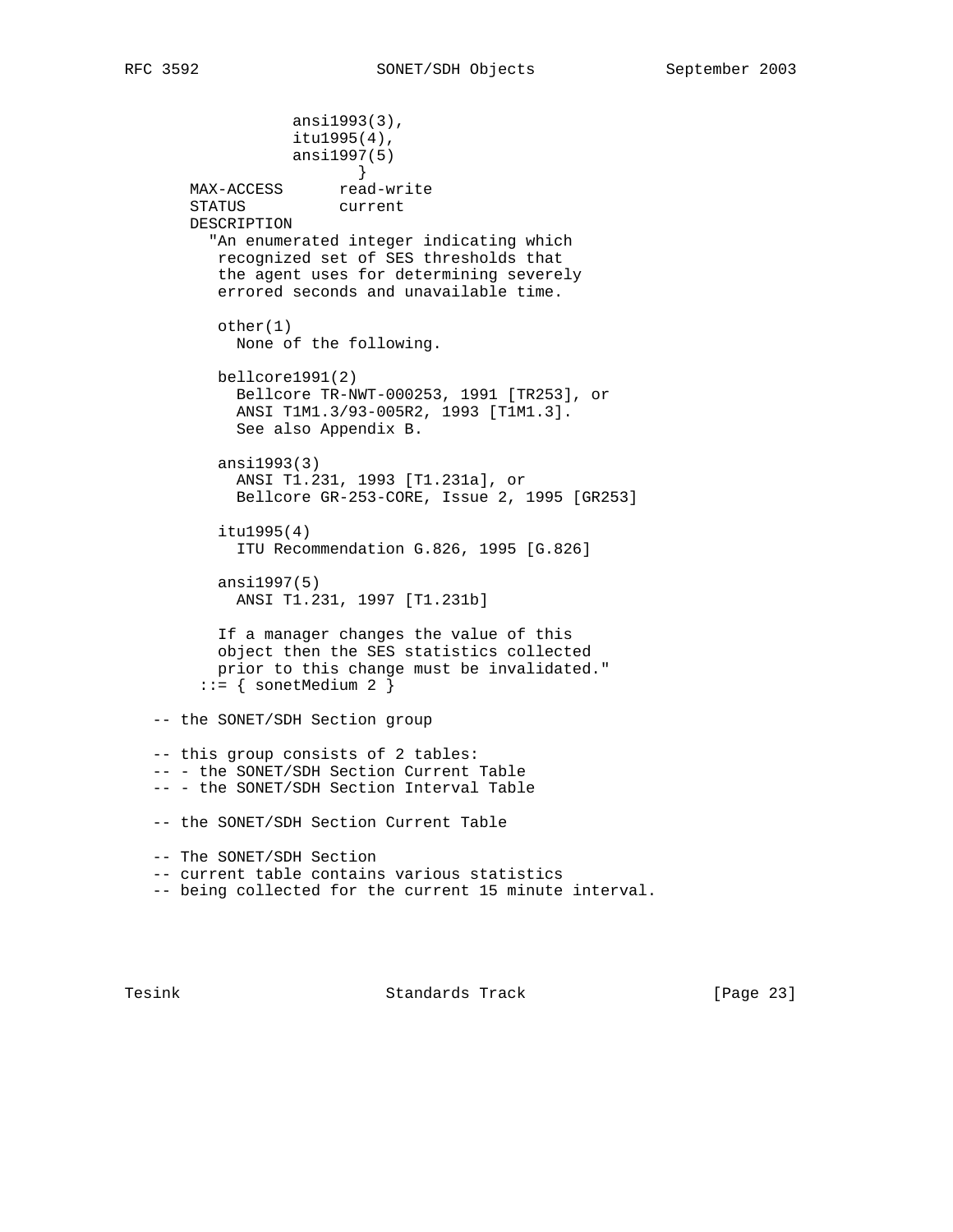```
 sonetSectionCurrentTable OBJECT-TYPE
       SYNTAX SEQUENCE OF SonetSectionCurrentEntry
       MAX-ACCESS not-accessible
       STATUS current
       DESCRIPTION
          "The SONET/SDH Section Current table."
        ::= { sonetSection 1 }
   sonetSectionCurrentEntry OBJECT-TYPE
       SYNTAX SonetSectionCurrentEntry
       MAX-ACCESS not-accessible
       STATUS current
       DESCRIPTION
         "An entry in the SONET/SDH Section Current table."
       INDEX { ifIndex }
        ::= { sonetSectionCurrentTable 1 }
   SonetSectionCurrentEntry ::=
       SEQUENCE {
          sonetSectionCurrentStatus Integer32,
sonetSectionCurrentESs PerfCurrentCount,
 sonetSectionCurrentSESs PerfCurrentCount,
 sonetSectionCurrentSEFSs PerfCurrentCount,
 sonetSectionCurrentCVs PerfCurrentCount
       }
   sonetSectionCurrentStatus OBJECT-TYPE
       SYNTAX Integer32 (1..6)
       MAX-ACCESS read-only
       STATUS current
       DESCRIPTION
          "This variable indicates the
          status of the interface.
          The sonetSectionCurrentStatus
          is a bit map represented
          as a sum, therefore,
          it can represent multiple defects
          simultaneously.
          The sonetSectionNoDefect should be
          set if and only if
          no other flag is set.
          The various bit positions are:
               1 sonetSectionNoDefect
                2 sonetSectionLOS
                4 sonetSectionLOF"
        ::= { sonetSectionCurrentEntry 1 }
```
Tesink Standards Track [Page 24]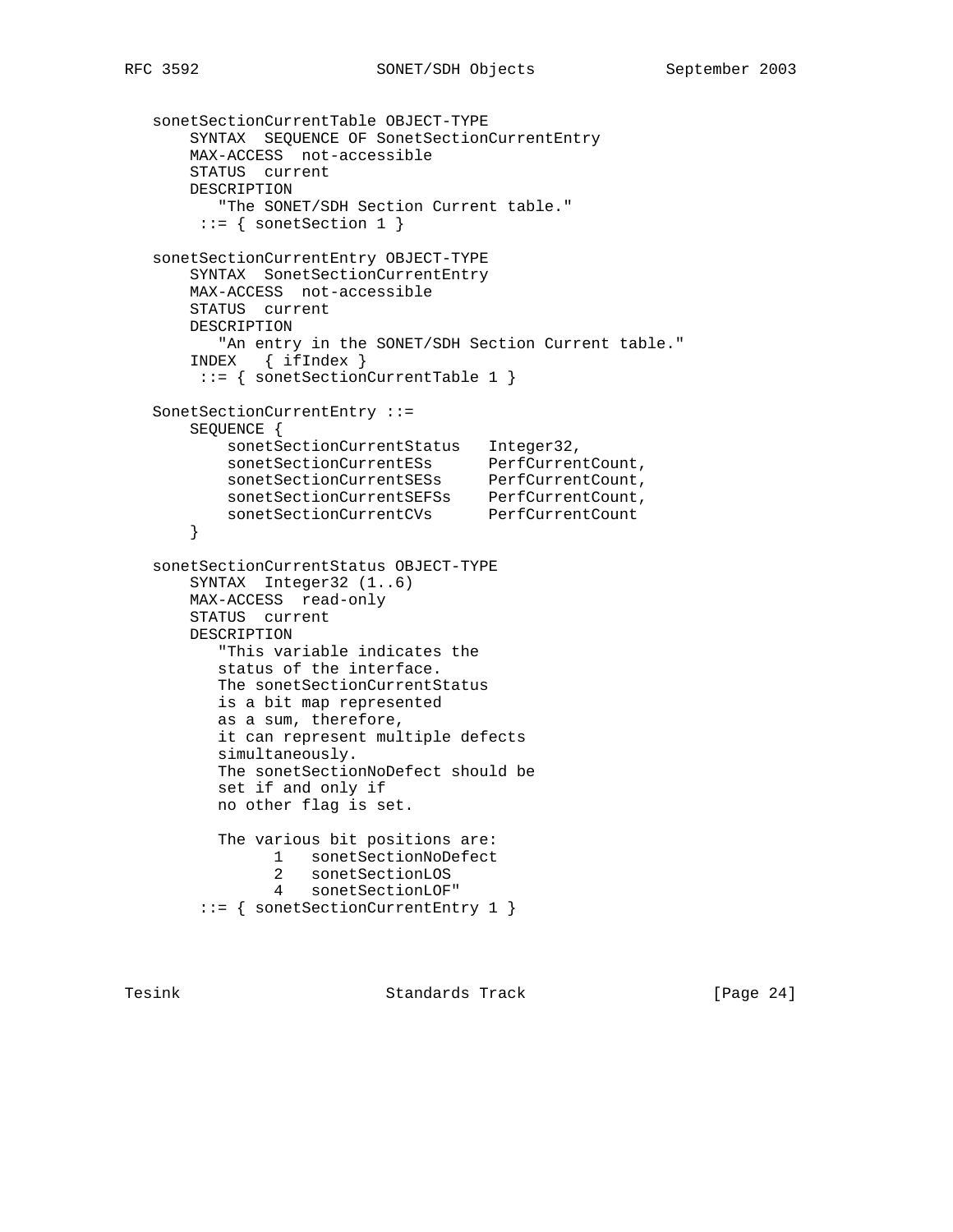```
 sonetSectionCurrentESs OBJECT-TYPE
    SYNTAX PerfCurrentCount
    MAX-ACCESS read-only
    STATUS current
    DESCRIPTION
        "The counter associated with the number of Errored
        Seconds encountered by a SONET/SDH
        Section in the current 15 minute interval."
      ::= { sonetSectionCurrentEntry 2 }
 sonetSectionCurrentSESs OBJECT-TYPE
    SYNTAX PerfCurrentCount
    MAX-ACCESS read-only
    STATUS current
    DESCRIPTION
        "The counter associated with the number of
        Severely Errored Seconds
        encountered by a SONET/SDH Section in the current 15
        minute interval."
      ::= { sonetSectionCurrentEntry 3 }
 sonetSectionCurrentSEFSs OBJECT-TYPE
    SYNTAX PerfCurrentCount
    MAX-ACCESS read-only
    STATUS current
    DESCRIPTION
        "The counter associated with the number of
        Severely Errored Framing Seconds
        encountered by a SONET/SDH Section in the current
        15 minute interval."
     ::= { sonetSectionCurrentEntry 4 }
 sonetSectionCurrentCVs OBJECT-TYPE
    SYNTAX PerfCurrentCount
    MAX-ACCESS read-only
    STATUS current
    DESCRIPTION
       "The counter associated with the number of Coding
        Violations encountered by a
       SONET/SDH Section in the current 15 minute interval."
      ::= { sonetSectionCurrentEntry 5 }
 -- the SONET/SDH Section Interval Table
 -- The SONET/SDH Section Interval Table
 -- contains various statistics
 -- collected by each system over a maximum
 -- of the previous 24 hours of
```
Tesink Standards Track [Page 25]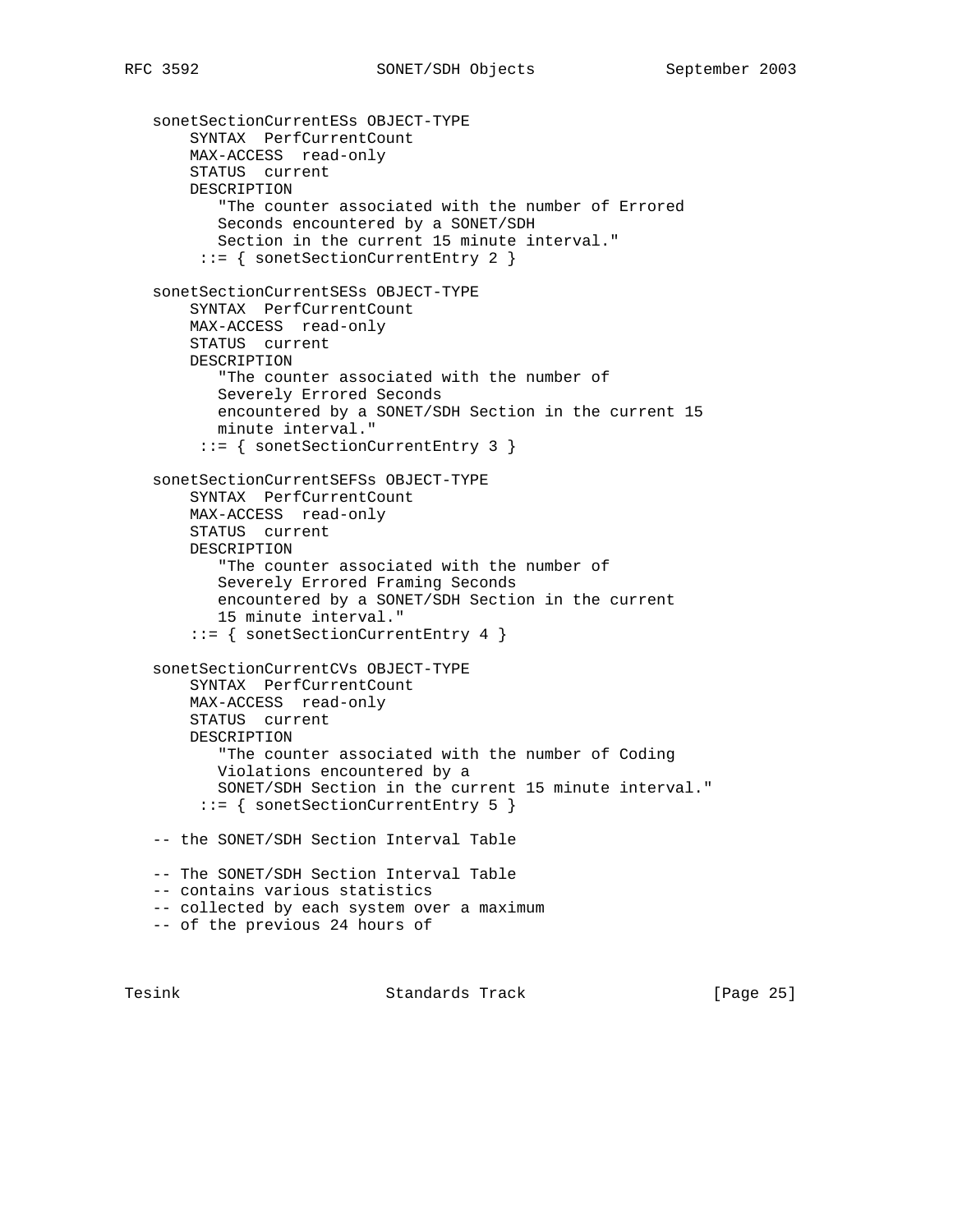```
 -- operation. The past 24 hours may be broken into 96
   -- completed 15 minute intervals.
   -- A system is required to store at
   -- least 4 completed 15 minute interval.
   -- The default value is 32 intervals.
   sonetSectionIntervalTable OBJECT-TYPE
       SYNTAX SEQUENCE OF SonetSectionIntervalEntry
       MAX-ACCESS not-accessible
       STATUS current
       DESCRIPTION
          "The SONET/SDH Section Interval table."
        ::= { sonetSection 2 }
   sonetSectionIntervalEntry OBJECT-TYPE
       SYNTAX SonetSectionIntervalEntry
       MAX-ACCESS not-accessible
       STATUS current
       DESCRIPTION
          "An entry in the SONET/SDH Section Interval table."
       INDEX { ifIndex,
                sonetSectionIntervalNumber }
        ::= { sonetSectionIntervalTable 1 }
   SonetSectionIntervalEntry ::=
       SEQUENCE {
 sonetSectionIntervalNumber Integer32,
sonetSectionIntervalESs PerfIntervalCount,
 sonetSectionIntervalSESs PerfIntervalCount,
 sonetSectionIntervalSEFSs PerfIntervalCount,
 sonetSectionIntervalCVs PerfIntervalCount,
           sonetSectionIntervalValidData TruthValue
       }
   sonetSectionIntervalNumber OBJECT-TYPE
       SYNTAX Integer32 (1..96)
       MAX-ACCESS not-accessible
       STATUS current
       DESCRIPTION
         "A number between 1 and 96, which identifies the
         interval for which the set of statistics is available.
         The interval identified by 1 is the most recently
         completed 15 minute interval,
         and the interval identified
         by N is the interval immediately preceding the
         one identified
         by N-1."
        ::= { sonetSectionIntervalEntry 1 }
```
Tesink Standards Track [Page 26]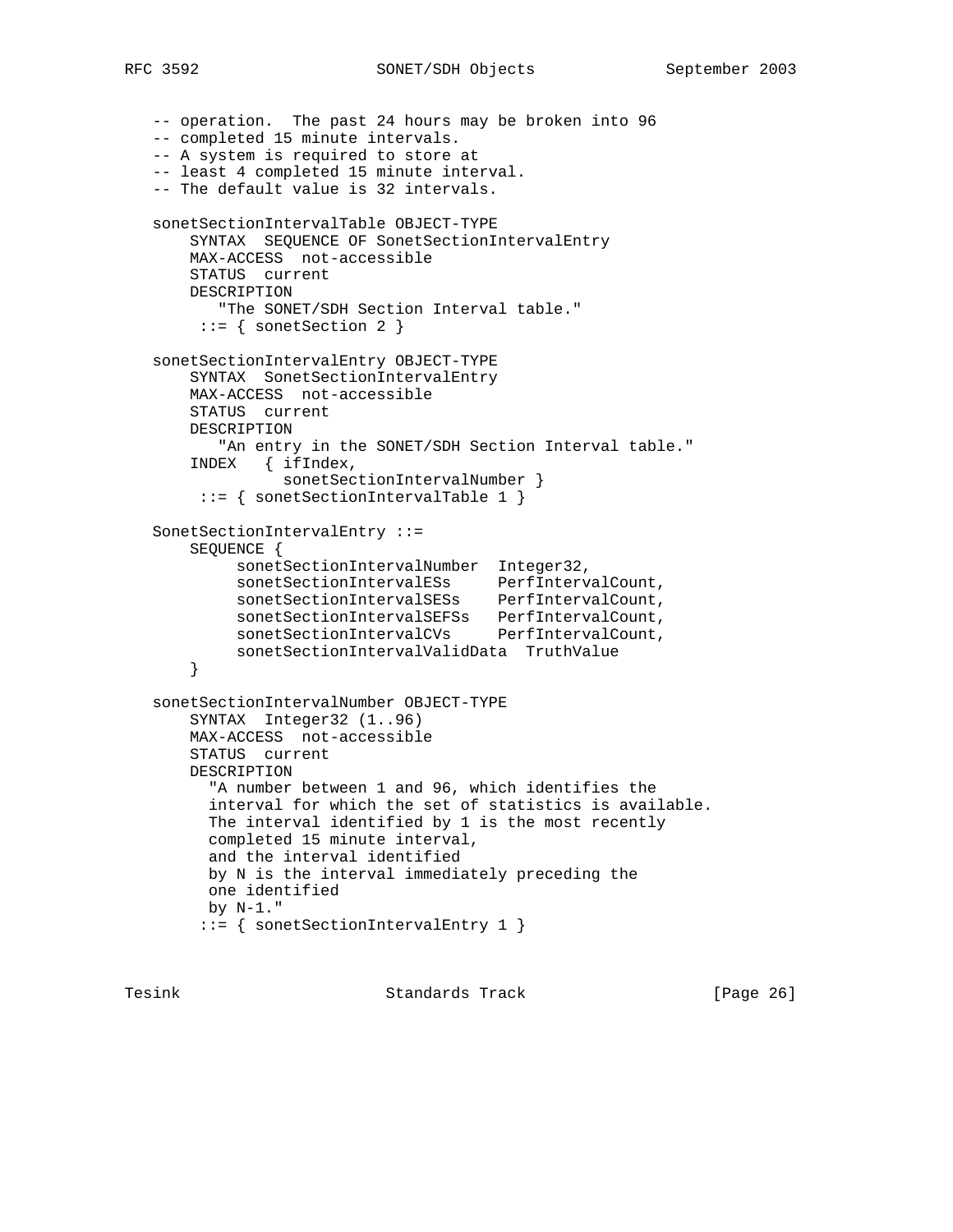sonetSectionIntervalESs OBJECT-TYPE SYNTAX PerfIntervalCount MAX-ACCESS read-only STATUS current DESCRIPTION "The counter associated with the number of Errored Seconds encountered by a SONET/SDH Section in a particular 15-minute interval in the past 24 hours." ::= { sonetSectionIntervalEntry 2 } sonetSectionIntervalSESs OBJECT-TYPE SYNTAX PerfIntervalCount MAX-ACCESS read-only STATUS current DESCRIPTION "The counter associated with the number of Severely Errored Seconds encountered by a SONET/SDH Section in a particular 15-minute interval in the past 24 hours." ::= { sonetSectionIntervalEntry 3 } sonetSectionIntervalSEFSs OBJECT-TYPE SYNTAX PerfIntervalCount MAX-ACCESS read-only STATUS current DESCRIPTION "The counter associated with the number of Severely Errored Framing Seconds encountered by a SONET/SDH Section in a particular 15-minute interval in the past 24 hours." ::= { sonetSectionIntervalEntry 4 } sonetSectionIntervalCVs OBJECT-TYPE SYNTAX PerfIntervalCount MAX-ACCESS read-only STATUS current DESCRIPTION "The counter associated with the number of Coding Violations encountered by a SONET/SDH Section in a particular 15-minute interval in the past 24 hours." ::= { sonetSectionIntervalEntry 5 }

Tesink **Standards Track** [Page 27]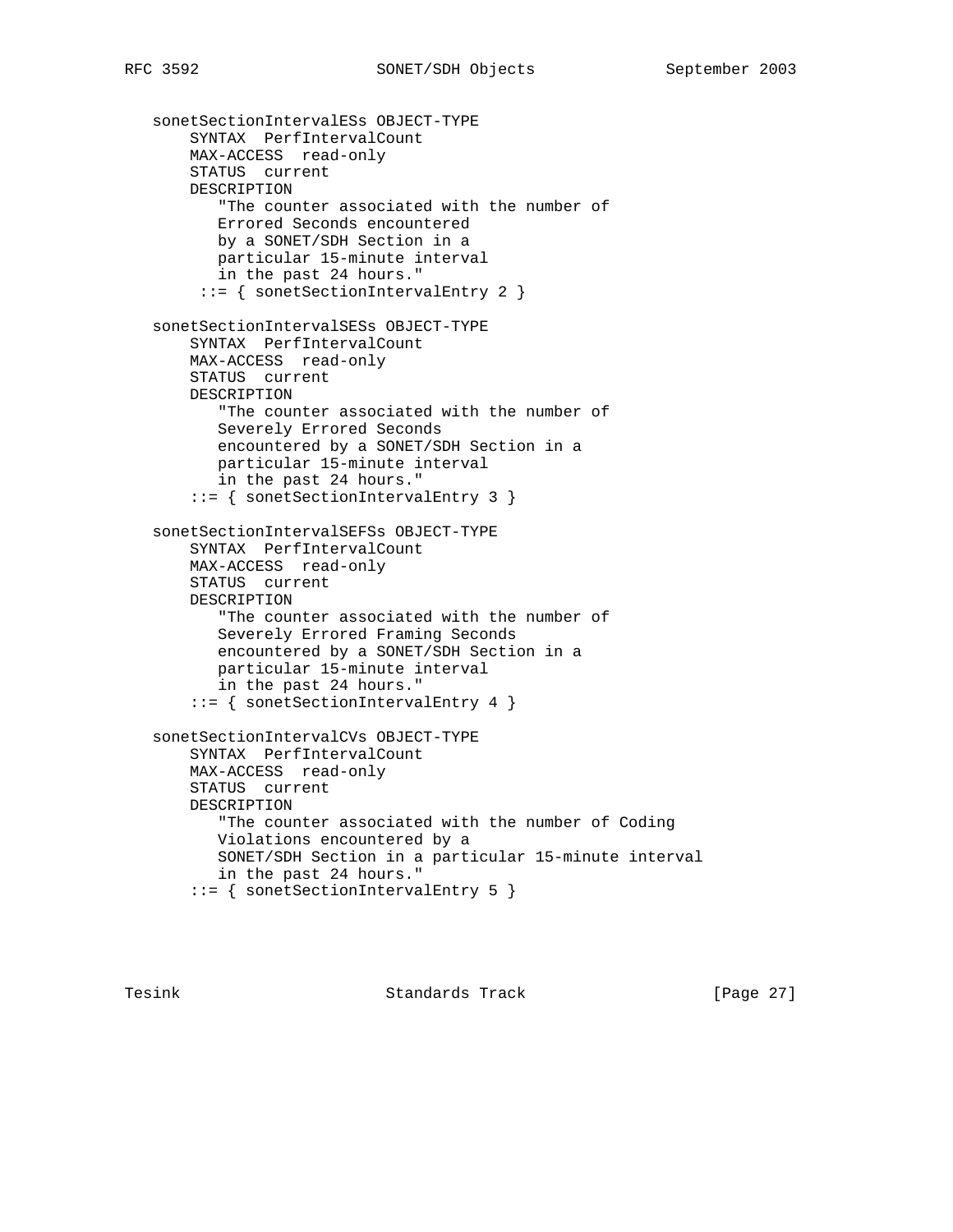sonetSectionIntervalValidData OBJECT-TYPE SYNTAX TruthValue MAX-ACCESS read-only STATUS current DESCRIPTION "This variable indicates if the data for this interval is valid." ::= { sonetSectionIntervalEntry 6 } -- the SONET/SDH Line group -- this group consists of 2 tables: -- - the SONET/SDH Line Current Table -- - the SONET/SDH Line Interval Table -- the SONET/SDH Line Current Table -- The SONET/SDH Line -- current table contains various statistics -- being collected for the current 15 minute interval. sonetLineCurrentTable OBJECT-TYPE SYNTAX SEQUENCE OF SonetLineCurrentEntry MAX-ACCESS not-accessible STATUS current DESCRIPTION "The SONET/SDH Line Current table."  $::=$  { sonetLine 1 } sonetLineCurrentEntry OBJECT-TYPE SYNTAX SonetLineCurrentEntry MAX-ACCESS not-accessible STATUS current DESCRIPTION "An entry in the SONET/SDH Line Current table." INDEX { ifIndex } ::= { sonetLineCurrentTable 1 } SonetLineCurrentEntry ::= SEQUENCE { sonetLineCurrentStatus Integer32, sonetLineCurrentESs PerfCurrentCount, sonetLineCurrentSESs PerfCurrentCount, sonetLineCurrentCVs PerfCurrentCount, sonetLineCurrentUASs PerfCurrentCount }

Tesink **Standards Track** [Page 28]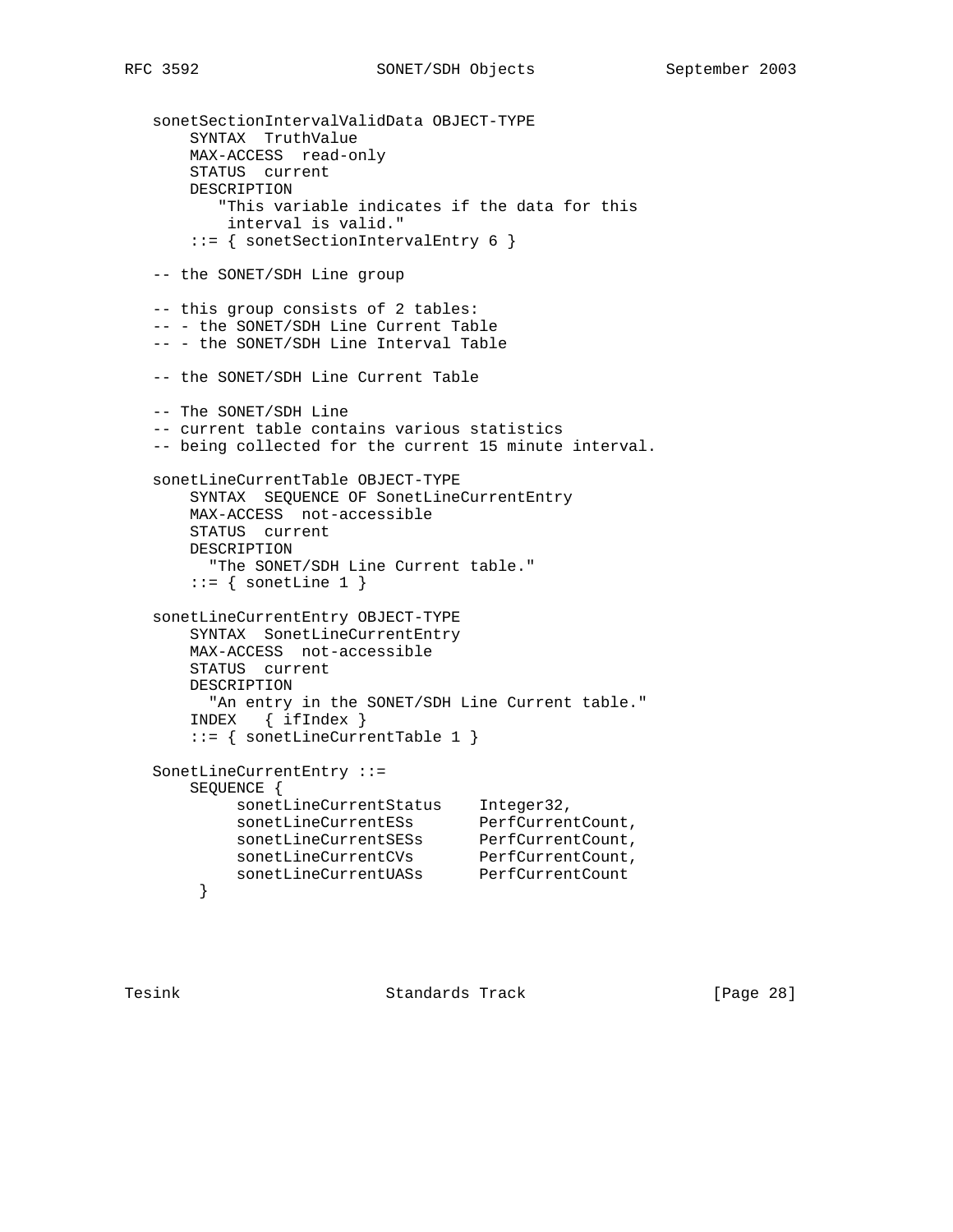```
 sonetLineCurrentStatus OBJECT-TYPE
    SYNTAX Integer32 (1..6)
    MAX-ACCESS read-only
    STATUS current
    DESCRIPTION
        "This variable indicates the
        status of the interface.
       The sonetLineCurrentStatus
       is a bit map represented
       as a sum, therefore,
       it can represent multiple defects
       simultaneously.
       The sonetLineNoDefect should be
        set if and only if
        no other flag is set.
        The various bit positions are:
         1 sonetLineNoDefect
         2 sonetLineAIS
         4 sonetLineRDI"
      ::= { sonetLineCurrentEntry 1 }
 sonetLineCurrentESs OBJECT-TYPE
    SYNTAX PerfCurrentCount
    MAX-ACCESS read-only
    STATUS current
    DESCRIPTION
      "The counter associated with the number of Errored
     Seconds encountered by a SONET/SDH
     Line in the current 15 minute interval."
     ::= { sonetLineCurrentEntry 2 }
 sonetLineCurrentSESs OBJECT-TYPE
    SYNTAX PerfCurrentCount
    MAX-ACCESS read-only
    STATUS current
    DESCRIPTION
     "The counter associated with the number of
     Severely Errored Seconds
     encountered by a SONET/SDH Line in the current 15
     minute
     interval."
     ::= { sonetLineCurrentEntry 3 }
 sonetLineCurrentCVs OBJECT-TYPE
    SYNTAX PerfCurrentCount
    MAX-ACCESS read-only
    STATUS current
```
Tesink **Standards Track** [Page 29]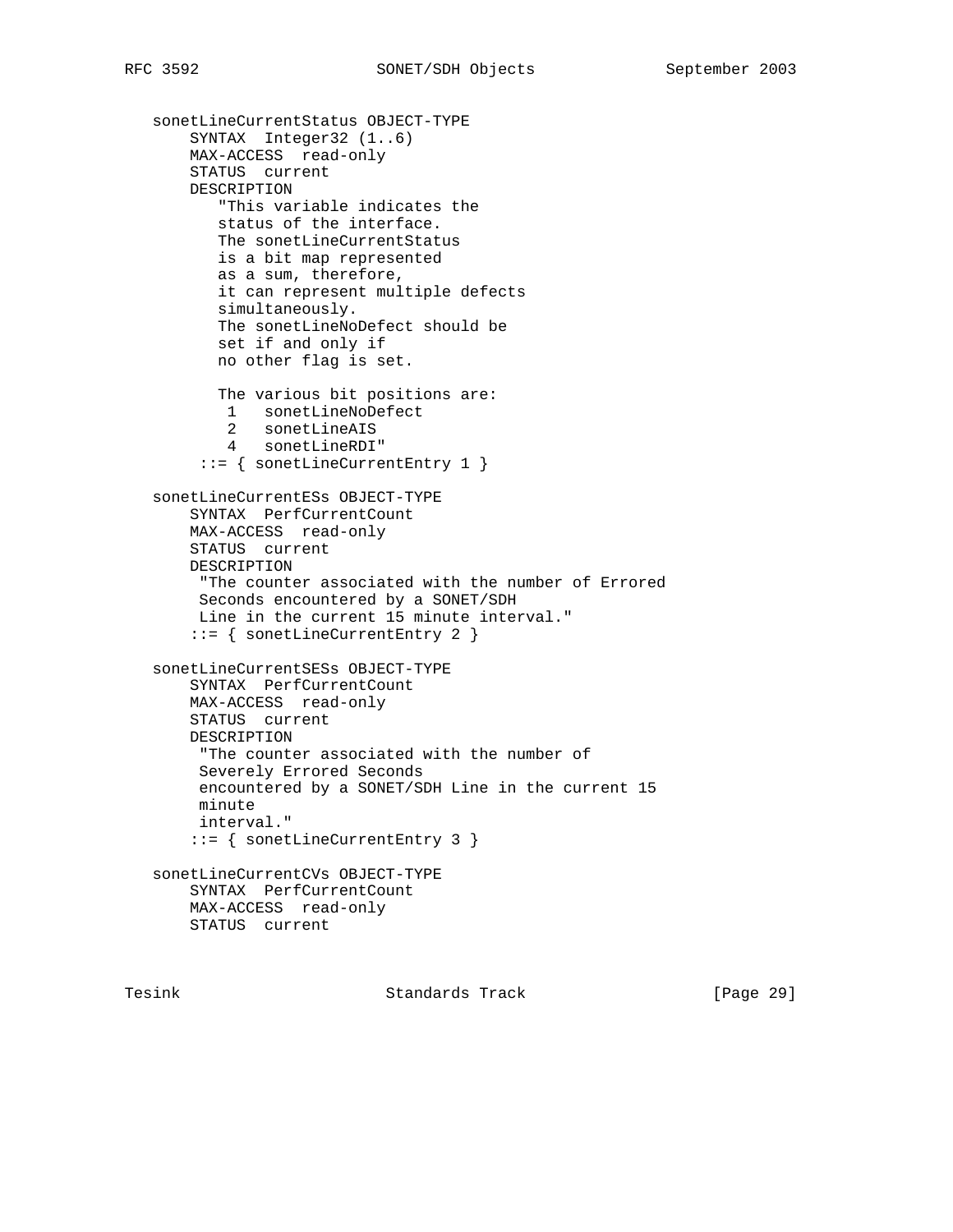```
 DESCRIPTION
      "The counter associated with the number of Coding
      Violations encountered by a
     SONET/SDH Line in the current 15 minute interval."
     ::= { sonetLineCurrentEntry 4 }
 sonetLineCurrentUASs OBJECT-TYPE
    SYNTAX PerfCurrentCount
     MAX-ACCESS read-only
     STATUS current
     DESCRIPTION
      "The counter associated with the number of
     Unavailable Seconds
      encountered by a SONET/SDH Line in the current 15
      minute
      interval."
     ::= { sonetLineCurrentEntry 5 }
 -- the SONET/SDH Line Interval Table
 -- The SONET/SDH Line Interval Table
 -- contains various statistics
 -- collected by each system over a maximum
 -- of the previous 24 hours of
 -- operation. The past 24 hours may be broken into 96
 -- completed 15 minute intervals.
 -- A system is required to store at
 -- least 4 completed 15 minute interval.
 -- The default value is 32 intervals.
 sonetLineIntervalTable OBJECT-TYPE
     SYNTAX SEQUENCE OF SonetLineIntervalEntry
     MAX-ACCESS not-accessible
     STATUS current
     DESCRIPTION
        "The SONET/SDH Line Interval table."
     ::= { sonetLine 2 }
 sonetLineIntervalEntry OBJECT-TYPE
     SYNTAX SonetLineIntervalEntry
     MAX-ACCESS not-accessible
     STATUS current
    DESCRIPTION
        "An entry in the SONET/SDH Line Interval table."
    INDEX { ifIndex,
             sonetLineIntervalNumber }
    ::= { sonetLineIntervalTable 1 }
```
Tesink **Standards Track** [Page 30]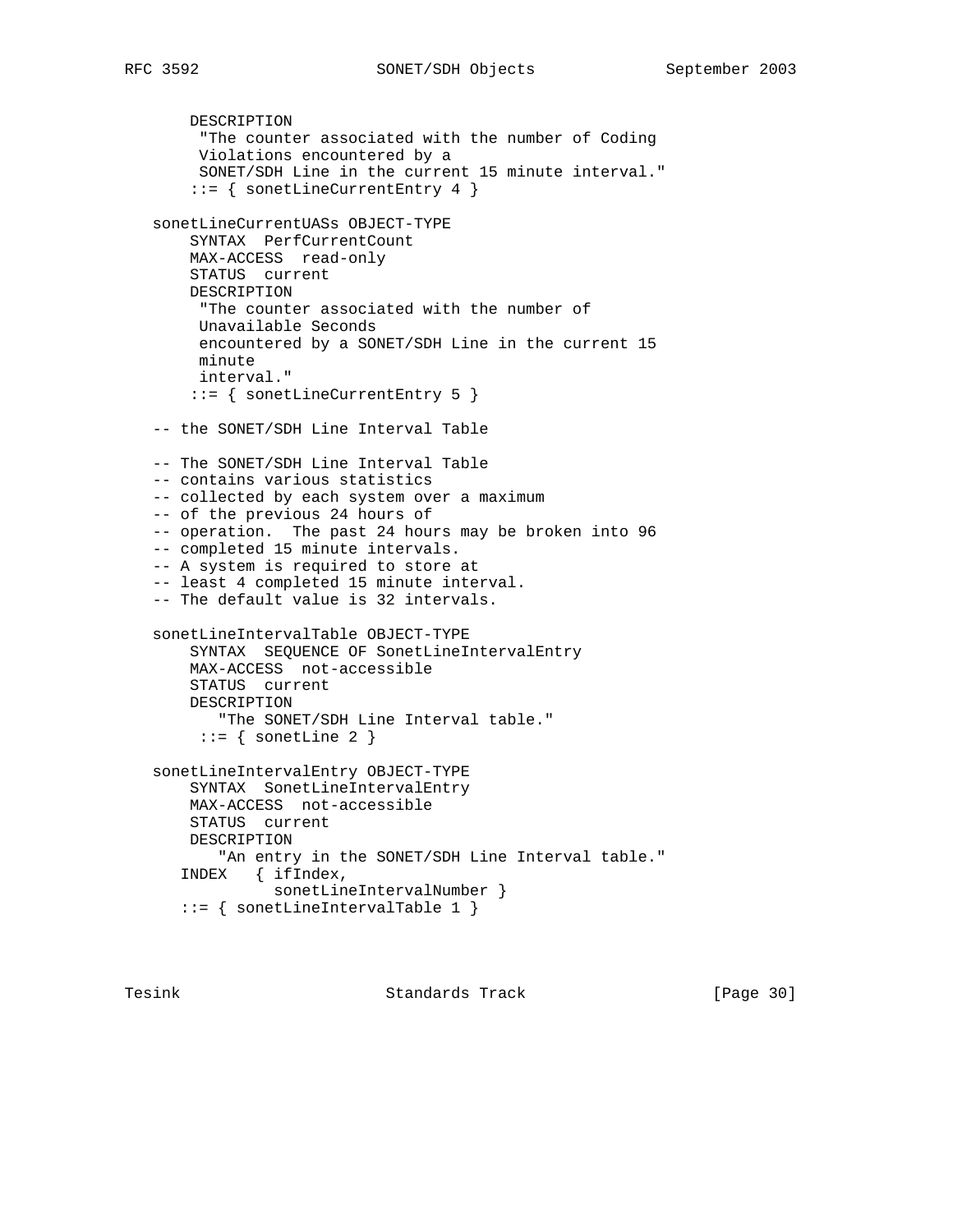```
 SonetLineIntervalEntry ::=
       SEQUENCE {
sonetLineIntervalNumber Integer32,
sonetLineIntervalESs PerfIntervalCount,
sonetLineIntervalSESs PerfIntervalCount,
sonetLineIntervalCVs PerfIntervalCount,
sonetLineIntervalUASs PerfIntervalCount,
           sonetLineIntervalValidData TruthValue
       }
   sonetLineIntervalNumber OBJECT-TYPE
       SYNTAX Integer32 (1..96)
       MAX-ACCESS not-accessible
       STATUS current
       DESCRIPTION
           "A number between 1 and 96, which identifies the
           interval for which the set of statistics is available.
           The interval identified by 1 is the most recently
           completed 15 minute interval,
           and the interval identified
           by N is the interval immediately preceding the
           one identified
           by N-1."
        ::= { sonetLineIntervalEntry 1 }
   sonetLineIntervalESs OBJECT-TYPE
       SYNTAX PerfIntervalCount
       MAX-ACCESS read-only
       STATUS current
       DESCRIPTION
          "The counter associated with the number of
          Errored Seconds encountered
          by a SONET/SDH Line in a
          particular 15-minute interval
          in the past 24 hours."
        ::= { sonetLineIntervalEntry 2 }
   sonetLineIntervalSESs OBJECT-TYPE
       SYNTAX PerfIntervalCount
       MAX-ACCESS read-only
       STATUS current
       DESCRIPTION
          "The counter associated with the number of
          Severely Errored Seconds
          encountered by a SONET/SDH Line in a
          particular 15-minute interval
         in the past 24 hours."
         ::= { sonetLineIntervalEntry 3 }
```
Tesink **Standards Track** [Page 31]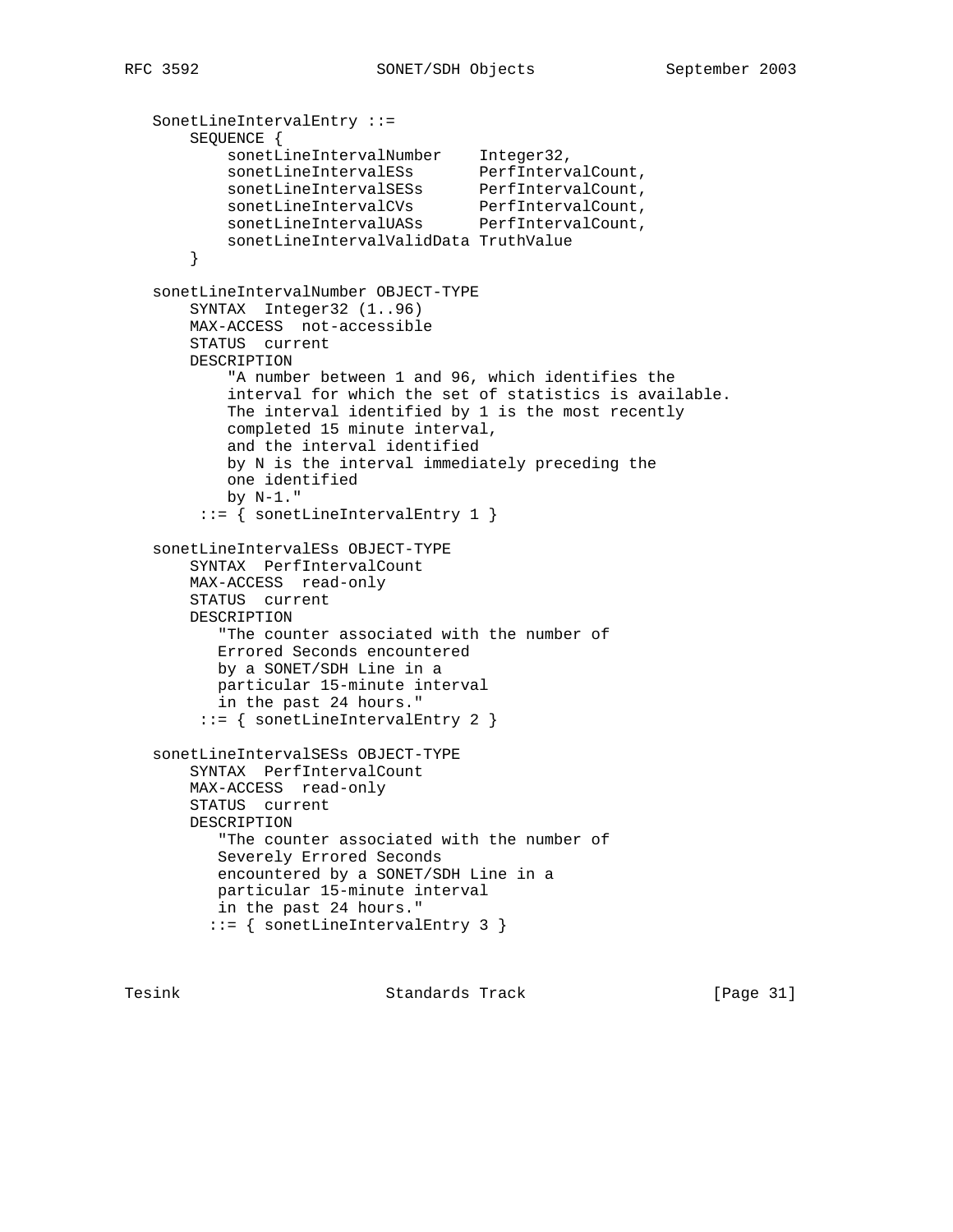sonetLineIntervalCVs OBJECT-TYPE SYNTAX PerfIntervalCount MAX-ACCESS read-only STATUS current DESCRIPTION "The counter associated with the number of Coding Violations encountered by a SONET/SDH Line in a particular 15-minute interval in the past 24 hours." ::= { sonetLineIntervalEntry 4 } sonetLineIntervalUASs OBJECT-TYPE SYNTAX PerfIntervalCount MAX-ACCESS read-only STATUS current DESCRIPTION "The counter associated with the number of Unavailable Seconds encountered by a SONET/SDH Line in a particular 15-minute interval in the past 24 hours." ::= { sonetLineIntervalEntry 5 } sonetLineIntervalValidData OBJECT-TYPE SYNTAX TruthValue MAX-ACCESS read-only STATUS current DESCRIPTION "This variable indicates if the data for this interval is valid." ::= { sonetLineIntervalEntry 6 } -- The SONET/SDH Far End Line group. -- This group may only be implemented by SONET/SDH (LTEs) -- systems that provide for a far end block error (FEBE) -- information at the SONET/SDH Line Layer. -- This group consists of two tables: -- SONET/SDH Far End Line Current Table -- SONET/SDH Far End Line Interval Table -- The SONET/SDH Far End Line Current Table -- The SONET/SDH Far End Line Current table contains -- various statistics being -- collected for the current 15 minute interval. -- The statistics are collected from the far end

Tesink **Standards Track** [Page 32]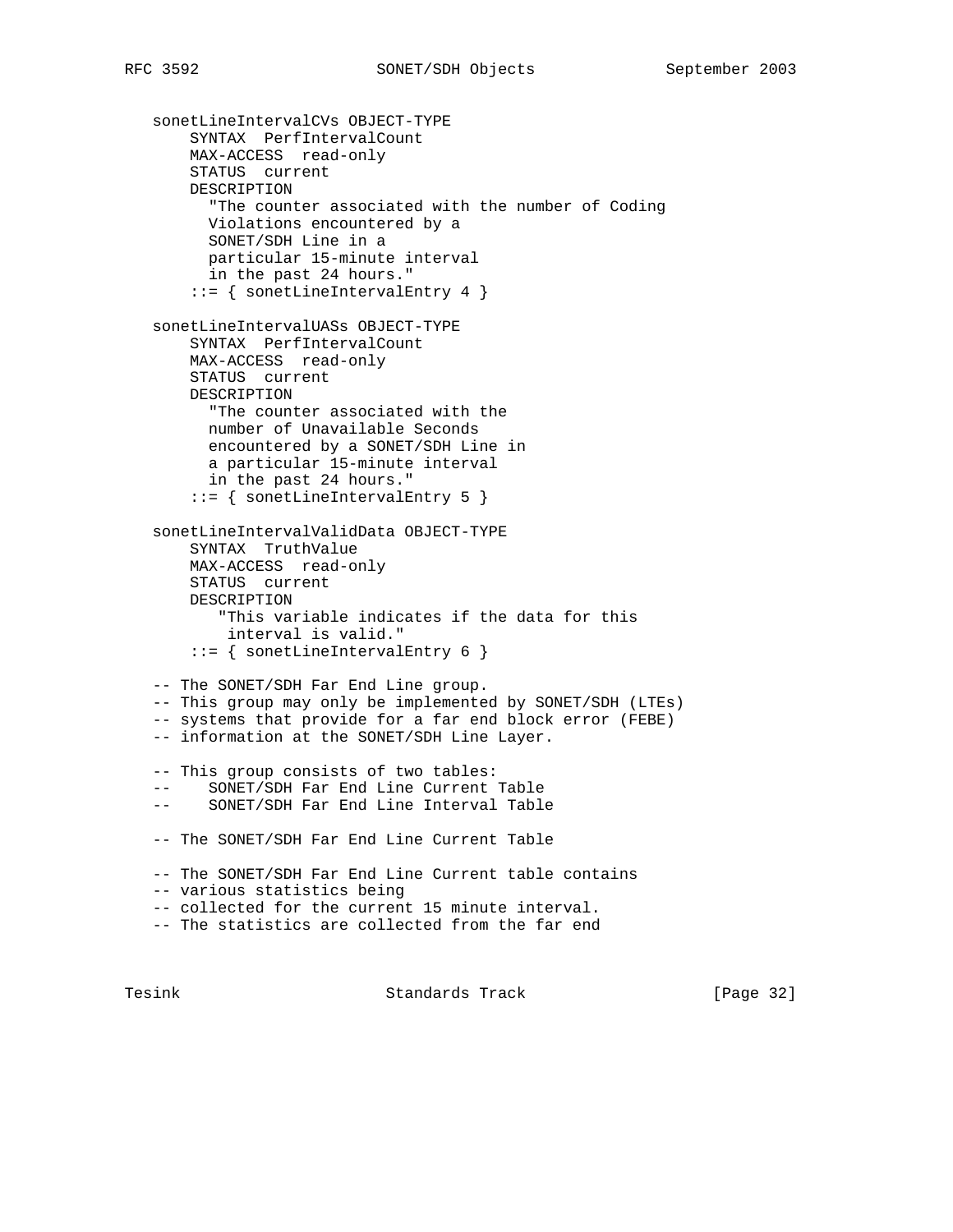-- block error code (FEBE) -- within the third Z2 byte of the Line Overhead -- in Broadband ISDN applications. -- The definitions are the same as described for -- the near-end information. sonetFarEndLineCurrentTable OBJECT-TYPE SYNTAX SEQUENCE OF SonetFarEndLineCurrentEntry MAX-ACCESS not-accessible STATUS current DESCRIPTION "The SONET/SDH Far End Line Current table."  $::=$  { sonetFarEndLine 1 } sonetFarEndLineCurrentEntry OBJECT-TYPE SYNTAX SonetFarEndLineCurrentEntry MAX-ACCESS not-accessible STATUS current DESCRIPTION "An entry in the SONET/SDH Far End Line Current table." INDEX { ifIndex } ::= { sonetFarEndLineCurrentTable 1 } SonetFarEndLineCurrentEntry ::= SEQUENCE { sonetFarEndLineCurrentESs PerfCurrentCount, sonetFarEndLineCurrentSESs PerfCurrentCount, sonetFarEndLineCurrentCVs PerfCurrentCount, sonetFarEndLineCurrentUASs PerfCurrentCount } sonetFarEndLineCurrentESs OBJECT-TYPE SYNTAX PerfCurrentCount MAX-ACCESS read-only STATUS current DESCRIPTION "The counter associated with the number of Far End Errored Seconds encountered by a SONET/SDH interface in the current 15 minute interval." ::= { sonetFarEndLineCurrentEntry 1 } sonetFarEndLineCurrentSESs OBJECT-TYPE SYNTAX PerfCurrentCount MAX-ACCESS read-only STATUS current DESCRIPTION "The counter associated with the number of Far End Severely Errored Seconds

Tesink Standards Track [Page 33]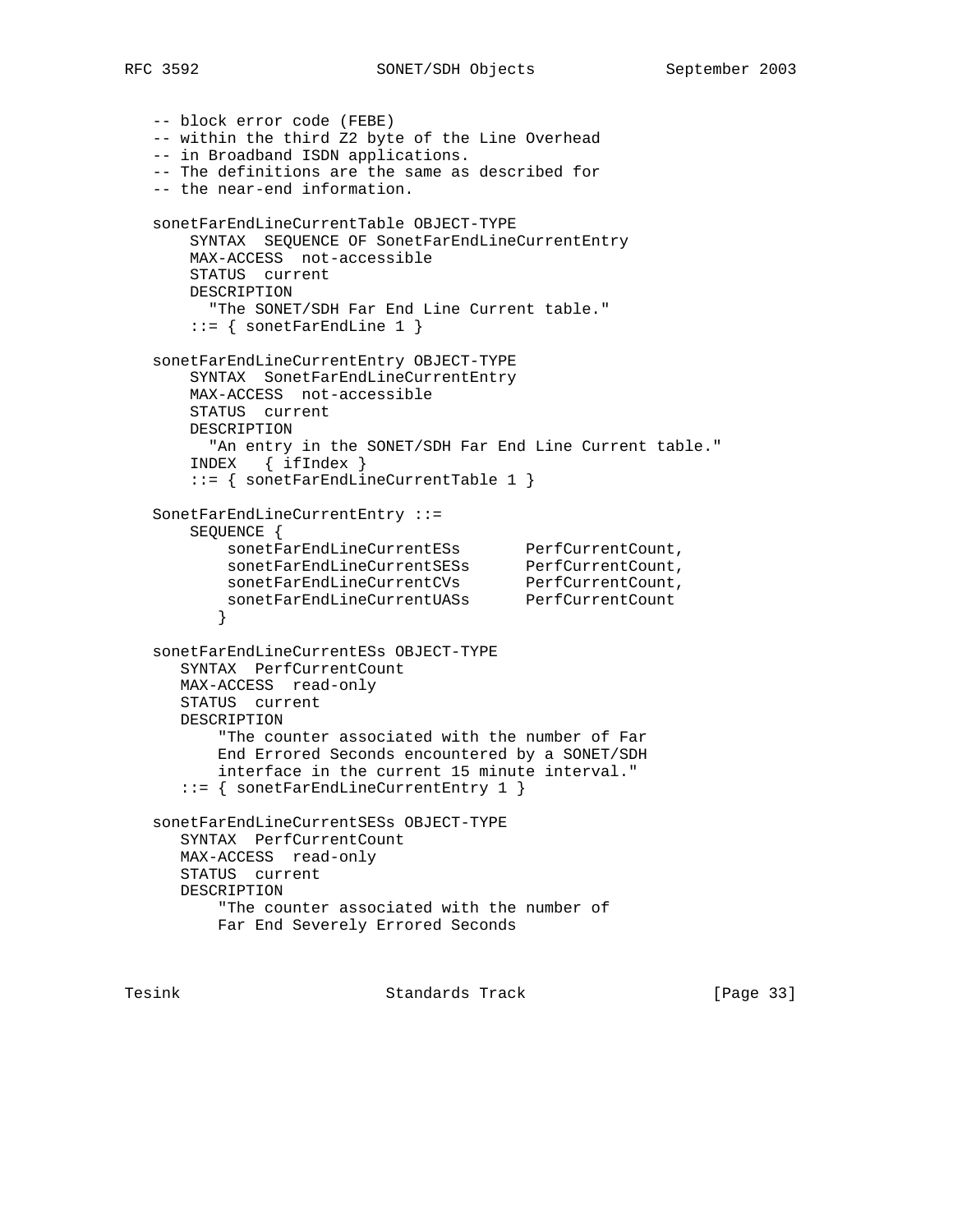encountered by a SONET/SDH Medium/Section/Line interface in the current 15 minute interval." ::= { sonetFarEndLineCurrentEntry 2 } sonetFarEndLineCurrentCVs OBJECT-TYPE SYNTAX PerfCurrentCount MAX-ACCESS read-only STATUS current DESCRIPTION "The counter associated with the number of Far End Coding Violations reported via the far end block error count encountered by a SONET/SDH Medium/Section/Line interface in the current 15 minute interval." ::= { sonetFarEndLineCurrentEntry 3 } sonetFarEndLineCurrentUASs OBJECT-TYPE SYNTAX PerfCurrentCount MAX-ACCESS read-only STATUS current DESCRIPTION "The counter associated with the number of Far End Unavailable Seconds encountered by a SONET/SDH Medium/Section/Line interface in the current 15 minute interval." ::= { sonetFarEndLineCurrentEntry 4 } -- The SONET/SDH Far End Line Interval Table -- The SONET/SDH Far End Line Interval Table -- contains various statistics -- collected by each system over a maximum -- of the previous 24 hours of -- operation. The past 24 hours may be broken into 96 -- completed 15 minute intervals. -- A system is required to store at -- least 4 completed 15 minute interval. -- The default value is 32 intervals. sonetFarEndLineIntervalTable OBJECT-TYPE SYNTAX SEQUENCE OF SonetFarEndLineIntervalEntry MAX-ACCESS not-accessible STATUS current DESCRIPTION "The SONET/SDH Far End Line Interval table."

Tesink Standards Track [Page 34]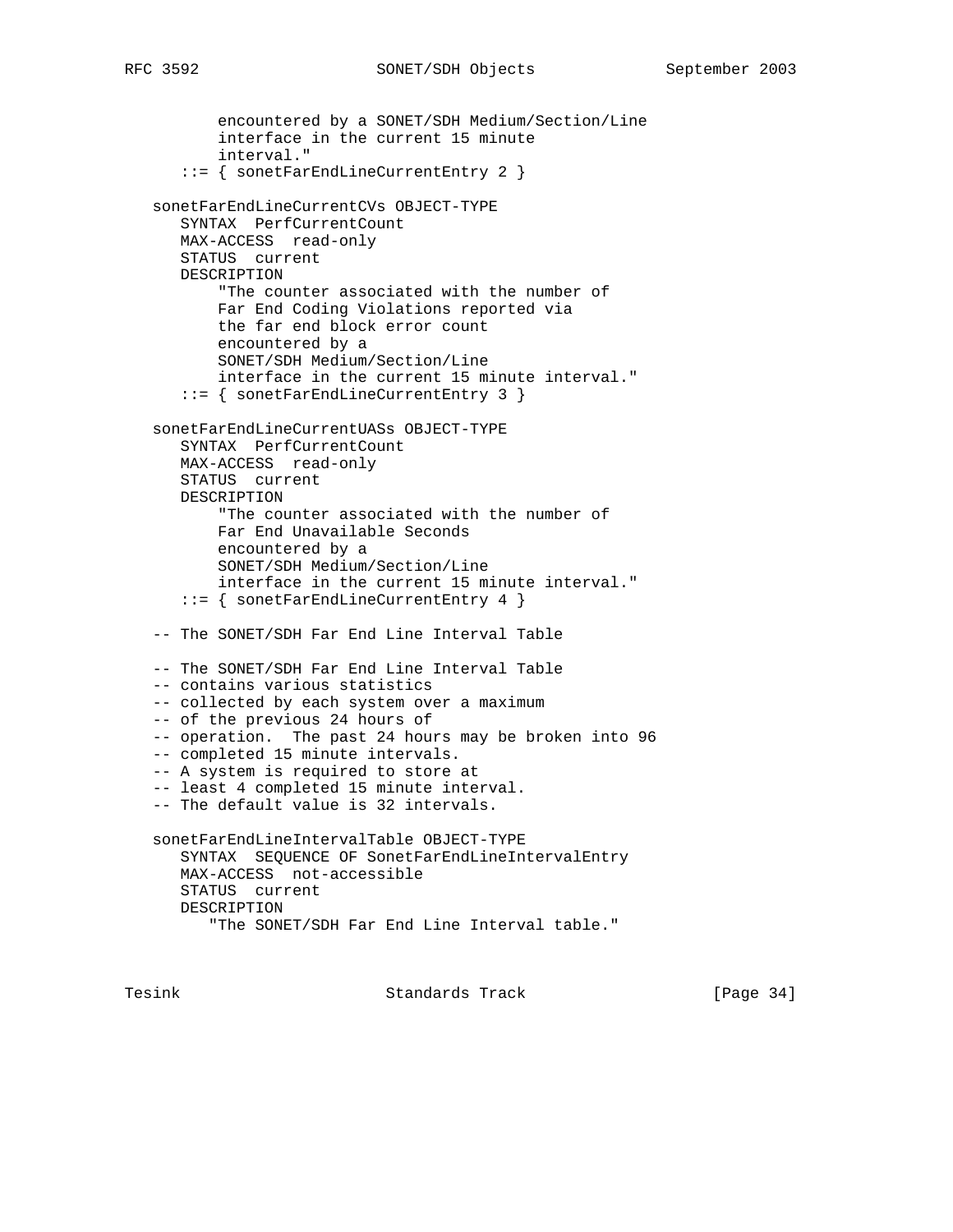```
 ::= { sonetFarEndLine 2 }
   sonetFarEndLineIntervalEntry OBJECT-TYPE
      SYNTAX SonetFarEndLineIntervalEntry
      MAX-ACCESS not-accessible
      STATUS current
      DESCRIPTION
        "An entry in the SONET/SDH Far
        End Line Interval table."
      INDEX { ifIndex,
               sonetFarEndLineIntervalNumber }
      ::= { sonetFarEndLineIntervalTable 1 }
   SonetFarEndLineIntervalEntry ::=
       SEQUENCE {
 sonetFarEndLineIntervalNumber Integer32,
 sonetFarEndLineIntervalESs PerfIntervalCount,
 sonetFarEndLineIntervalSESs PerfIntervalCount,
 sonetFarEndLineIntervalCVs PerfIntervalCount,
 sonetFarEndLineIntervalUASs PerfIntervalCount,
            sonetFarEndLineIntervalValidData TruthValue
       }
   sonetFarEndLineIntervalNumber OBJECT-TYPE
      SYNTAX Integer32 (1..96)
      MAX-ACCESS not-accessible
      STATUS current
      DESCRIPTION
            "A number between 1 and 96, which identifies the
            interval for which the set of statistics is available.
            The interval identified by 1 is the most recently
            completed 15 minute interval,
            and the interval identified
            by N is the interval immediately preceding the
            one identified
            by N-1."
      ::= { sonetFarEndLineIntervalEntry 1 }
   sonetFarEndLineIntervalESs OBJECT-TYPE
      SYNTAX PerfIntervalCount
      MAX-ACCESS read-only
      STATUS current
      DESCRIPTION
           "The counter associated with the number of
           Far End Errored Seconds encountered
           by a SONET/SDH Line
           interface in a particular 15-minute interval
           in the past 24 hours."
```
Tesink Standards Track [Page 35]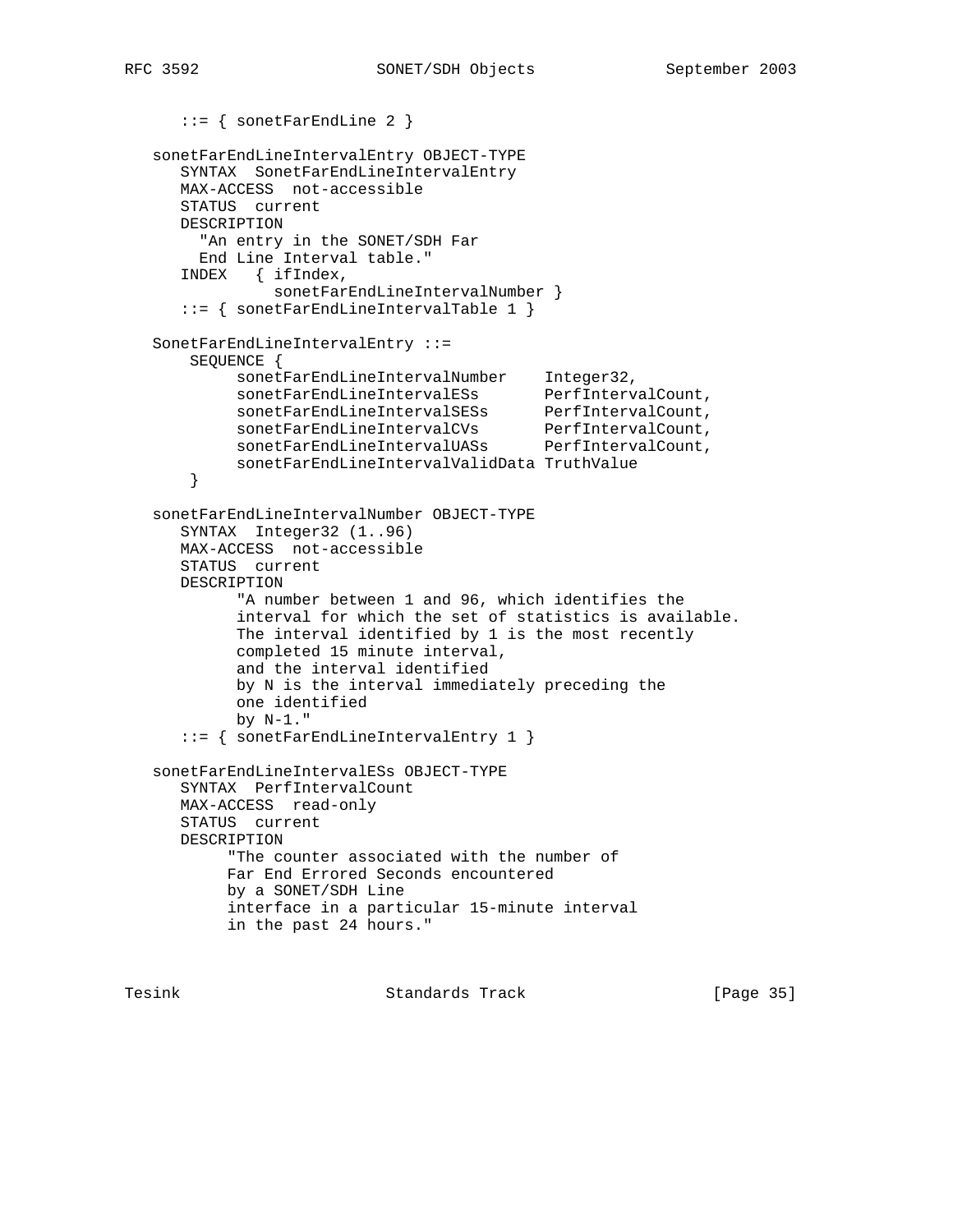::= { sonetFarEndLineIntervalEntry 2 } sonetFarEndLineIntervalSESs OBJECT-TYPE SYNTAX PerfIntervalCount MAX-ACCESS read-only STATUS current DESCRIPTION "The counter associated with the number of Far End Severely Errored Seconds encountered by a SONET/SDH Line interface in a particular 15-minute interval in the past 24 hours." ::= { sonetFarEndLineIntervalEntry 3 } sonetFarEndLineIntervalCVs OBJECT-TYPE SYNTAX PerfIntervalCount MAX-ACCESS read-only STATUS current DESCRIPTION "The counter associated with the number of Far End Coding Violations reported via the far end block error count encountered by a SONET/SDH Line interface in a particular 15-minute interval in the past 24 hours." ::= { sonetFarEndLineIntervalEntry 4 } sonetFarEndLineIntervalUASs OBJECT-TYPE SYNTAX PerfIntervalCount MAX-ACCESS read-only STATUS current DESCRIPTION "The counter associated with the number of Far End Unavailable Seconds encountered by a SONET/SDH Line interface in a particular 15-minute interval in the past 24 hours." ::= { sonetFarEndLineIntervalEntry 5 } sonetFarEndLineIntervalValidData OBJECT-TYPE SYNTAX TruthValue MAX-ACCESS read-only STATUS current DESCRIPTION "This variable indicates if the data for this interval is valid."

Tesink **Standards Track** [Page 36]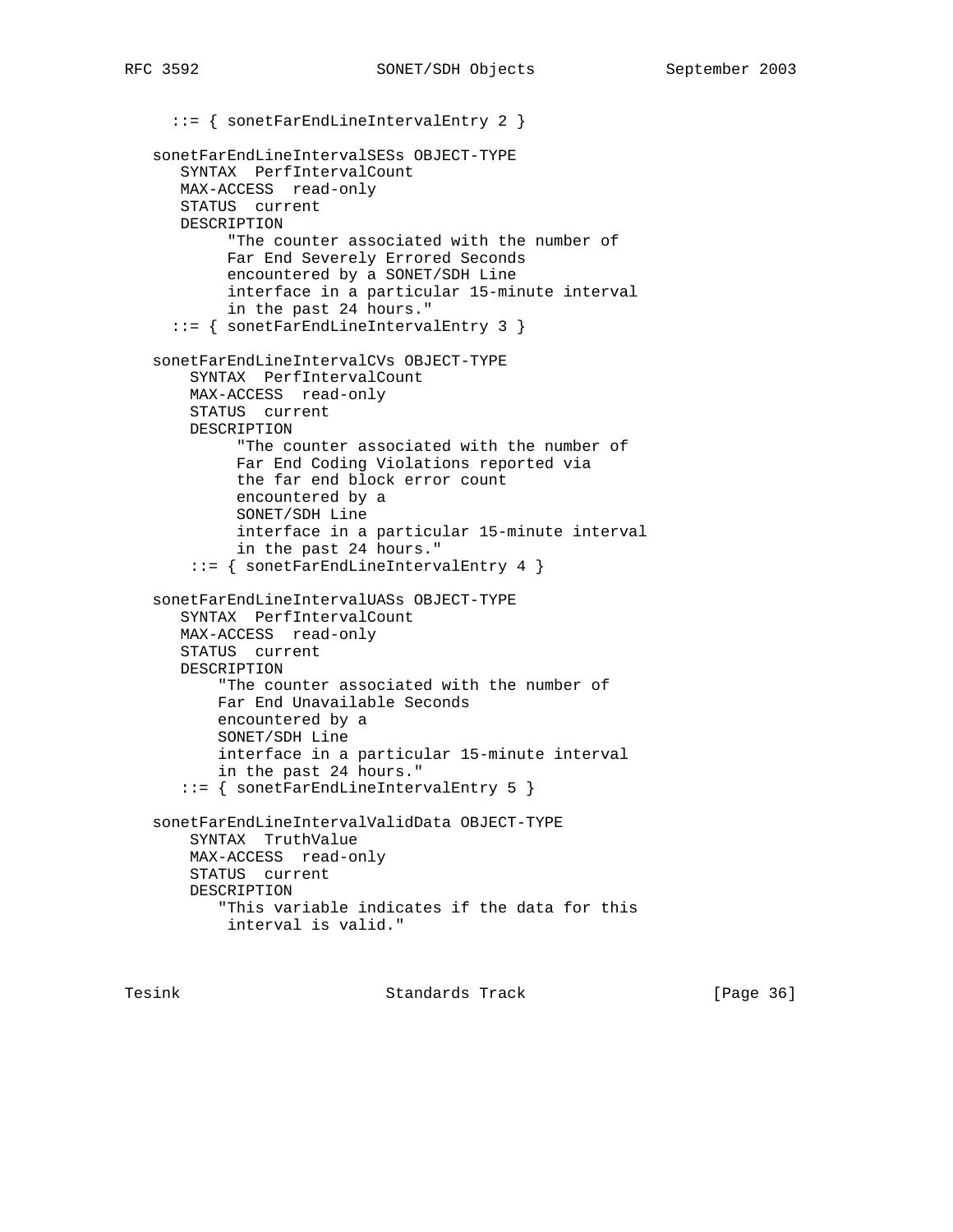```
 ::= { sonetFarEndLineIntervalEntry 6 }
   -- the SONET/SDH Path group
   -- this group consists of 2 tables:
   -- - the SONET/SDH Path Current Table
   -- - the SONET/SDH Path Interval Table
   -- the SONET/SDH Path Current Table
   -- The SONET/SDH Path
   -- current table contains various statistics
   -- being collected for the current 15 minute interval.
   sonetPathCurrentTable OBJECT-TYPE
       SYNTAX SEQUENCE OF SonetPathCurrentEntry
       MAX-ACCESS not-accessible
       STATUS current
       DESCRIPTION
       "The SONET/SDH Path Current table."
  ::= { sonetPath 1 }
   sonetPathCurrentEntry OBJECT-TYPE
       SYNTAX SonetPathCurrentEntry
       MAX-ACCESS not-accessible
       STATUS current
       DESCRIPTION
        "An entry in the SONET/SDH Path Current table."
       INDEX { ifIndex }
   ::= { sonetPathCurrentTable 1 }
   SonetPathCurrentEntry ::=
       SEQUENCE {
sonetPathCurrentWidth INTEGER,
sonetPathCurrentStatus Integer32,
sonetPathCurrentESs PerfCurrentCount,
sonetPathCurrentSESs PerfCurrentCount,
sonetPathCurrentCVs PerfCurrentCount,
sonetPathCurrentUASs PerfCurrentCount
       }
   sonetPathCurrentWidth OBJECT-TYPE
       SYNTAX INTEGER {
              sts1(1),
              sts3cSTM1(2),
              sts12cSTM4(3),
             sts24c(4),
              sts48cSTM16(5),
```
Tesink **Standards Track** [Page 37]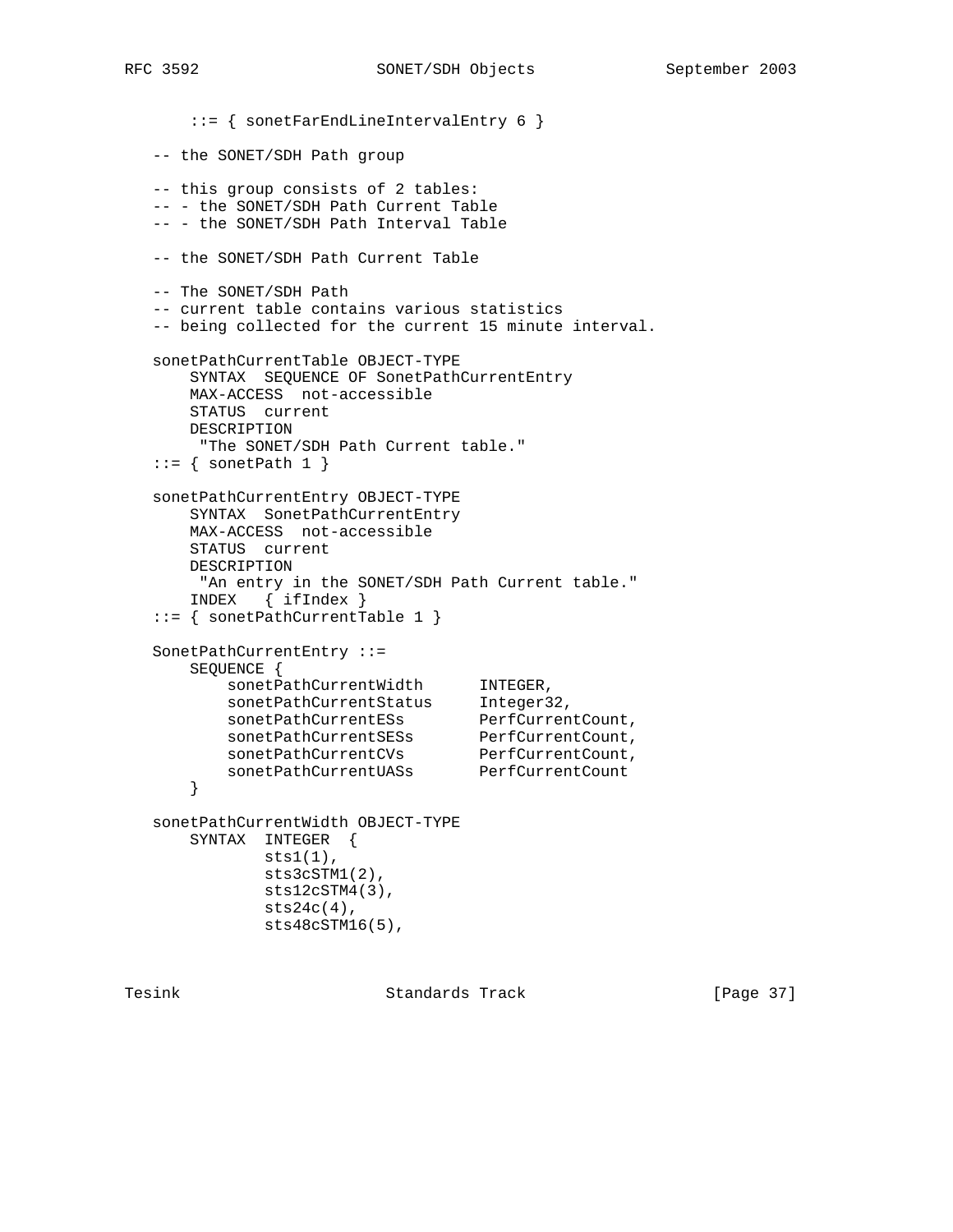```
 sts192cSTM64(6),
            sts768cSTM256(7)
      }
    MAX-ACCESS read-write
    STATUS current
    DESCRIPTION
      "A value that indicates the type of the SONET/SDH
     Path. For SONET, the assigned types are
     the STS-Nc SPEs, where N = 1, 3, 12, 24, 48, 192 and 768.
      STS-1 is equal to 51.84 Mbps. For SDH, the assigned
    types are the STM-Nc VCs, where N = 1, 4, 16, 64 and 256."
 ::= { sonetPathCurrentEntry 1 }
 sonetPathCurrentStatus OBJECT-TYPE
    SYNTAX Integer32 (1..62)
    MAX-ACCESS read-only
    STATUS current
    DESCRIPTION
      "This variable indicates the
      status of the interface.
      The sonetPathCurrentStatus
      is a bit map represented
      as a sum, therefore,
      it can represent multiple defects
      simultaneously.
      The sonetPathNoDefect should be
      set if and only if
      no other flag is set.
       The various bit positions are:
        1 sonetPathNoDefect
          2 sonetPathSTSLOP
         4 sonetPathSTSAIS
         8 sonetPathSTSRDI
         16 sonetPathUnequipped
        32 sonetPathSignalLabelMismatch"
 ::= { sonetPathCurrentEntry 2 }
 sonetPathCurrentESs OBJECT-TYPE
    SYNTAX PerfCurrentCount
    MAX-ACCESS read-only
    STATUS current
    DESCRIPTION
     "The counter associated with the number of Errored
     Seconds encountered by a SONET/SDH
     Path in the current 15 minute interval."
 ::= { sonetPathCurrentEntry 3 }
```
Tesink **Standards Track** [Page 38]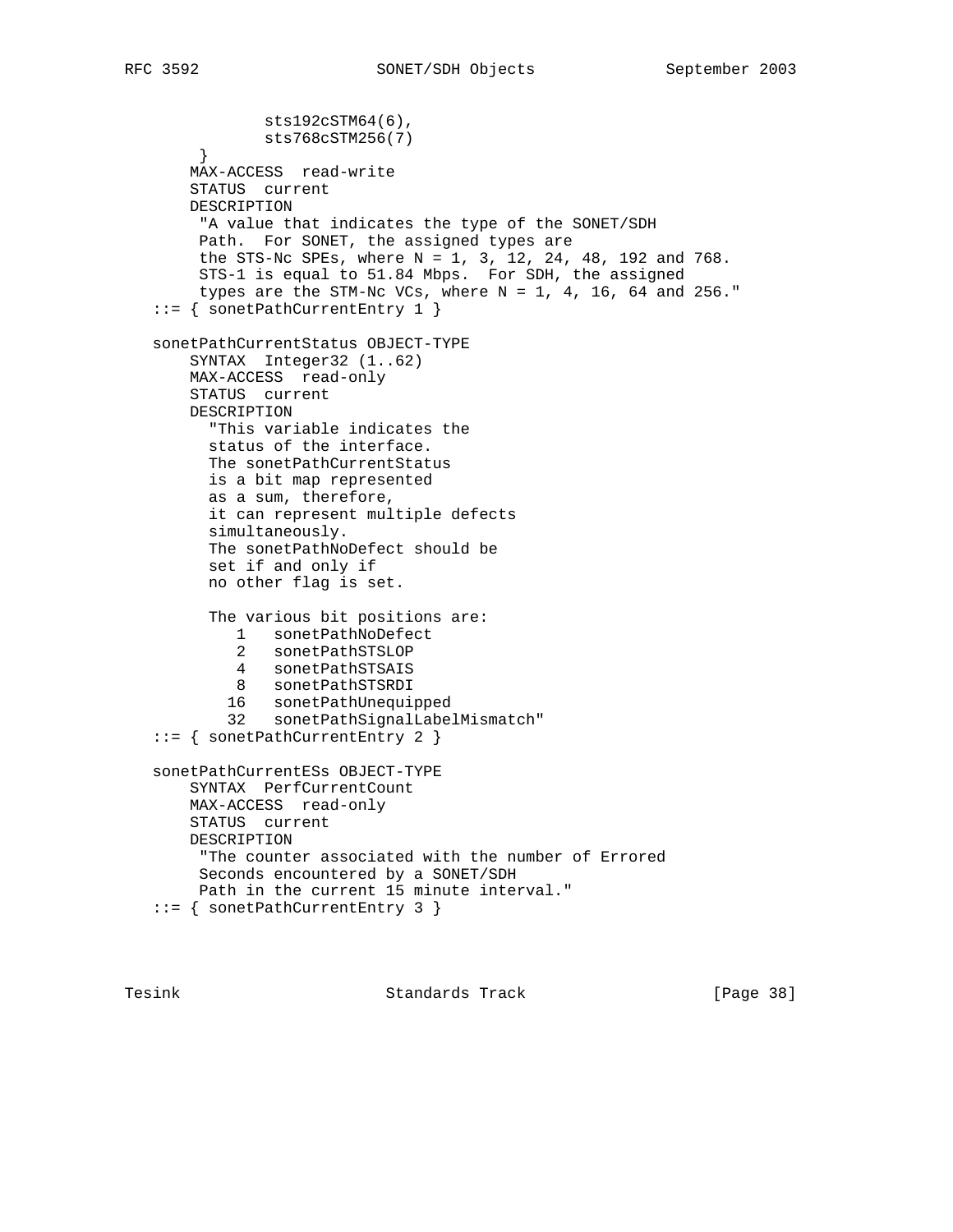sonetPathCurrentSESs OBJECT-TYPE SYNTAX PerfCurrentCount MAX-ACCESS read-only STATUS current DESCRIPTION "The counter associated with the number of Severely Errored Seconds encountered by a SONET/SDH Path in the current 15 minute interval." ::= { sonetPathCurrentEntry 4 } sonetPathCurrentCVs OBJECT-TYPE SYNTAX PerfCurrentCount MAX-ACCESS read-only STATUS current DESCRIPTION "The counter associated with the number of Coding Violations encountered by a SONET/SDH Path in the current 15 minute interval." ::= { sonetPathCurrentEntry 5 } sonetPathCurrentUASs OBJECT-TYPE SYNTAX PerfCurrentCount MAX-ACCESS read-only STATUS current DESCRIPTION "The counter associated with the number of Unavailable Seconds encountered by a Path in the current 15 minute interval." ::= { sonetPathCurrentEntry 6 } -- the SONET/SDH Path Interval Table -- The SONET/SDH Path Interval Table -- contains various statistics -- collected by each system over a maximum -- of the previous 24 hours of -- operation. The past 24 hours may be broken into 96 -- completed 15 minute intervals. -- A system is required to store at -- least 4 completed 15 minute interval. -- The default value is 32 intervals.

Tesink **Standards Track** [Page 39]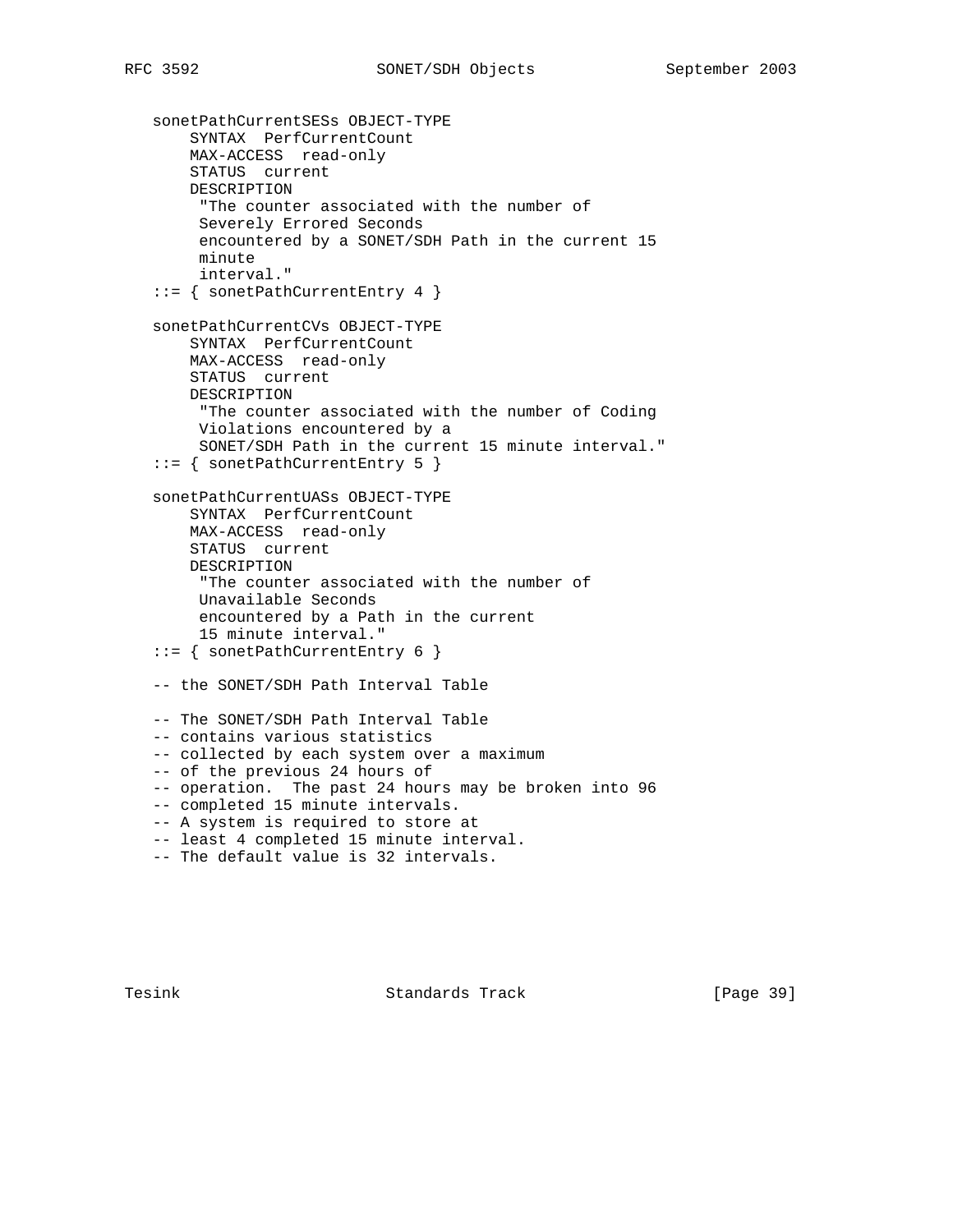```
 sonetPathIntervalTable OBJECT-TYPE
       SYNTAX SEQUENCE OF SonetPathIntervalEntry
       MAX-ACCESS not-accessible
       STATUS current
       DESCRIPTION
        "The SONET/SDH Path Interval table."
  ::= { sonetPath 2 }
   sonetPathIntervalEntry OBJECT-TYPE
       SYNTAX SonetPathIntervalEntry
       MAX-ACCESS not-accessible
       STATUS current
       DESCRIPTION
        "An entry in the SONET/SDH Path Interval table."
       INDEX { ifIndex,
               sonetPathIntervalNumber }
   ::= { sonetPathIntervalTable 1 }
   SonetPathIntervalEntry ::=
       SEQUENCE {
sonetPathIntervalNumber Integer32,
sonetPathIntervalESs PerfIntervalCount,
sonetPathIntervalSESs PerfIntervalCount,
sonetPathIntervalCVs PerfIntervalCount,
sonetPathIntervalUASs PerfIntervalCount,
           sonetPathIntervalValidData TruthValue
       }
   sonetPathIntervalNumber OBJECT-TYPE
       SYNTAX Integer32 (1..96)
       MAX-ACCESS not-accessible
       STATUS current
       DESCRIPTION
          "A number between 1 and 96, which identifies the
          interval for which the set of statistics is available.
          The interval identified by 1 is the most recently
          completed 15 minute interval,
          and the interval identified
          by N is the interval immediately preceding the
          one identified
         by N-1."
   ::= { sonetPathIntervalEntry 1 }
   sonetPathIntervalESs OBJECT-TYPE
       SYNTAX PerfIntervalCount
       MAX-ACCESS read-only
       STATUS current
       DESCRIPTION
```
Tesink Standards Track [Page 40]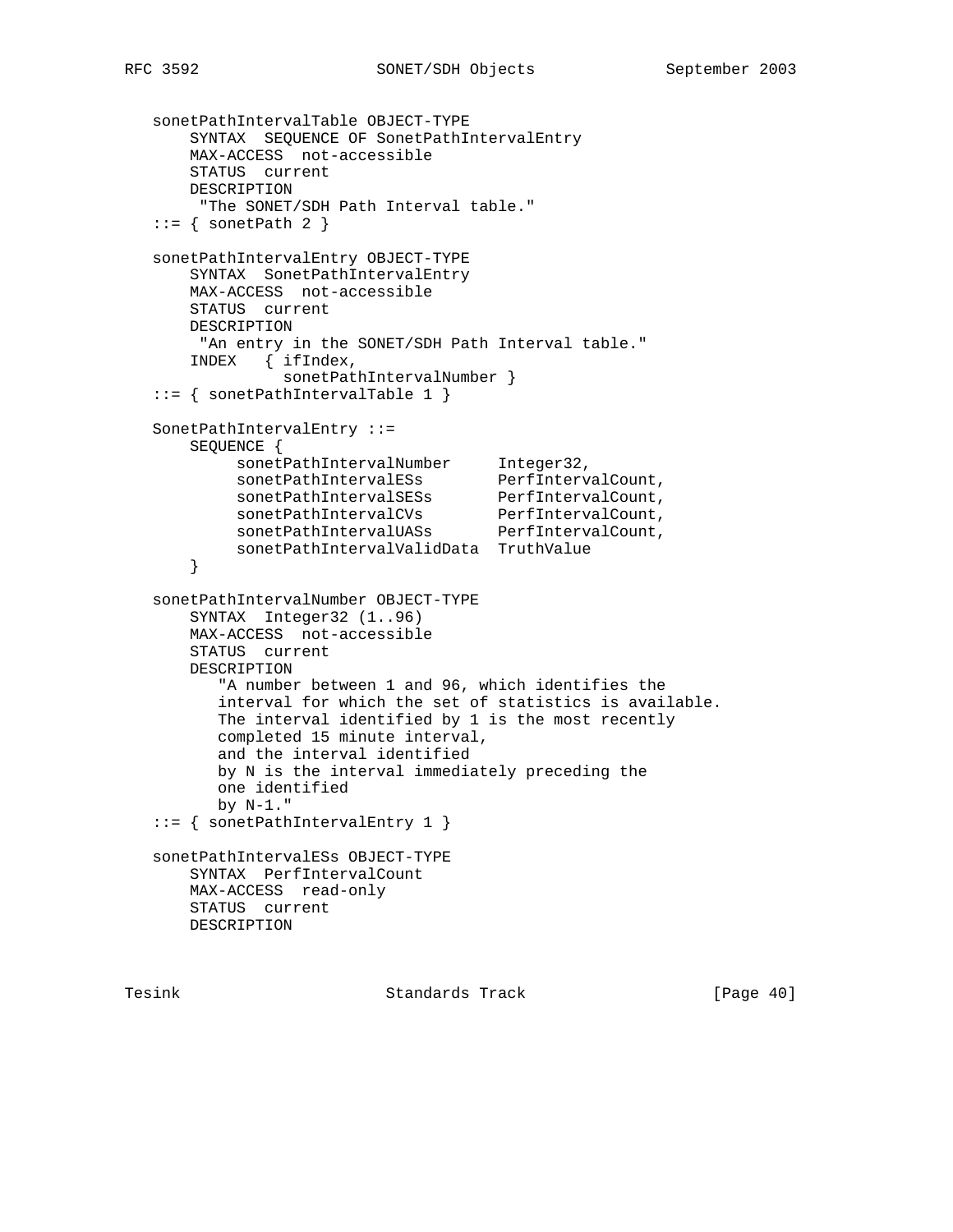```
 "The counter associated with the number of
      Errored Seconds encountered
     by a SONET/SDH Path in a
     particular 15-minute interval
     in the past 24 hours."
 ::= { sonetPathIntervalEntry 2 }
 sonetPathIntervalSESs OBJECT-TYPE
    SYNTAX PerfIntervalCount
    MAX-ACCESS read-only
    STATUS current
    DESCRIPTION
      "The counter associated with the number of
     Severely Errored Seconds
      encountered by a SONET/SDH Path in
      a particular 15-minute interval
     in the past 24 hours."
 ::= { sonetPathIntervalEntry 3 }
 sonetPathIntervalCVs OBJECT-TYPE
    SYNTAX PerfIntervalCount
    MAX-ACCESS read-only
    STATUS current
    DESCRIPTION
      "The counter associated with the number of Coding
     Violations encountered by a
     SONET/SDH Path in a particular 15-minute interval
     in the past 24 hours."
 ::= { sonetPathIntervalEntry 4 }
 sonetPathIntervalUASs OBJECT-TYPE
    SYNTAX PerfIntervalCount
    MAX-ACCESS read-only
    STATUS current
    DESCRIPTION
      "The counter associated with the number of
     Unavailable Seconds
     encountered by a Path in a
     particular 15-minute interval
      in the past 24 hours."
 ::= { sonetPathIntervalEntry 5 }
 sonetPathIntervalValidData OBJECT-TYPE
    SYNTAX TruthValue
    MAX-ACCESS read-only
    STATUS current
    DESCRIPTION
        "This variable indicates if the data for this
```
Tesink **Standards Track** [Page 41]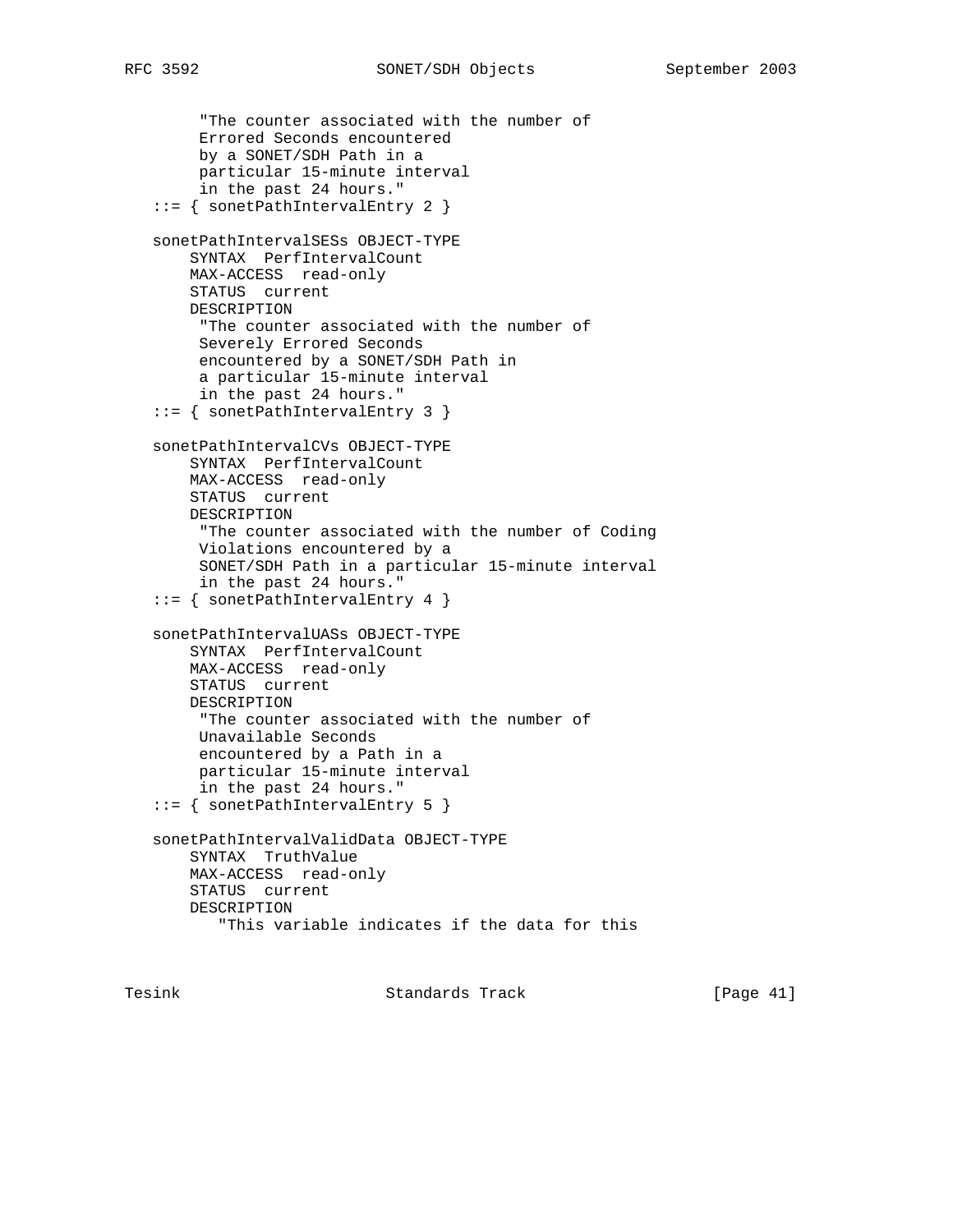interval is valid." ::= { sonetPathIntervalEntry 6 } -- The SONET/SDH Far End Path group -- This group consists of two tables: -- - SONET/SDH Far End Path Current Table -- - SONET/SDH Far End Path Interval Table -- The SONET/SDH Far End Path Current Table -- The SONET/SDH Far End Path Current table -- contains various statistics -- being collected for the current 15 minute interval. -- The statistics are collected from -- the far end block error code -- (FEBE) within the G1 byte of the Path Overhead. -- The definitions are the same as described for -- the near-end information. sonetFarEndPathCurrentTable OBJECT-TYPE SYNTAX SEQUENCE OF SonetFarEndPathCurrentEntry MAX-ACCESS not-accessible STATUS current DESCRIPTION "The SONET/SDH Far End Path Current table."  $::=$  { sonetFarEndPath 1 } sonetFarEndPathCurrentEntry OBJECT-TYPE SYNTAX SonetFarEndPathCurrentEntry MAX-ACCESS not-accessible STATUS current DESCRIPTION "An entry in the SONET/SDH Far End Path Current table." INDEX { ifIndex } ::= { sonetFarEndPathCurrentTable 1 } SonetFarEndPathCurrentEntry ::= SEQUENCE { sonetFarEndPathCurrentESs PerfCurrentCount, sonetFarEndPathCurrentSESs PerfCurrentCount, sonetFarEndPathCurrentCVs PerfCurrentCount, sonetFarEndPathCurrentUASs PerfCurrentCount }

Tesink **Standards Track** [Page 42]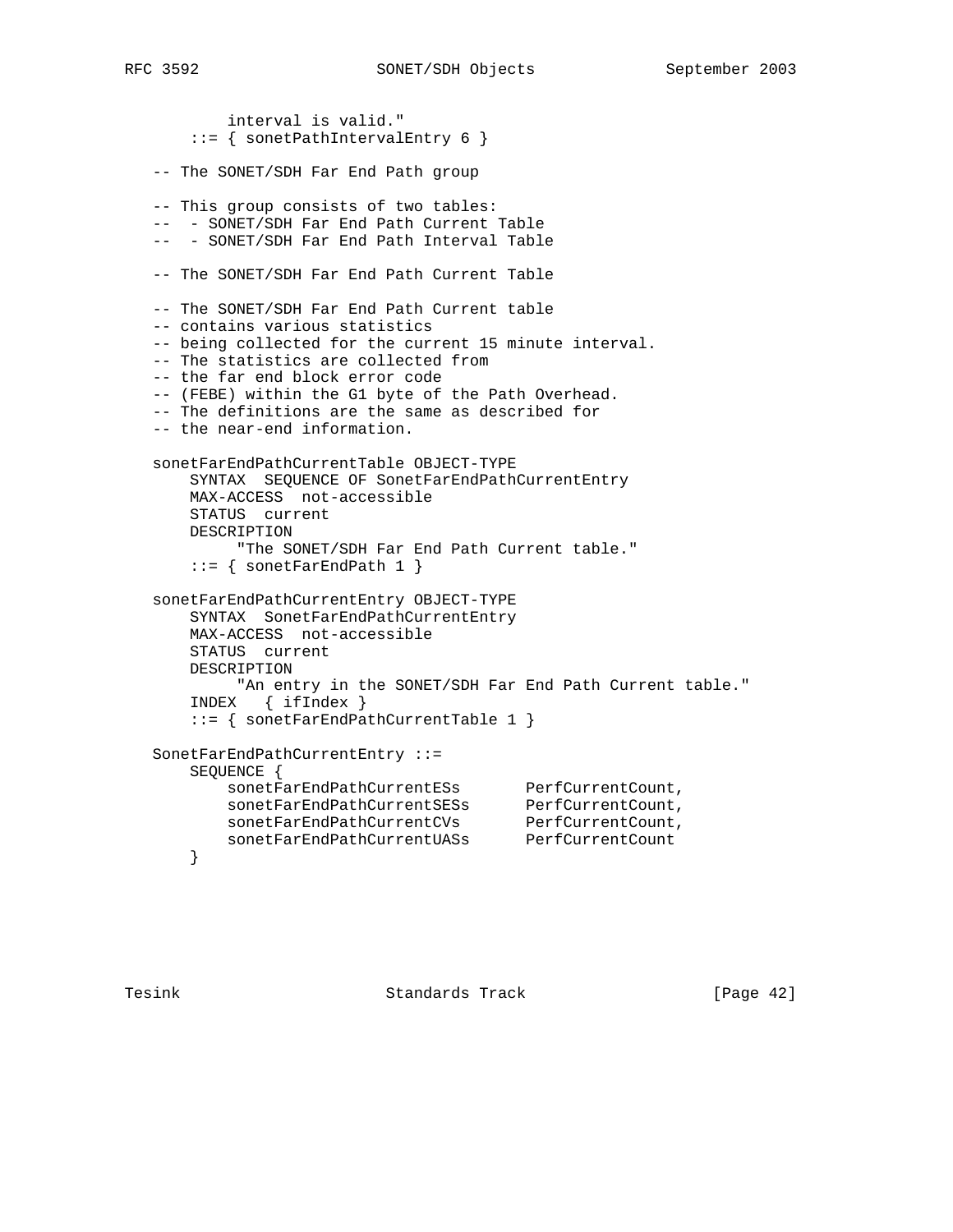```
 sonetFarEndPathCurrentESs OBJECT-TYPE
    SYNTAX PerfCurrentCount
    MAX-ACCESS read-only
    STATUS current
    DESCRIPTION
          "The counter associated with the number of Far
          End Errored Seconds encountered by a SONET/SDH
         interface in the current 15 minute interval."
     ::= { sonetFarEndPathCurrentEntry 1 }
 sonetFarEndPathCurrentSESs OBJECT-TYPE
    SYNTAX PerfCurrentCount
    MAX-ACCESS read-only
    STATUS current
    DESCRIPTION
          "The counter associated with the number of
          Far End Severely Errored Seconds
          encountered by a SONET/SDH Path
          interface in the current 15 minute
          interval."
     ::= { sonetFarEndPathCurrentEntry 2 }
 sonetFarEndPathCurrentCVs OBJECT-TYPE
    SYNTAX PerfCurrentCount
    MAX-ACCESS read-only
    STATUS current
    DESCRIPTION
          "The counter associated with the number of
          Far End Coding Violations reported via
          the far end block error count
          encountered by a
          SONET/SDH Path interface in
          the current 15 minute interval."
     ::= { sonetFarEndPathCurrentEntry 3 }
 sonetFarEndPathCurrentUASs OBJECT-TYPE
   SYNTAX PerfCurrentCount
   MAX-ACCESS read-only
   STATUS current
   DESCRIPTION
        "The counter associated with the number of
        Far End Unavailable Seconds
        encountered by a
       SONET/SDH Path interface in
       the current 15 minute interval."
    ::= { sonetFarEndPathCurrentEntry 4 }
```
Tesink **Standards Track** [Page 43]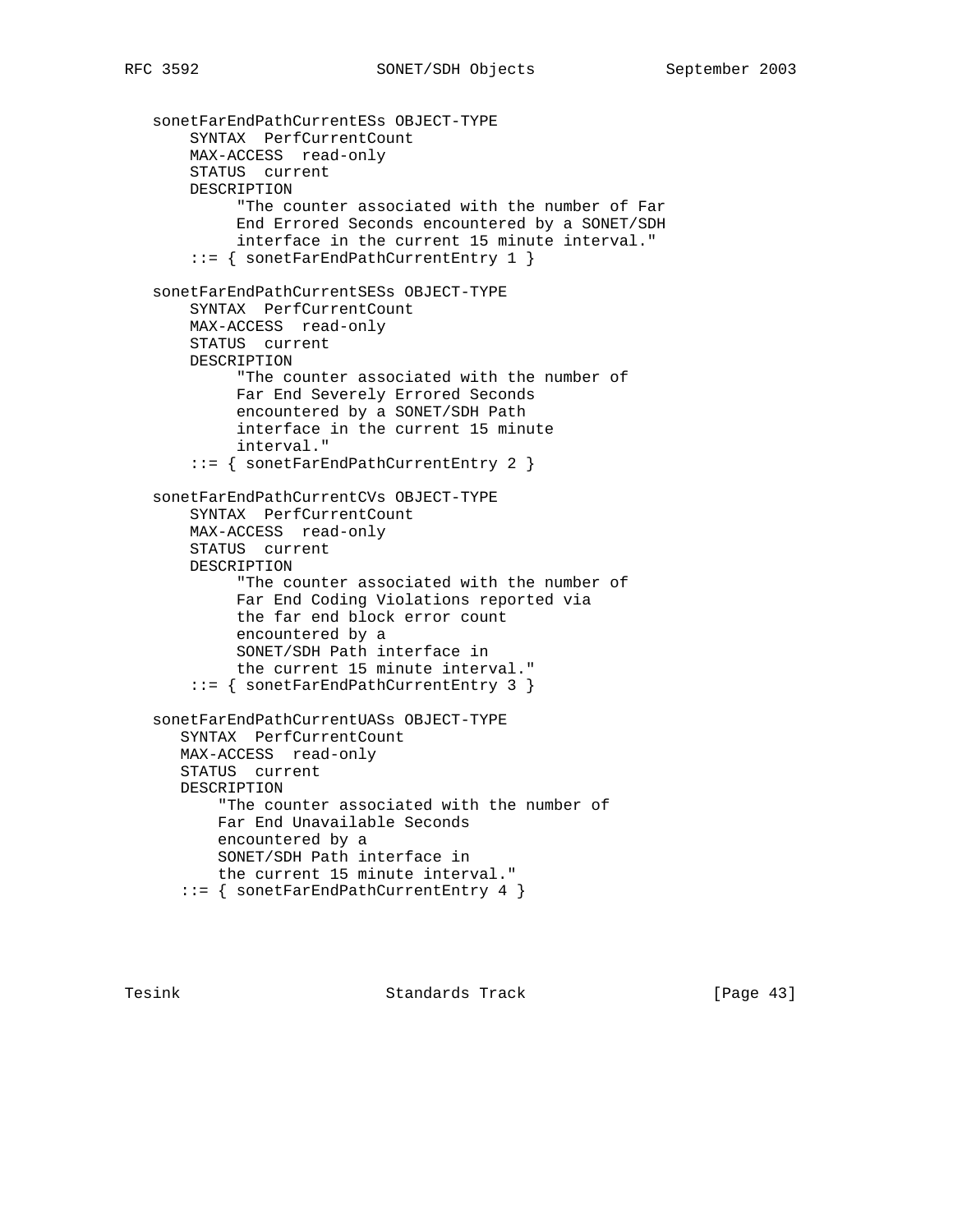-- The SONET/SDH Far End Path Interval Table -- The SONET/SDH Far End Path Interval Table -- contains various statistics -- collected by each system over a maximum -- of the previous 24 hours of -- operation. The past 24 hours may be broken into 96 -- completed 15 minute intervals. -- A system is required to store at -- least 4 completed 15 minute interval. -- The default value is 32 intervals. sonetFarEndPathIntervalTable OBJECT-TYPE SYNTAX SEQUENCE OF SonetFarEndPathIntervalEntry MAX-ACCESS not-accessible STATUS current DESCRIPTION "The SONET/SDH Far End Path Interval table."  $::=$  { sonetFarEndPath 2 } sonetFarEndPathIntervalEntry OBJECT-TYPE SYNTAX SonetFarEndPathIntervalEntry MAX-ACCESS not-accessible STATUS current DESCRIPTION "An entry in the SONET/SDH Far End Path Interval table." INDEX { ifIndex, sonetFarEndPathIntervalNumber } ::= { sonetFarEndPathIntervalTable 1 } SonetFarEndPathIntervalEntry ::= SEQUENCE { sonetFarEndPathIntervalNumber Integer32, sonetFarEndPathIntervalESs PerfIntervalCount, sonetFarEndPathIntervalSESs PerfIntervalCount, sonetFarEndPathIntervalCVs PerfIntervalCount, sonetFarEndPathIntervalUASs PerfIntervalCount, sonetFarEndPathIntervalValidData TruthValue } sonetFarEndPathIntervalNumber OBJECT-TYPE SYNTAX Integer32 (1..96) MAX-ACCESS not-accessible STATUS current DESCRIPTION "A number between 1 and 96, which identifies the interval for which the set of statistics is available.

Tesink **Standards Track** [Page 44]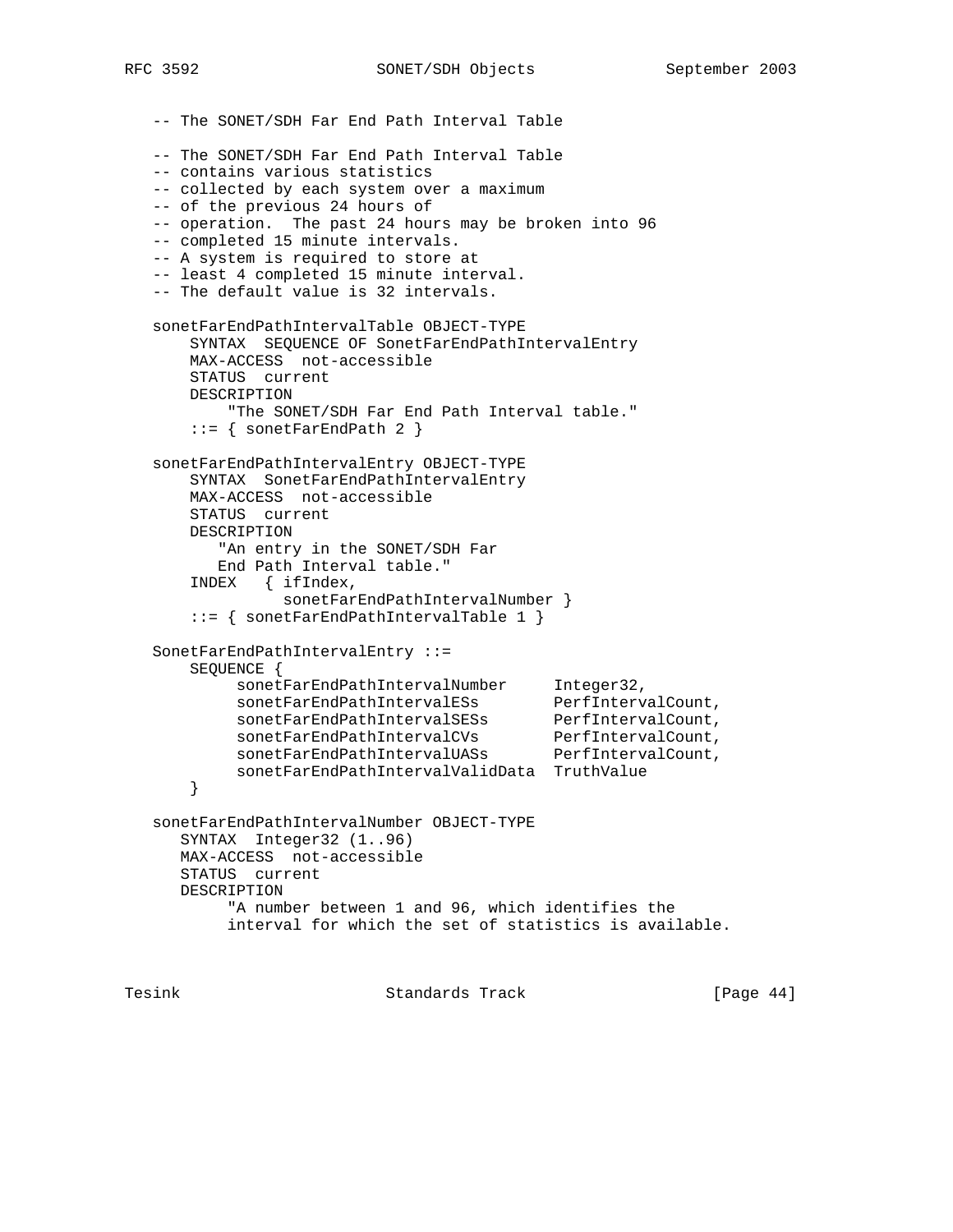```
 The interval identified by 1 is the most recently
```
 completed 15 minute interval, and the interval identified by N is the interval immediately preceding the one identified by N-1." ::= { sonetFarEndPathIntervalEntry 1 } sonetFarEndPathIntervalESs OBJECT-TYPE SYNTAX PerfIntervalCount MAX-ACCESS read-only STATUS current DESCRIPTION "The counter associated with the number of Far End Errored Seconds encountered by a SONET/SDH Path interface in a particular 15-minute interval in the past 24 hours." ::= { sonetFarEndPathIntervalEntry 2 } sonetFarEndPathIntervalSESs OBJECT-TYPE SYNTAX PerfIntervalCount MAX-ACCESS read-only STATUS current DESCRIPTION "The counter associated with the number of Far End Severely Errored Seconds encountered by a SONET/SDH Path interface in a particular 15-minute interval in the past 24 hours." ::= { sonetFarEndPathIntervalEntry 3 } sonetFarEndPathIntervalCVs OBJECT-TYPE SYNTAX PerfIntervalCount MAX-ACCESS read-only STATUS current DESCRIPTION "The counter associated with the number of Far End Coding Violations reported via the far end block error count encountered by a SONET/SDH Path interface in a particular 15-minute interval in the past 24 hours." ::= { sonetFarEndPathIntervalEntry 4 }

Tesink **Standards Track** [Page 45]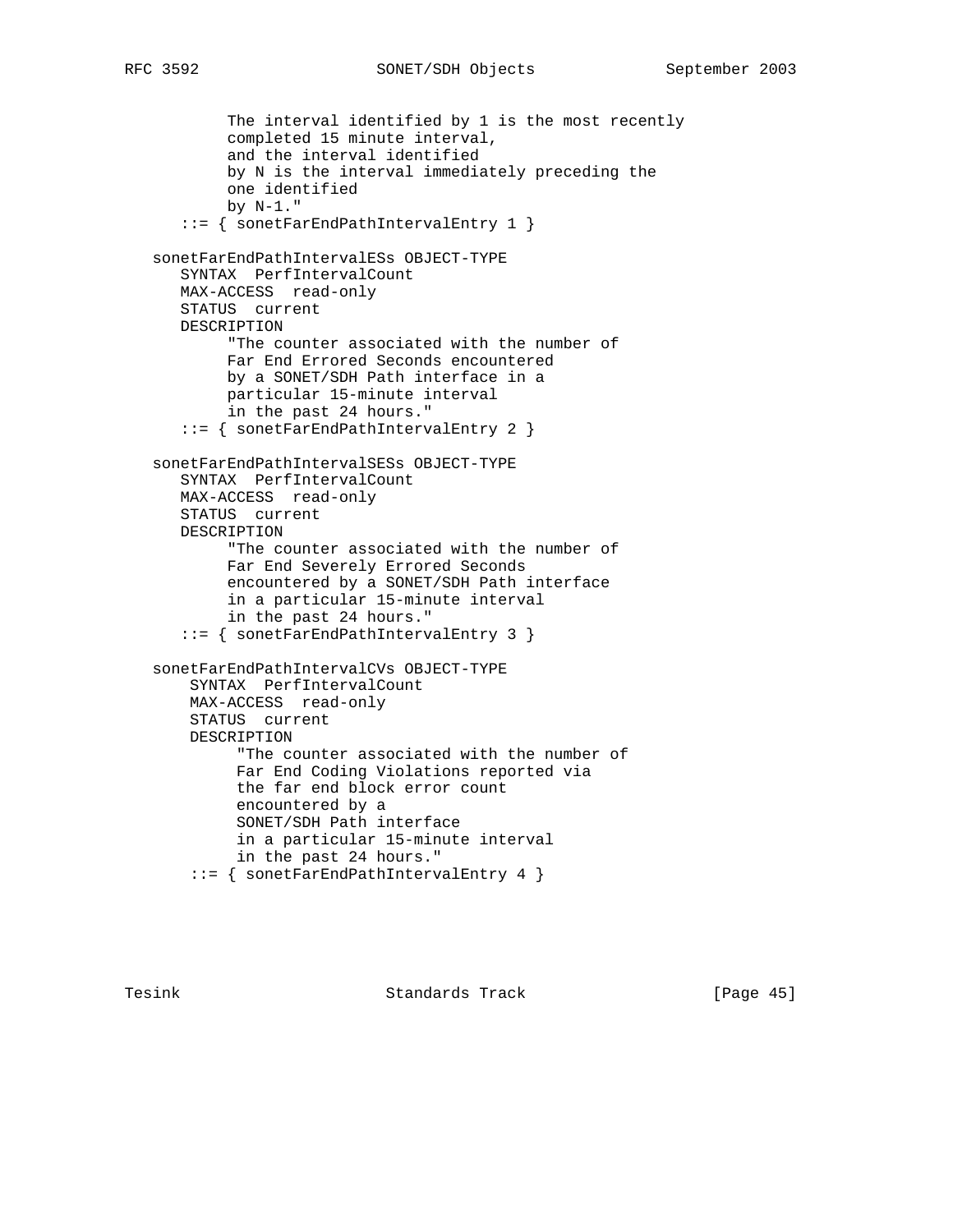```
 sonetFarEndPathIntervalUASs OBJECT-TYPE
   SYNTAX PerfIntervalCount
   MAX-ACCESS read-only
   STATUS current
   DESCRIPTION
        "The counter associated with the number of
       Far End Unavailable Seconds
       encountered by a
       SONET/SDH Path interface in
       a particular 15-minute interval
       in the past 24 hours."
    ::= { sonetFarEndPathIntervalEntry 5 }
 sonetFarEndPathIntervalValidData OBJECT-TYPE
    SYNTAX TruthValue
    MAX-ACCESS read-only
    STATUS current
    DESCRIPTION
        "This variable indicates if the data for this
        interval is valid."
     ::= { sonetFarEndPathIntervalEntry 6 }
 -- the SONET/SDH Virtual Tributary group
 -- this group consists of 2 tables:
 -- - the SONET/SDH VT Current Table
 -- - the SONET/SDH VT Interval Table
 -- Corresponding SDH signals for SONET VTs are
 -- as follows:
-- A VT1.5 = TU11-- A VT2 = TU12
-- A VT3 = none
-- none = TU3
-- A VT6 = TU2
 -- the SONET/SDH VT Current Table
 -- The SONET/SDH VT current table
 -- contains various statistics
 -- being collected for the
 -- current 15 minute interval.
```
Tesink **Standards Track** [Page 46]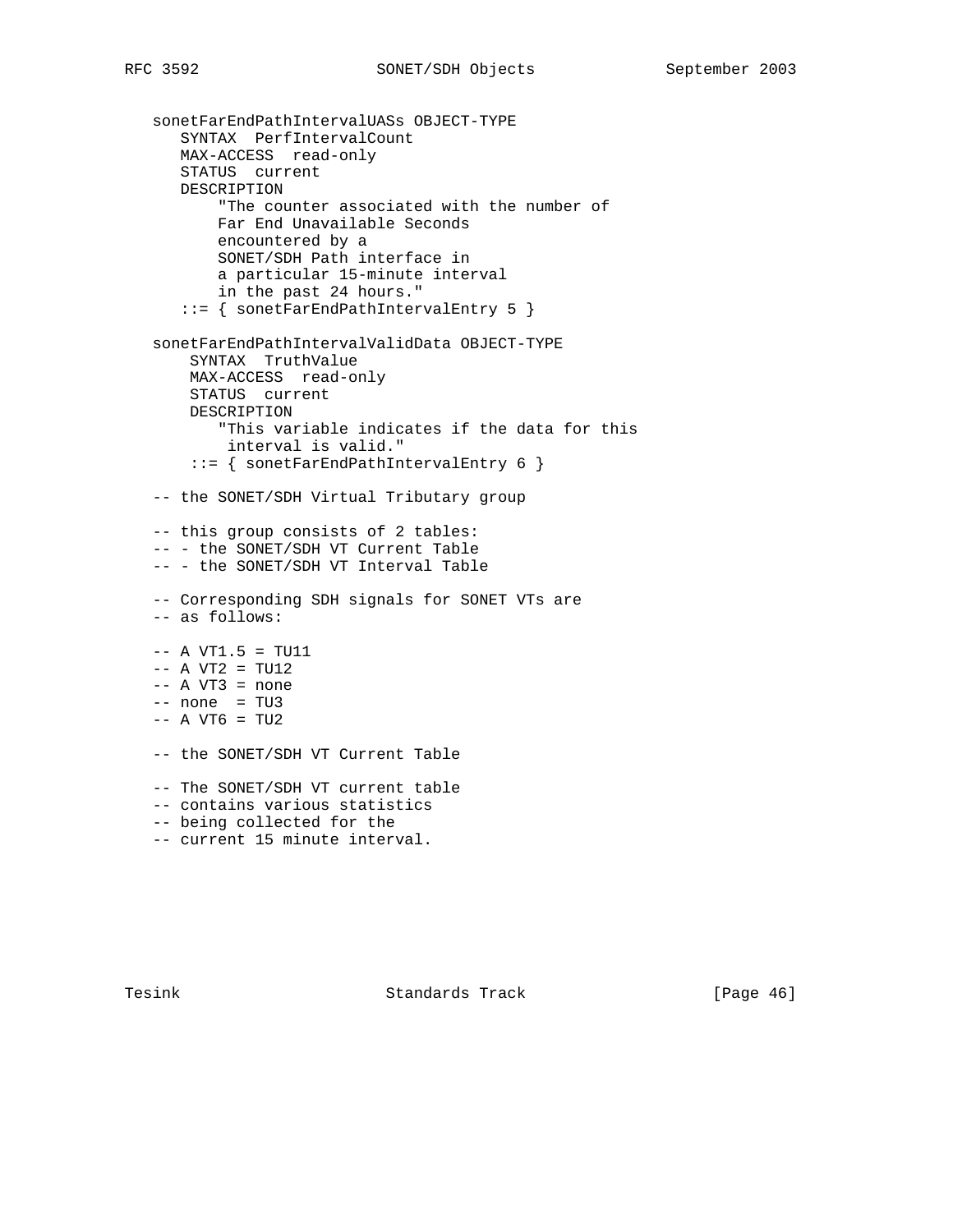```
 sonetVTCurrentTable OBJECT-TYPE
       SYNTAX SEQUENCE OF SonetVTCurrentEntry
       MAX-ACCESS not-accessible
       STATUS current
      DESCRIPTION
       "The SONET/SDH VT Current table."
  ::= { sonetVT 1 }
   sonetVTCurrentEntry OBJECT-TYPE
      SYNTAX SonetVTCurrentEntry
       MAX-ACCESS not-accessible
      STATUS current
       DESCRIPTION
       "An entry in the SONET/SDH VT Current table."
       INDEX { ifIndex }
   ::= { sonetVTCurrentTable 1 }
   SonetVTCurrentEntry ::=
      SEQUENCE {
sonetVTCurrentWidth INTEGER,
sonetVTCurrentStatus Integer32,
sonetVTCurrentESs PerfCurrentCount,
sonetVTCurrentSESs PerfCurrentCount,
sonetVTCurrentCVs PerfCurrentCount,
sonetVTCurrentUASs PerfCurrentCount
       }
   sonetVTCurrentWidth OBJECT-TYPE
      SYNTAX INTEGER {
             vtWidth15VC11(1),
             vtWidth2VC12(2),
             vtWidth3(3),
             vtWidth6VC2(4),
             vtWidth6c(5)
           }
       MAX-ACCESS read-write
       STATUS current
       DESCRIPTION
       "A value that indicates the type of the SONET
       VT and SDH VC. Assigned widths are
       VT1.5/VC11, VT2/VC12, VT3, VT6/VC2, and VT6c."
   ::= { sonetVTCurrentEntry 1 }
```
Tesink **Standards Track** [Page 47]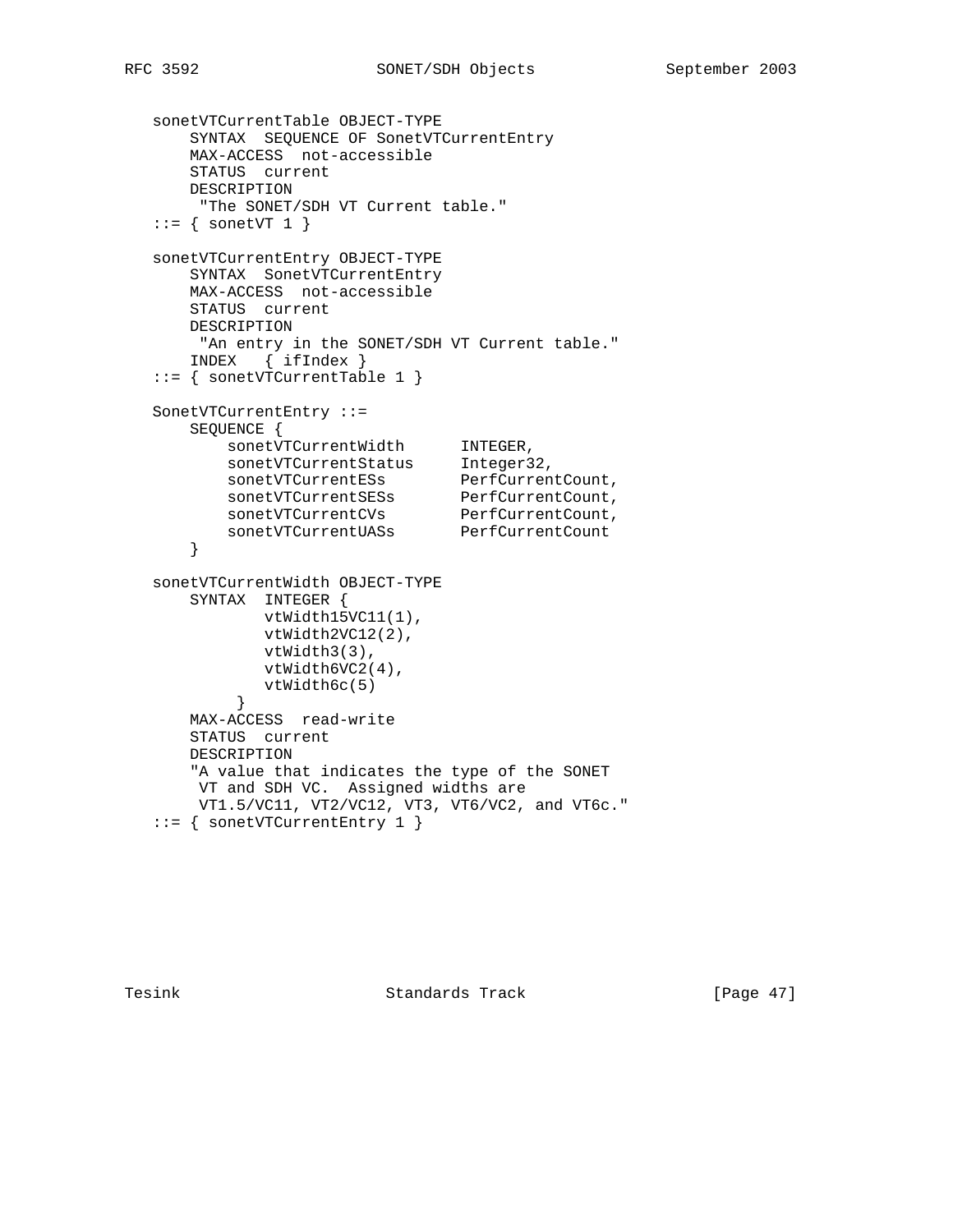```
 sonetVTCurrentStatus OBJECT-TYPE
    SYNTAX Integer32 (1..126)
    MAX-ACCESS read-only
    STATUS current
    DESCRIPTION
       "This variable indicates the
      status of the interface.
      The sonetVTCurrentStatus
      is a bit map represented
      as a sum, therefore,
      it can represent multiple defects
      and failures
      simultaneously.
      The sonetVTNoDefect should be
      set if and only if
      no other flag is set.
       The various bit positions are:
         1 sonetVTNoDefect
          2 sonetVTLOP
          4 sonetVTPathAIS
          8 sonetVTPathRDI
         16 sonetVTPathRFI
         32 sonetVTUnequipped
         64 sonetVTSignalLabelMismatch"
 ::= { sonetVTCurrentEntry 2 }
 sonetVTCurrentESs OBJECT-TYPE
    SYNTAX PerfCurrentCount
    MAX-ACCESS read-only
    STATUS current
    DESCRIPTION
      "The counter associated with the number of Errored
     Seconds encountered by a SONET/SDH
     VT in the current 15 minute interval."
 ::= { sonetVTCurrentEntry 3 }
 sonetVTCurrentSESs OBJECT-TYPE
    SYNTAX PerfCurrentCount
    MAX-ACCESS read-only
    STATUS current
    DESCRIPTION
      "The counter associated with the number of
     Severely Errored Seconds
     encountered by a SONET/SDH VT in the current 15 minute
     interval."
 ::= { sonetVTCurrentEntry 4 }
```
Tesink **Standards Track** [Page 48]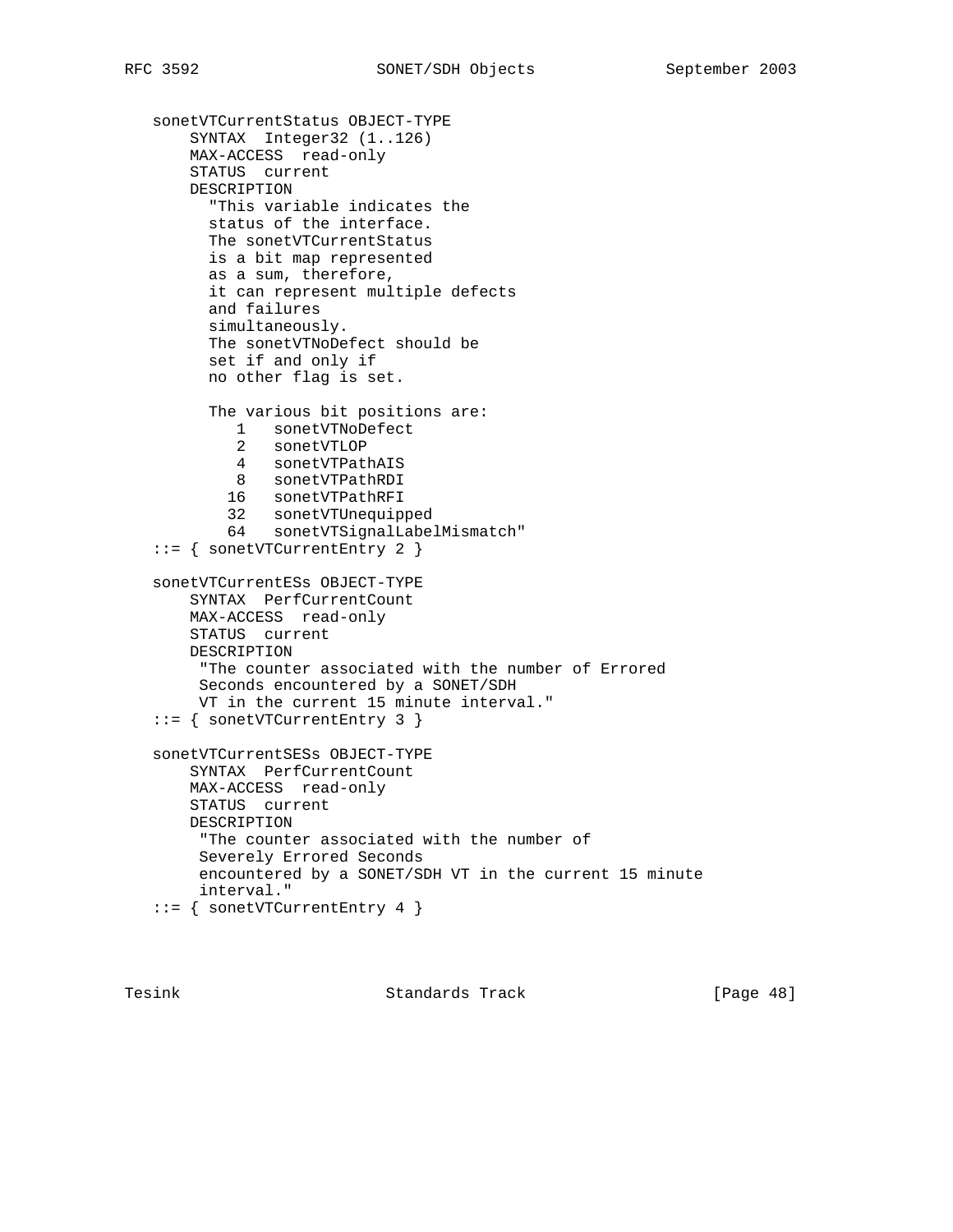sonetVTCurrentCVs OBJECT-TYPE SYNTAX PerfCurrentCount MAX-ACCESS read-only STATUS current DESCRIPTION "The counter associated with the number of Coding Violations encountered by a SONET/SDH VT in the current 15 minute interval." ::= { sonetVTCurrentEntry 5 } sonetVTCurrentUASs OBJECT-TYPE SYNTAX PerfCurrentCount MAX-ACCESS read-only STATUS current DESCRIPTION "The counter associated with the number of Unavailable Seconds encountered by a VT in the current 15 minute interval." ::= { sonetVTCurrentEntry 6 } -- the SONET/SDH VT Interval Table -- The SONET/SDH VT Interval Table -- contains various statistics -- collected by each system over a maximum -- of the previous 24 hours of -- operation. The past 24 hours may be broken into 96 -- completed 15 minute intervals. -- A system is required to store at -- least 4 completed 15 minute interval. -- The default value is 32 intervals. sonetVTIntervalTable OBJECT-TYPE SYNTAX SEQUENCE OF SonetVTIntervalEntry MAX-ACCESS not-accessible STATUS current DESCRIPTION "The SONET/SDH VT Interval table."  $::=$  { sonetVT 2 } sonetVTIntervalEntry OBJECT-TYPE SYNTAX SonetVTIntervalEntry MAX-ACCESS not-accessible STATUS current DESCRIPTION "An entry in the SONET/SDH VT Interval table." INDEX { ifIndex,

Tesink Standards Track [Page 49]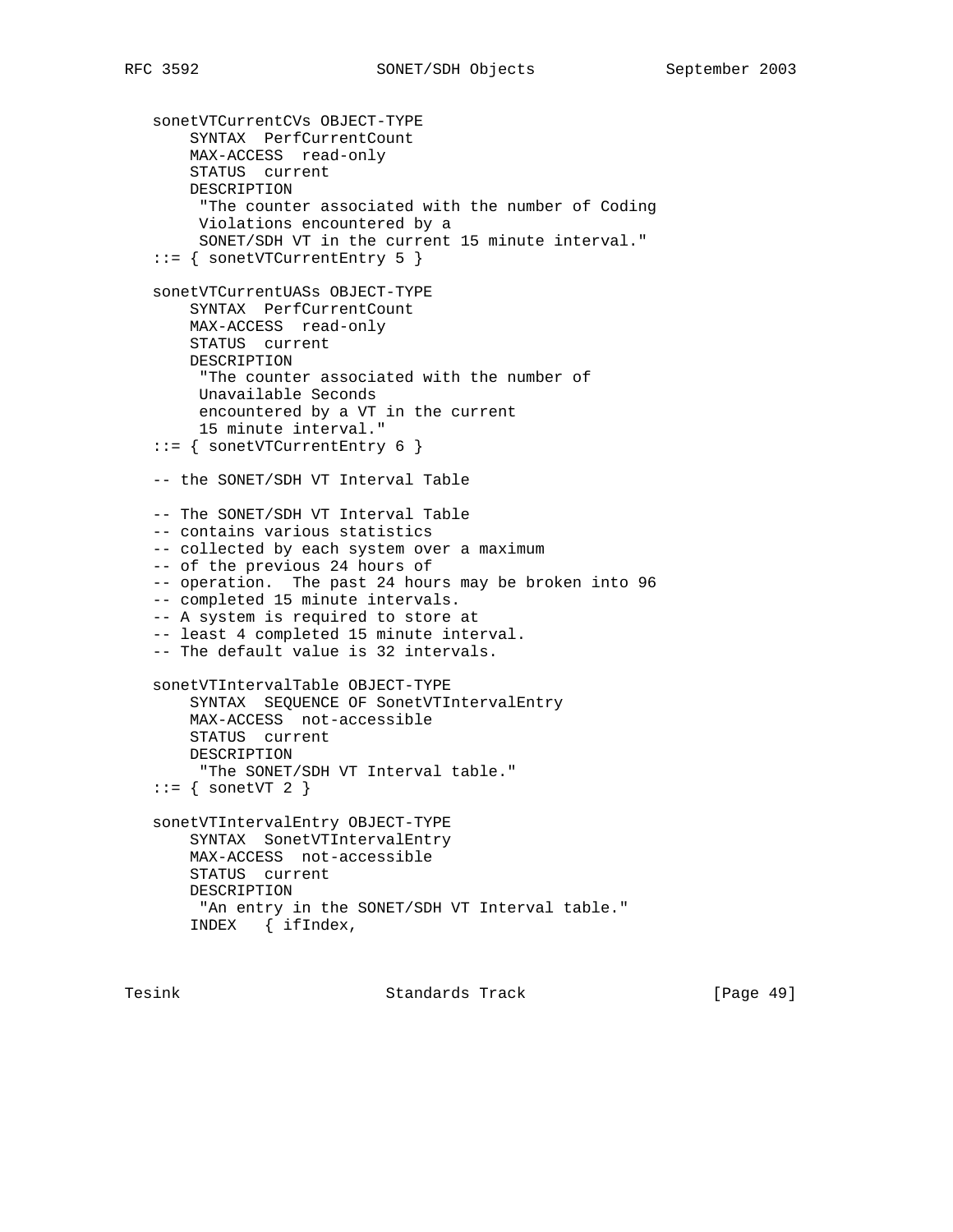```
 sonetVTIntervalNumber }
  ::= { sonetVTIntervalTable 1 }
   SonetVTIntervalEntry ::=
       SEQUENCE {
sonetVTIntervalNumber Integer32,
sonetVTIntervalESs PerfIntervalCount,
sonetVTIntervalSESs PerfIntervalCount,
sonetVTIntervalCVs PerfIntervalCount,
sonetVTIntervalUASs PerfIntervalCount,
           sonetVTIntervalValidData TruthValue
       }
   sonetVTIntervalNumber OBJECT-TYPE
       SYNTAX Integer32 (1..96)
       MAX-ACCESS not-accessible
       STATUS current
       DESCRIPTION
         "A number between 1 and 96, which identifies the
         interval for which the set of statistics is available.
         The interval identified by 1 is the most recently
         completed 15 minute interval,
         and the interval identified
         by N is the interval immediately preceding the
         one identified
         by N-1."
   ::= { sonetVTIntervalEntry 1 }
   sonetVTIntervalESs OBJECT-TYPE
       SYNTAX PerfIntervalCount
       MAX-ACCESS read-only
       STATUS current
       DESCRIPTION
        "The counter associated with the number of
        Errored Seconds encountered
        by a SONET/SDH VT in a particular 15-minute interval
        in the past 24 hours."
   ::= { sonetVTIntervalEntry 2 }
   sonetVTIntervalSESs OBJECT-TYPE
       SYNTAX PerfIntervalCount
       MAX-ACCESS read-only
       STATUS current
       DESCRIPTION
        "The counter associated with the number of
        Severely Errored Seconds
        encountered by a SONET/SDH VT
        in a particular 15-minute interval
```
Tesink **Standards Track** [Page 50]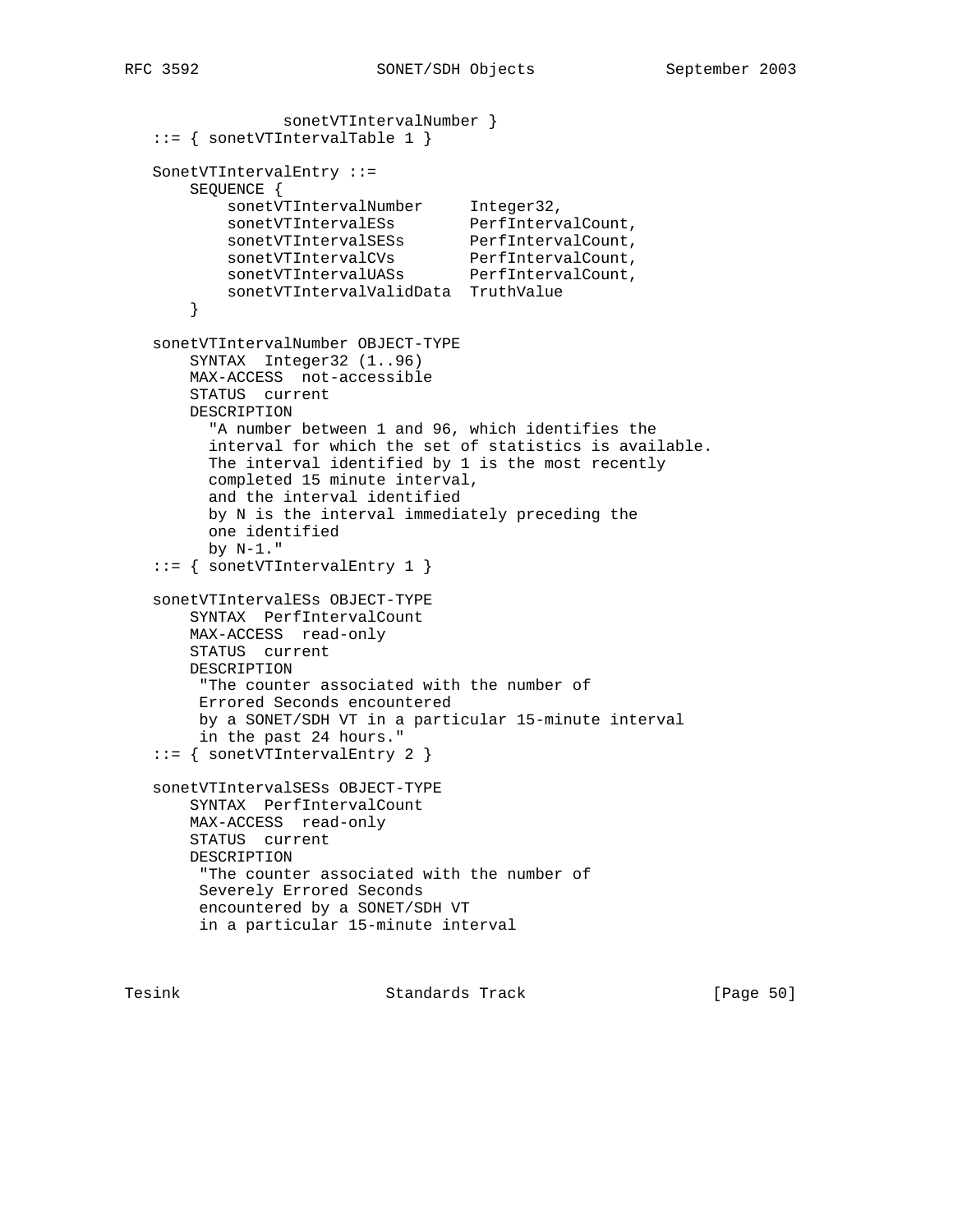```
 in the past 24 hours."
 ::= { sonetVTIntervalEntry 3 }
 sonetVTIntervalCVs OBJECT-TYPE
    SYNTAX PerfIntervalCount
    MAX-ACCESS read-only
    STATUS current
    DESCRIPTION
      "The counter associated with the number of Coding
     Violations encountered by a
     SONET/SDH VT in a particular 15-minute interval
     in the past 24 hours."
 ::= { sonetVTIntervalEntry 4 }
 sonetVTIntervalUASs OBJECT-TYPE
    SYNTAX PerfIntervalCount
    MAX-ACCESS read-only
    STATUS current
    DESCRIPTION
     "The counter associated with the number of
     Unavailable Seconds
     encountered by a VT in a particular 15-minute interval
     in the past 24 hours."
 ::= { sonetVTIntervalEntry 5 }
 sonetVTIntervalValidData OBJECT-TYPE
    SYNTAX TruthValue
    MAX-ACCESS read-only
    STATUS current
    DESCRIPTION
        "This variable indicates if the data for this
        interval is valid."
    ::= { sonetVTIntervalEntry 6 }
 -- The SONET/SDH Far End VT group
 -- This group consists of two tables:
 -- SONET/SDH Far End VT Current Table
 -- SONET/SDH Far End VT Interval Table
 -- The SONET/SDH Far End VT Current
 -- The SONET/SDH Far End VT Current table
 -- contains various statistics
 -- being collected for the current 15 minute interval.
 -- The statistics are collected from
 -- the far end block error code
 -- (FEBE) within the G1 byte of the VT Overhead.
```
Tesink Standards Track [Page 51]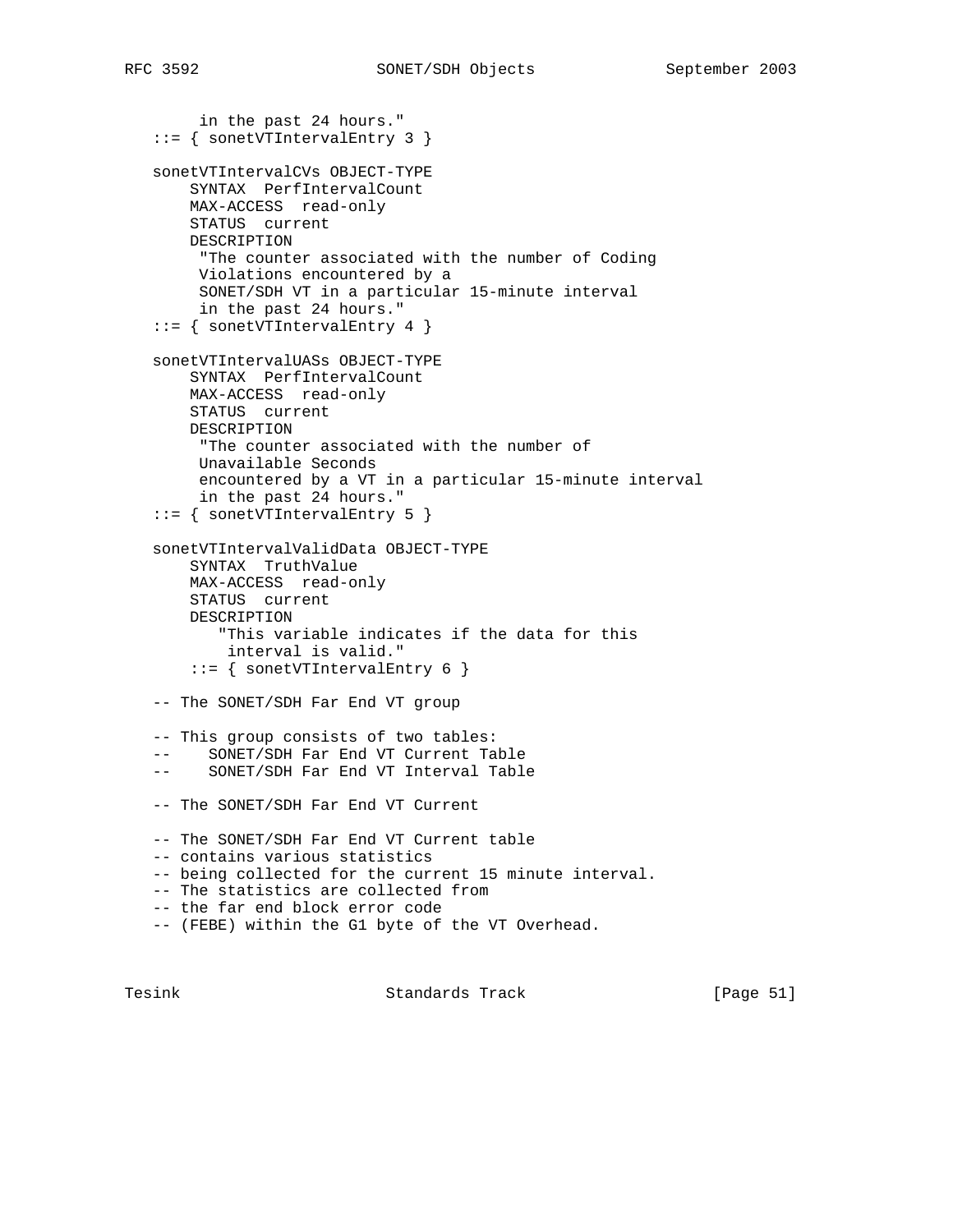```
 -- The definitions are the same as described for
   -- the near-end information.
   sonetFarEndVTCurrentTable OBJECT-TYPE
       SYNTAX SEQUENCE OF SonetFarEndVTCurrentEntry
       MAX-ACCESS not-accessible
       STATUS current
       DESCRIPTION
           "The SONET/SDH Far End VT Current table."
      ::= { sonetFarEndVT 1 }
   sonetFarEndVTCurrentEntry OBJECT-TYPE
       SYNTAX SonetFarEndVTCurrentEntry
       MAX-ACCESS not-accessible
       STATUS current
       DESCRIPTION
          "An entry in the SONET/SDH Far End VT Current table."
       INDEX { ifIndex }
       ::= { sonetFarEndVTCurrentTable 1 }
   SonetFarEndVTCurrentEntry ::=
       SEQUENCE {
sonetFarEndVTCurrentESs PerfCurrentCount,
 sonetFarEndVTCurrentSESs PerfCurrentCount,
 sonetFarEndVTCurrentCVs PerfCurrentCount,
 sonetFarEndVTCurrentUASs PerfCurrentCount
       }
   sonetFarEndVTCurrentESs OBJECT-TYPE
       SYNTAX PerfCurrentCount
       MAX-ACCESS read-only
       STATUS current
       DESCRIPTION
           "The counter associated with the number of Far
           End Errored Seconds encountered by a SONET/SDH
           interface in the current 15 minute interval."
   ::= { sonetFarEndVTCurrentEntry 1 }
   sonetFarEndVTCurrentSESs OBJECT-TYPE
       SYNTAX PerfCurrentCount
       MAX-ACCESS read-only
       STATUS current
       DESCRIPTION
           "The counter associated with the number of
           Far End Severely Errored Seconds
           encountered by a SONET/SDH VT interface
           in the current 15 minute
           interval."
```
Tesink **Standards Track** [Page 52]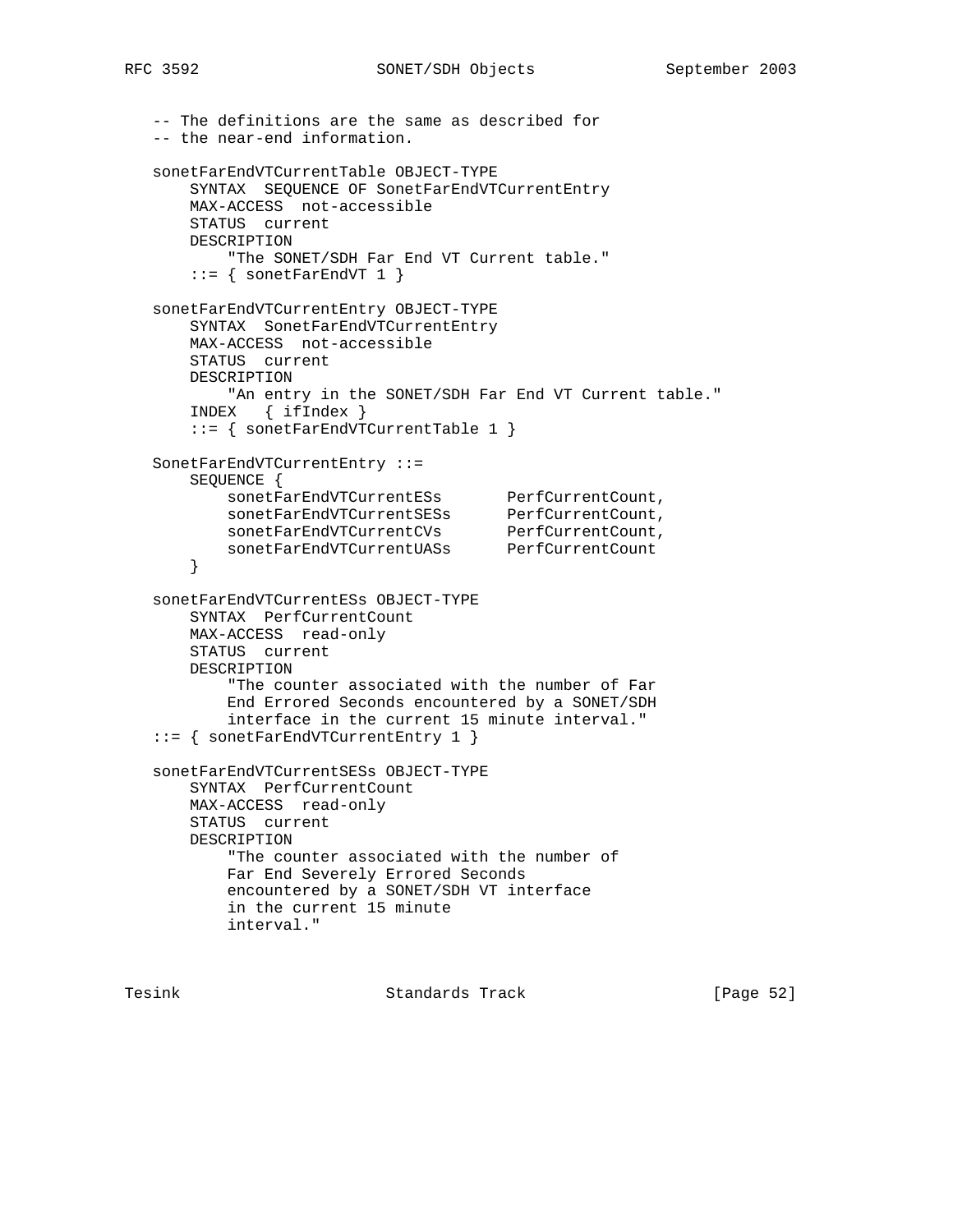::= { sonetFarEndVTCurrentEntry 2 } sonetFarEndVTCurrentCVs OBJECT-TYPE SYNTAX PerfCurrentCount MAX-ACCESS read-only STATUS current DESCRIPTION "The counter associated with the number of Far End Coding Violations reported via the far end block error count encountered by a SONET/SDH VT interface in the current 15 minute interval." ::= { sonetFarEndVTCurrentEntry 3 } sonetFarEndVTCurrentUASs OBJECT-TYPE SYNTAX PerfCurrentCount MAX-ACCESS read-only STATUS current DESCRIPTION "The counter associated with the number of Far End Unavailable Seconds encountered by a SONET/SDH VT interface in the current 15 minute interval." ::= { sonetFarEndVTCurrentEntry 4 } -- The SONET/SDH Far End VT Interval Table -- The SONET/SDH Far End VT Interval Table -- contains various statistics -- collected by each system over a maximum -- of the previous 24 hours of -- operation. The past 24 hours may be broken into 96 -- completed 15 minute intervals. -- A system is required to store at -- least 4 completed 15 minute interval. -- The default value is 32 intervals. sonetFarEndVTIntervalTable OBJECT-TYPE SYNTAX SEQUENCE OF SonetFarEndVTIntervalEntry MAX-ACCESS not-accessible STATUS current DESCRIPTION "The SONET/SDH Far End VT Interval table."  $::=$  { sonetFarEndVT 2 }

Tesink **Standards Track** [Page 53]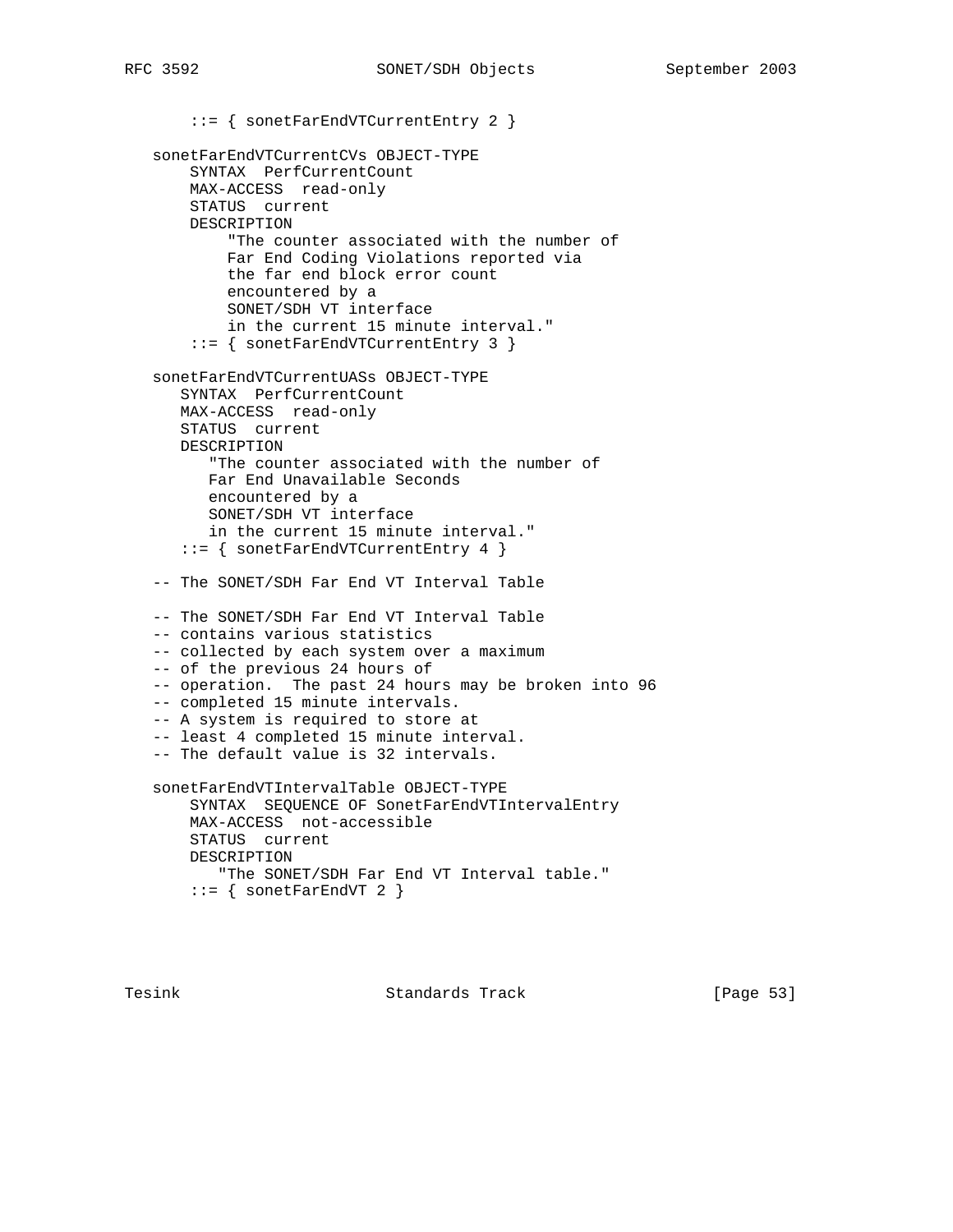```
 sonetFarEndVTIntervalEntry OBJECT-TYPE
       SYNTAX SonetFarEndVTIntervalEntry
       MAX-ACCESS not-accessible
       STATUS current
       DESCRIPTION
         "An entry in the SONET/SDH Far
         End VT Interval table."
       INDEX { ifIndex,
                sonetFarEndVTIntervalNumber }
       ::= { sonetFarEndVTIntervalTable 1 }
   SonetFarEndVTIntervalEntry ::=
      SEQUENCE {
sonetFarEndVTIntervalNumber Integer32,
sonetFarEndVTIntervalESs PerfIntervalCount,
 sonetFarEndVTIntervalSESs PerfIntervalCount,
 sonetFarEndVTIntervalCVs PerfIntervalCount,
 sonetFarEndVTIntervalUASs PerfIntervalCount,
            sonetFarEndVTIntervalValidData TruthValue
       }
   sonetFarEndVTIntervalNumber OBJECT-TYPE
       SYNTAX Integer32 (1..96)
       MAX-ACCESS not-accessible
       STATUS current
       DESCRIPTION
          "A number between 1 and 96, which identifies the
          interval for which the set of statistics is available.
          The interval identified by 1 is the most recently
          completed 15 minute interval,
          and the interval identified
          by N is the interval immediately preceding the
          one identified
          by N-1."
       ::= { sonetFarEndVTIntervalEntry 1 }
   sonetFarEndVTIntervalESs OBJECT-TYPE
       SYNTAX PerfIntervalCount
       MAX-ACCESS read-only
       STATUS current
       DESCRIPTION
             "The counter associated with the number of
             Far End Errored Seconds encountered
             by a SONET/SDH VT interface
             in a particular 15-minute interval
            in the past 24 hours."
      ::= { sonetFarEndVTIntervalEntry 2 }
```
Tesink **Standards Track** [Page 54]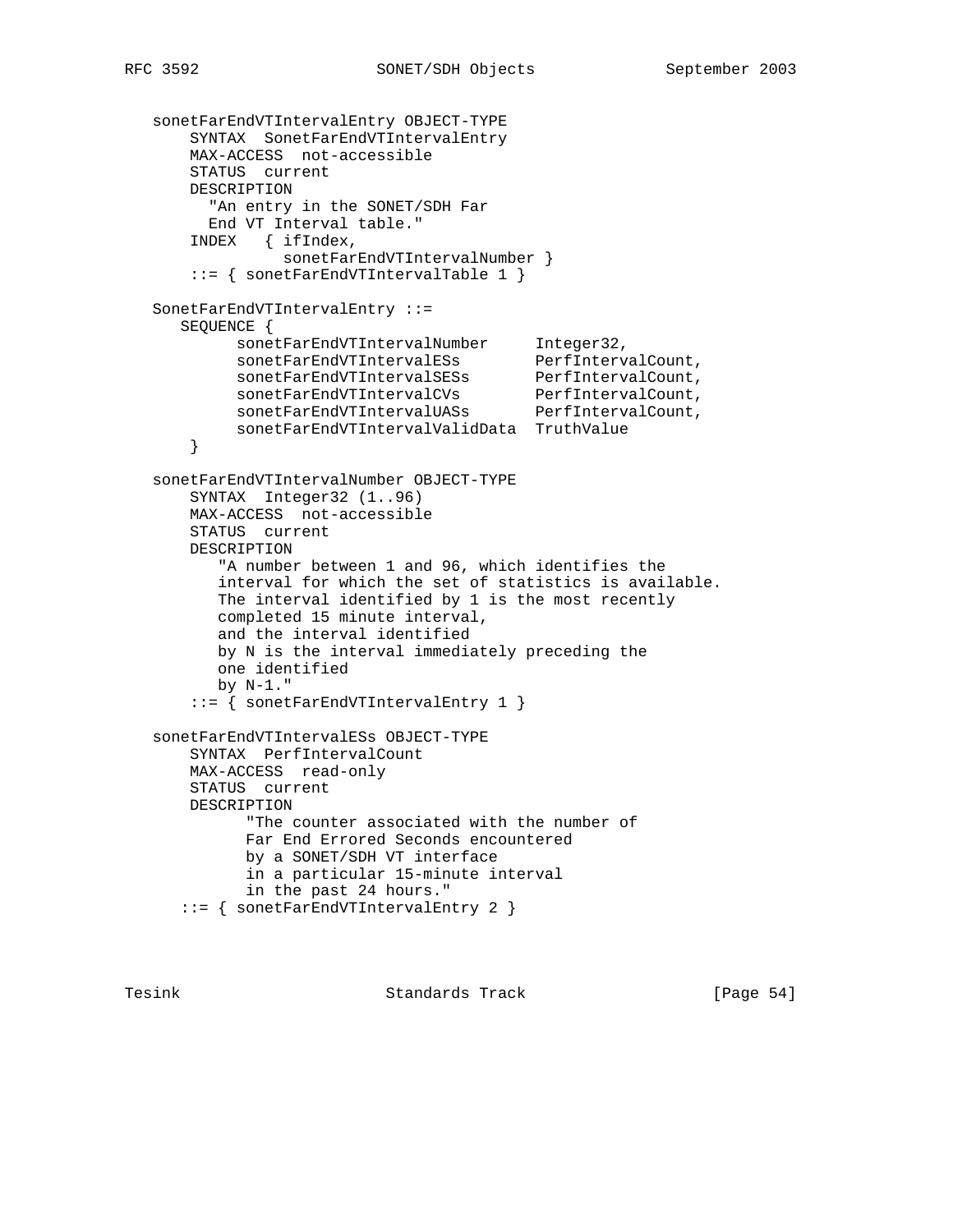```
 sonetFarEndVTIntervalSESs OBJECT-TYPE
    SYNTAX PerfIntervalCount
    MAX-ACCESS read-only
    STATUS current
    DESCRIPTION
           "The counter associated with the number of
           Far End Severely Errored Seconds
           encountered by a SONET/SDH VT interface
           in a particular 15-minute interval
           in the past 24 hours."
     ::= { sonetFarEndVTIntervalEntry 3 }
 sonetFarEndVTIntervalCVs OBJECT-TYPE
    SYNTAX PerfIntervalCount
    MAX-ACCESS read-only
     STATUS current
    DESCRIPTION
          "The counter associated with the number of
          Far End Coding Violations reported via
          the far end block error count
          encountered by a
          SONET/SDH VT interface in a
          particular 15-minute interval
         in the past 24 hours."
     ::= { sonetFarEndVTIntervalEntry 4 }
 sonetFarEndVTIntervalUASs OBJECT-TYPE
    SYNTAX PerfIntervalCount
   MAX-ACCESS read-only
   STATUS current
   DESCRIPTION
        "The counter associated with the number of
        Far End Unavailable Seconds
        encountered by a
       SONET/SDH VT interface in a
        particular 15-minute interval
        in the past 24 hours."
    ::= { sonetFarEndVTIntervalEntry 5 }
 sonetFarEndVTIntervalValidData OBJECT-TYPE
    SYNTAX TruthValue
    MAX-ACCESS read-only
    STATUS current
    DESCRIPTION
        "This variable indicates if the data for this
        interval is valid."
     ::= { sonetFarEndVTIntervalEntry 6 }
```
Tesink **Standards Track** [Page 55]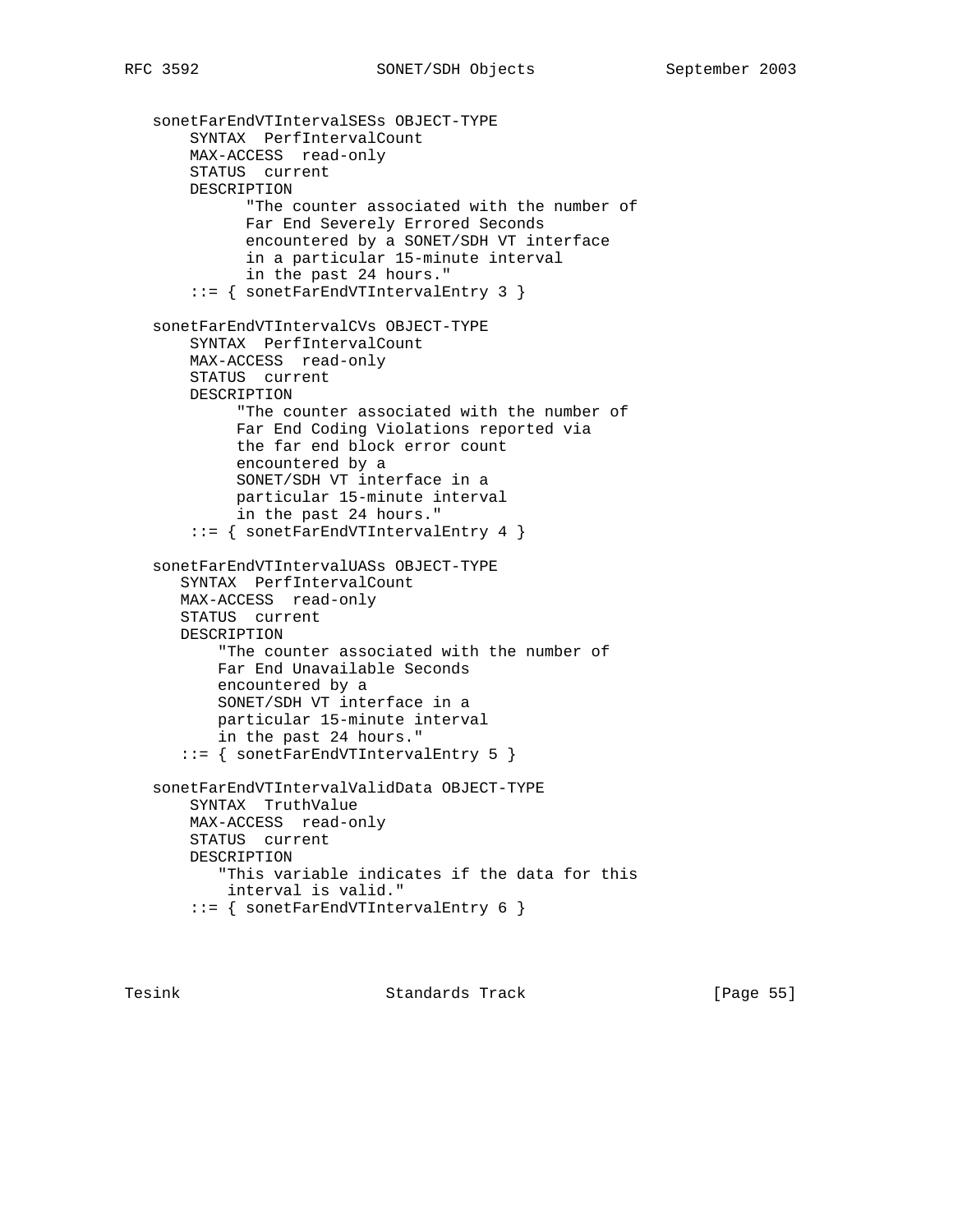-- conformance information sonetConformance OBJECT IDENTIFIER ::= { sonetMIB 4 } sonetGroups OBJECT IDENTIFIER ::= { sonetConformance 1 } sonetCompliances OBJECT IDENTIFIER ::= { sonetConformance 2 } -- deprecated compliance statement sonetCompliance MODULE-COMPLIANCE STATUS deprecated DESCRIPTION "The compliance statement for SONET/SDH interfaces." MODULE -- this module MANDATORY-GROUPS { sonetMediumStuff, sonetSectionStuff } GROUP sonetLineStuff DESCRIPTION "Implementation of this group is mandatory for all SONET/SDH systems that terminate SONET/SDH Lines, Paths or Virtual Tributaries." GROUP sonetFarEndLineStuff DESCRIPTION "Implementation of this group is optional for all SONET/SDH systems that terminate SONET/SDH Lines, Paths or Virtual Tributaries, and that provide for a far end block error (FEBE) information at the SONET/SDH Line Layer." GROUP sonetPathStuff DESCRIPTION "Implementation of this group is mandatory for all SONET/SDH systems that terminate SONET/SDH Paths or Virtual Tributaries." OBJECT sonetPathCurrentWidth MIN-ACCESS read-only DESCRIPTION "Write access is not required." GROUP sonetFarEndPathStuff DESCRIPTION "Implementation of this group is optional for all SONET/SDH systems that terminate SONET/SDH Paths or Virtual Tributaries, and that process Far End information."

Tesink Standards Track [Page 56]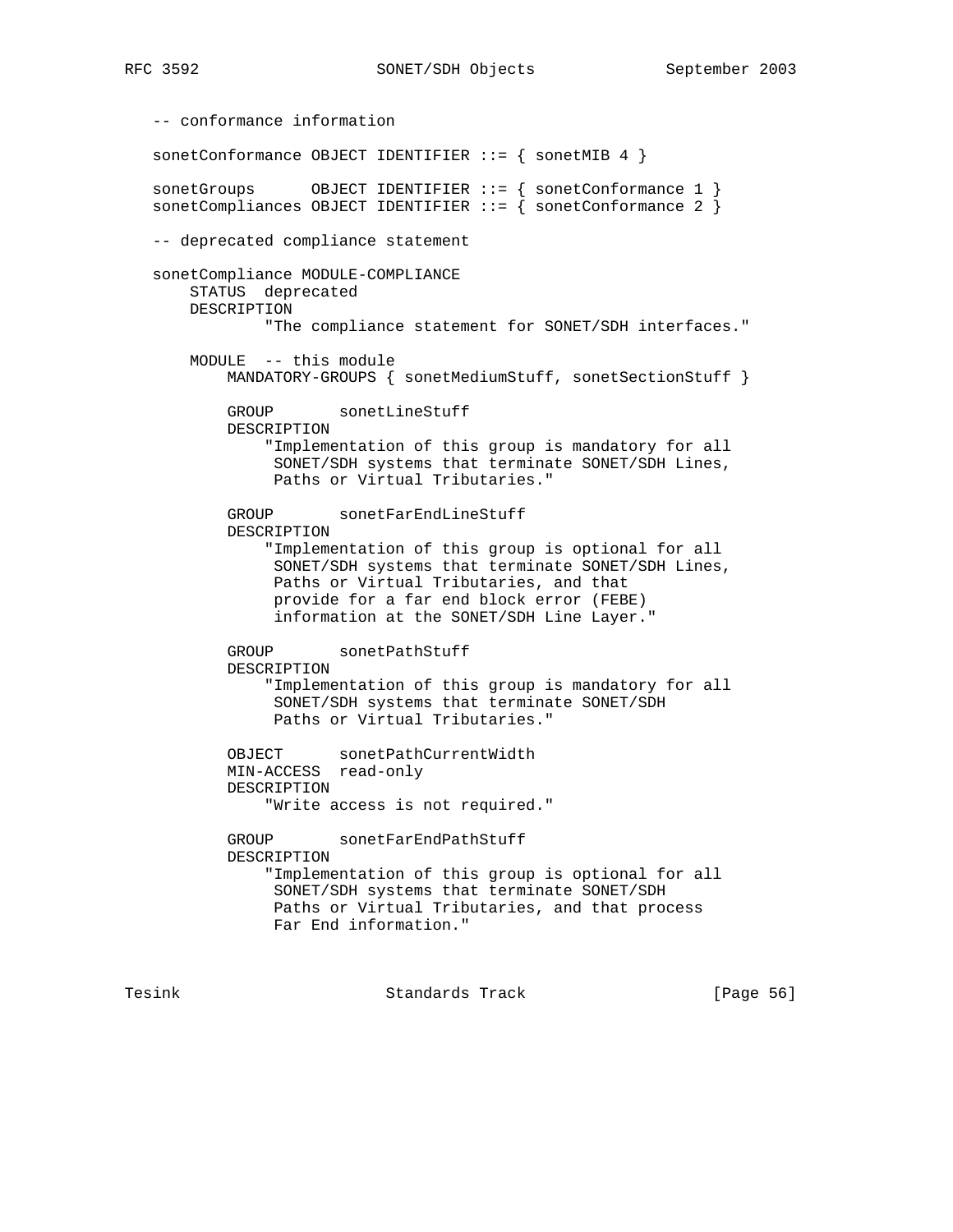GROUP sonetVTStuff DESCRIPTION "Implementation of this group is mandatory for all SONET/SDH systems that terminate SONET/SDH Virtual Tributaries." OBJECT sonetVTCurrentWidth MIN-ACCESS read-only DESCRIPTION "Write access is not required." GROUP sonetFarEndVTStuff DESCRIPTION "Implementation of this group is optional for all SONET/SDH systems that terminate the SONET/SDH floating Virtual Tributaries, and that process Far End information." ::= { sonetCompliances 1 } -- current compliance statements sonetCompliance2 MODULE-COMPLIANCE STATUS current DESCRIPTION "The compliance statement for SONET/SDH interfaces." MODULE -- this module MANDATORY-GROUPS { sonetMediumStuff2, sonetSectionStuff2 } OBJECT sonetMediumType MIN-ACCESS read-only DESCRIPTION "Write access is not required." OBJECT sonetMediumLineCoding MIN-ACCESS read-only DESCRIPTION "Write access is not required." OBJECT sonetMediumLineType MIN-ACCESS read-only DESCRIPTION "Write access is not required." OBJECT sonetMediumCircuitIdentifier MIN-ACCESS read-only DESCRIPTION

Tesink **Standards Track** [Page 57]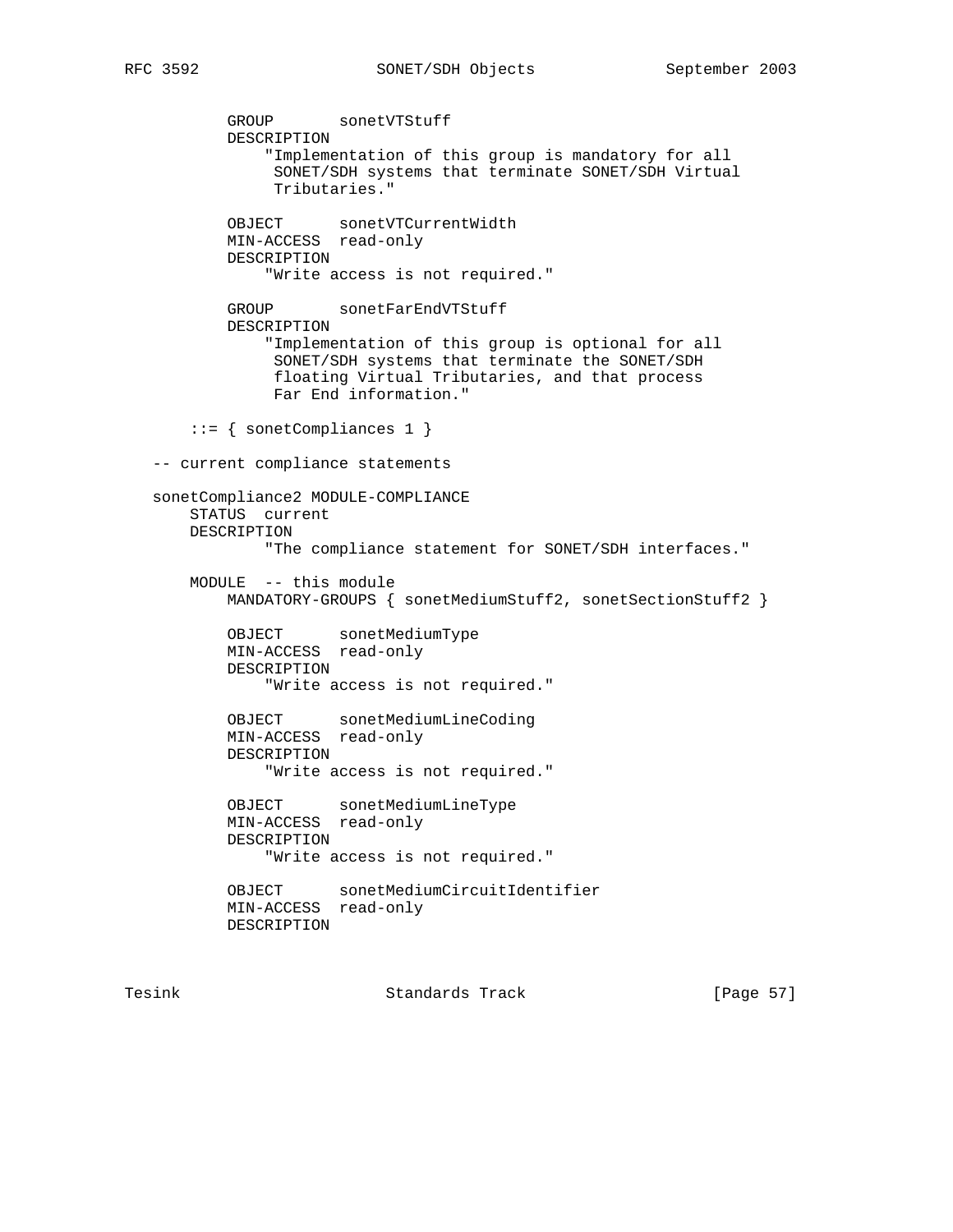"Write access is not required." OBJECT sonetMediumLoopbackConfig MIN-ACCESS read-only DESCRIPTION "Write access is not required." OBJECT sonetSESthresholdSet MIN-ACCESS read-only DESCRIPTION "Write access is not required, and only one of the enumerated values need be supported." GROUP sonetLineStuff2 DESCRIPTION "Implementation of this group is mandatory for all SONET/SDH systems that terminate SONET/SDH Lines, Paths or Virtual Tributaries." GROUP sonetFarEndLineStuff2 DESCRIPTION "Implementation of this group is optional for all SONET/SDH systems that terminate SONET/SDH Lines, Paths or Virtual Tributaries, and that provide for a far end block error (FEBE) information at the SONET/SDH Line Layer." GROUP sonetPathStuff2 DESCRIPTION "Implementation of this group is mandatory for all SONET/SDH systems that terminate SONET/SDH Paths or Virtual Tributaries." OBJECT sonetPathCurrentWidth MIN-ACCESS read-only DESCRIPTION "Write access is not required." GROUP sonetFarEndPathStuff2 DESCRIPTION "Implementation of this group is optional for all SONET/SDH systems that terminate SONET/SDH Paths or Virtual Tributaries, and that process Far End information." GROUP sonetVTStuff2 DESCRIPTION "Implementation of this group is mandatory for all

Tesink Standards Track [Page 58]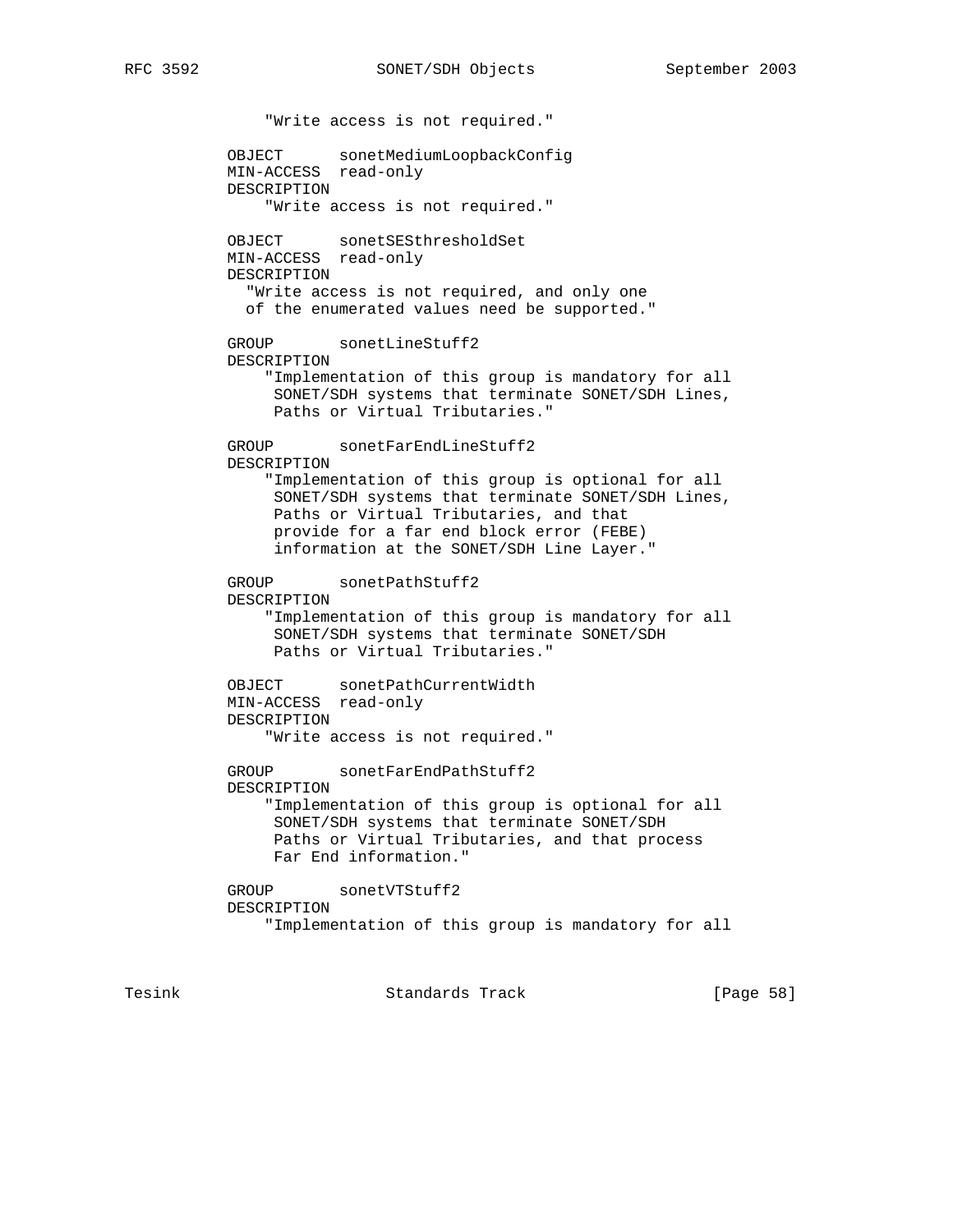```
 SONET/SDH systems that terminate SONET/SDH Virtual
                Tributaries."
 OBJECT sonetVTCurrentWidth
 MIN-ACCESS read-only
           DESCRIPTION
                "Write access is not required."
          GROUP sonetFarEndVTStuff2
           DESCRIPTION
                "Implementation of this group is optional for all
                SONET/SDH systems that terminate the SONET/SDH
                 floating Virtual Tributaries, and that process
                 Far End information."
        ::= { sonetCompliances 2 }
   -- units of conformance
   -- deprecated groups
   sonetMediumStuff OBJECT-GROUP
       OBJECTS { sonetMediumType,
                 sonetMediumTimeElapsed,
                 sonetMediumValidIntervals,
                 sonetMediumLineCoding,
                 sonetMediumLineType,
                 sonetMediumCircuitIdentifier }
       STATUS deprecated
       DESCRIPTION
                "A collection of objects providing configuration
                information applicable to all SONET/SDH interfaces."
       ::= { sonetGroups 1 }
   sonetSectionStuff OBJECT-GROUP
       OBJECTS { sonetSectionCurrentStatus,
                 sonetSectionCurrentESs,
                 sonetSectionCurrentSESs,
                 sonetSectionCurrentSEFSs,
                 sonetSectionCurrentCVs,
                 sonetSectionIntervalESs,
                 sonetSectionIntervalSESs,
                 sonetSectionIntervalSEFSs,
                 sonetSectionIntervalCVs
    }
       STATUS deprecated
       DESCRIPTION
                "A collection of objects providing information
```
Tesink Standards Track [Page 59]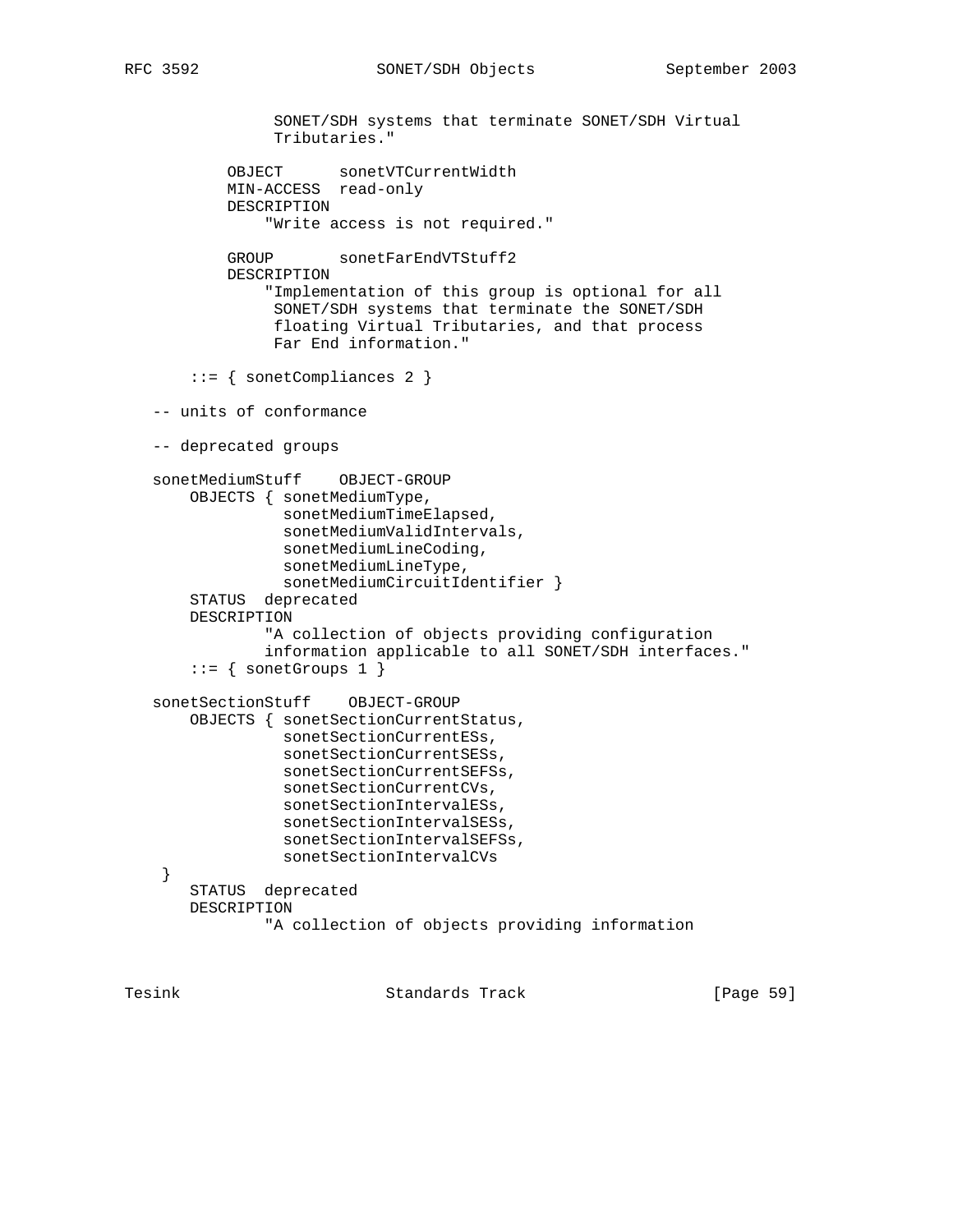```
 specific to SONET/SDH Section interfaces."
    ::= { sonetGroups 2 }
 sonetLineStuff OBJECT-GROUP
     OBJECTS { sonetLineCurrentStatus,
               sonetLineCurrentESs,
               sonetLineCurrentSESs,
               sonetLineCurrentCVs,
               sonetLineCurrentUASs,
               sonetLineIntervalESs,
               sonetLineIntervalSESs,
               sonetLineIntervalCVs,
             sonetLineIntervalUASs }
     STATUS deprecated
     DESCRIPTION
             "A collection of objects providing information
             specific to SONET/SDH Line interfaces."
    ::= { sonetGroups 3 }
 sonetFarEndLineStuff OBJECT-GROUP
    OBJECTS { sonetFarEndLineCurrentESs,
               sonetFarEndLineCurrentSESs,
               sonetFarEndLineCurrentCVs,
               sonetFarEndLineCurrentUASs,
               sonetFarEndLineIntervalESs,
               sonetFarEndLineIntervalSESs,
               sonetFarEndLineIntervalCVs,
               sonetFarEndLineIntervalUASs }
     STATUS deprecated
     DESCRIPTION
             "A collection of objects providing information
             specific to SONET/SDH Line interfaces,
             and maintaining Line Far End information."
    ::= { sonetGroups 4 }
 sonetPathStuff OBJECT-GROUP
    OBJECTS { sonetPathCurrentWidth,
               sonetPathCurrentStatus,
               sonetPathCurrentESs,
               sonetPathCurrentSESs,
               sonetPathCurrentCVs,
               sonetPathCurrentUASs,
               sonetPathIntervalESs,
               sonetPathIntervalSESs,
              sonetPathIntervalCVs,
              sonetPathIntervalUASs }
     STATUS deprecated
    DESCRIPTION
```
Tesink Standards Track [Page 60]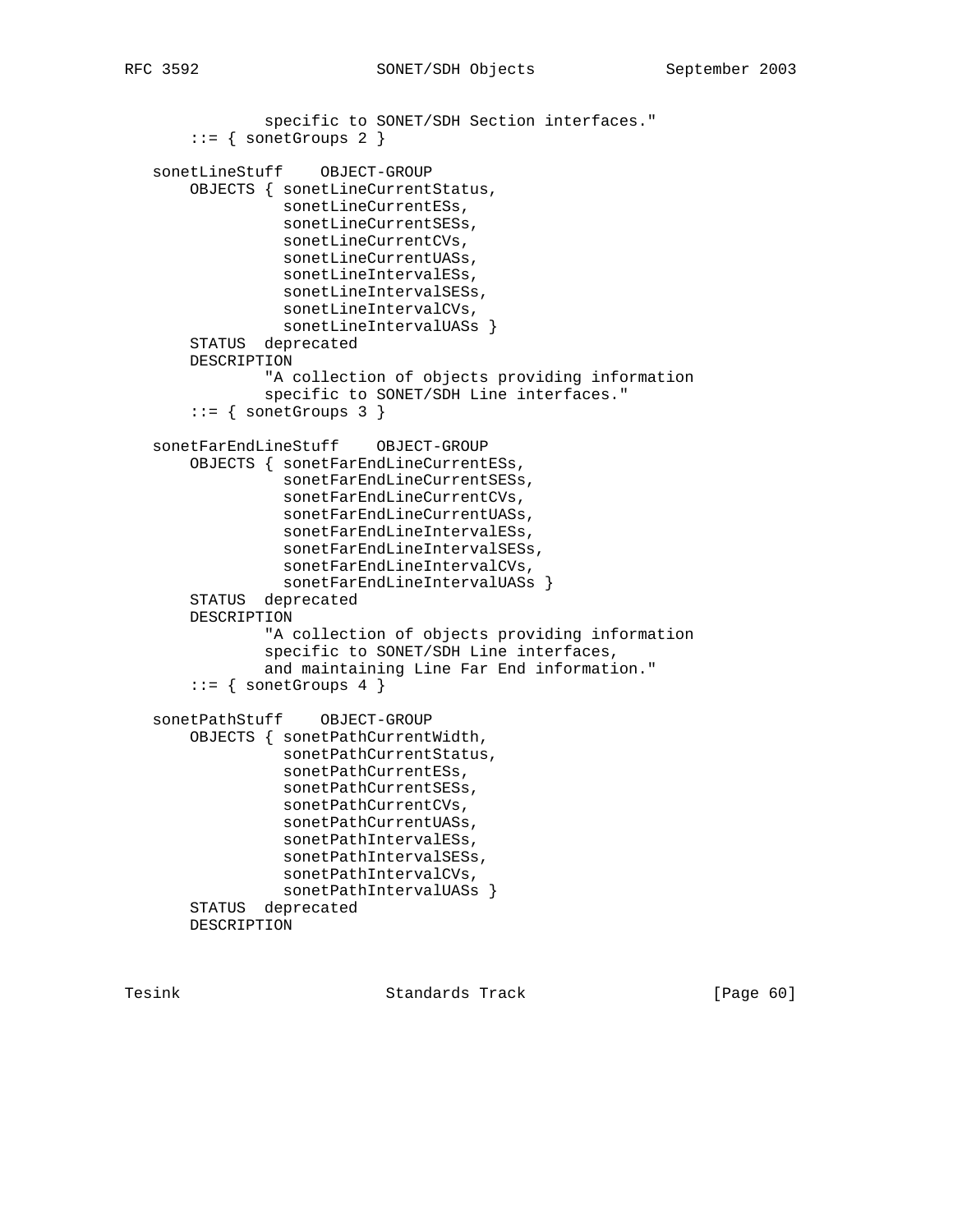```
 "A collection of objects providing information
             specific to SONET/SDH Path interfaces."
    ::= { sonetGroups 5 }
 sonetFarEndPathStuff OBJECT-GROUP
    OBJECTS { sonetFarEndPathCurrentESs,
               sonetFarEndPathCurrentSESs,
               sonetFarEndPathCurrentCVs,
               sonetFarEndPathCurrentUASs,
               sonetFarEndPathIntervalESs,
               sonetFarEndPathIntervalSESs,
               sonetFarEndPathIntervalCVs,
              sonetFarEndPathIntervalUASs }
     STATUS deprecated
     DESCRIPTION
             "A collection of objects providing information
             specific to SONET/SDH Path interfaces,
             and maintaining Path Far End information."
    ::= { sonetGroups 6 }
 sonetVTStuff OBJECT-GROUP
     OBJECTS { sonetVTCurrentWidth,
               sonetVTCurrentStatus,
               sonetVTCurrentESs,
               sonetVTCurrentSESs,
               sonetVTCurrentCVs,
               sonetVTCurrentUASs,
               sonetVTIntervalESs,
               sonetVTIntervalSESs,
               sonetVTIntervalCVs,
               sonetVTIntervalUASs }
     STATUS deprecated
    DESCRIPTION
             "A collection of objects providing information
             specific to SONET/SDH VT interfaces."
    ::= { sonetGroups 7 }
```

```
 sonetFarEndVTStuff OBJECT-GROUP
     OBJECTS { sonetFarEndVTCurrentESs,
               sonetFarEndVTCurrentSESs,
               sonetFarEndVTCurrentCVs,
               sonetFarEndVTCurrentUASs,
               sonetFarEndVTIntervalESs,
               sonetFarEndVTIntervalSESs,
               sonetFarEndVTIntervalCVs,
              sonetFarEndVTIntervalUASs }
     STATUS deprecated
    DESCRIPTION
```
Tesink Standards Track [Page 61]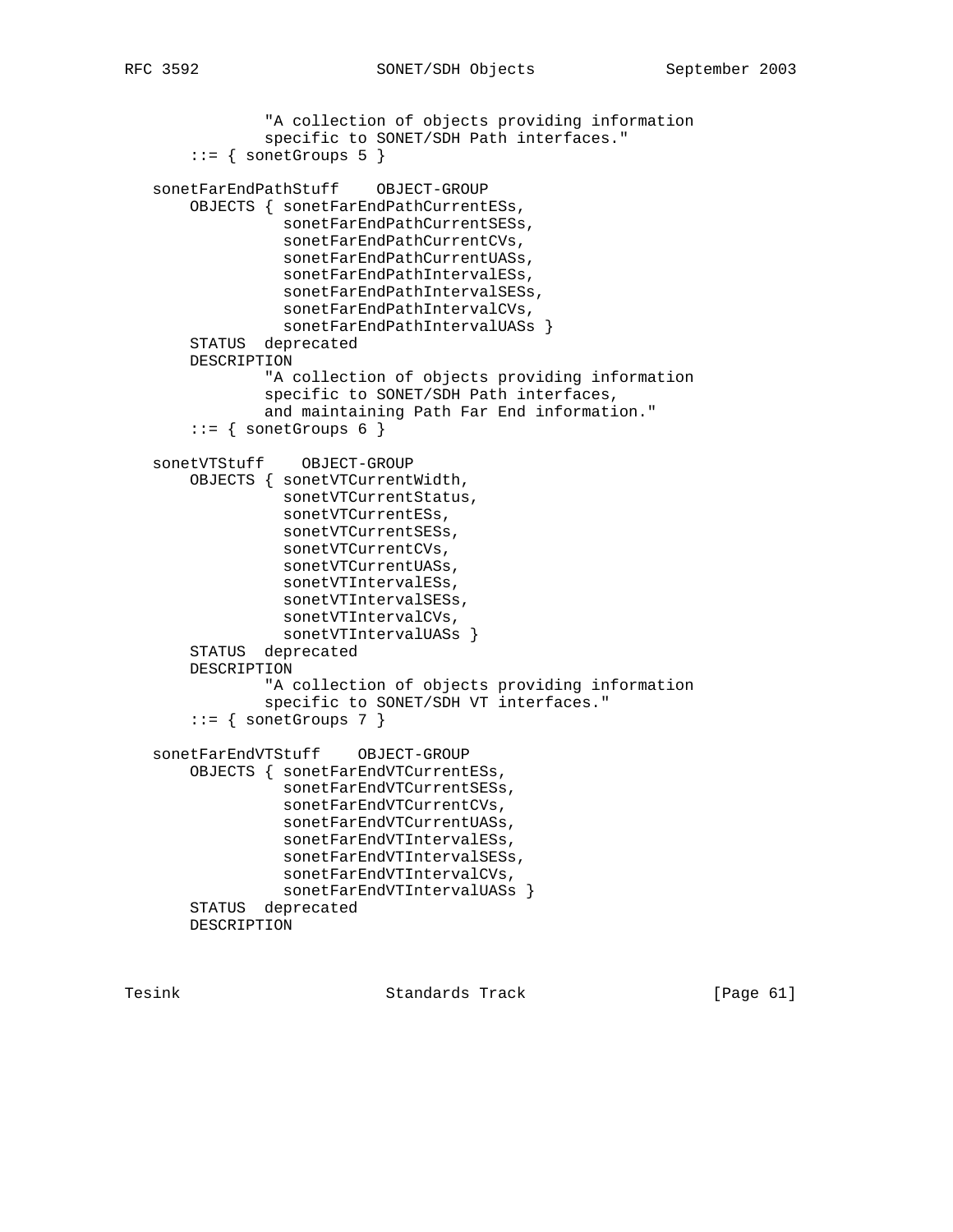```
 "A collection of objects providing information
             specific to SONET/SDH VT interfaces,
             and maintaining VT Far End information."
    ::= { sonetGroups 8 }
 -- current groups
 sonetMediumStuff2 OBJECT-GROUP
     OBJECTS { sonetMediumType,
               sonetMediumTimeElapsed,
               sonetMediumValidIntervals,
               sonetMediumLineCoding,
               sonetMediumLineType,
               sonetMediumCircuitIdentifier,
               sonetMediumInvalidIntervals,
               sonetMediumLoopbackConfig,
              sonetSESthresholdSet }
     STATUS current
     DESCRIPTION
             "A collection of objects providing configuration
             information applicable to all SONET/SDH interfaces."
     ::= { sonetGroups 9 }
 sonetSectionStuff2 OBJECT-GROUP
     OBJECTS { sonetSectionCurrentStatus,
               sonetSectionCurrentESs,
               sonetSectionCurrentSESs,
               sonetSectionCurrentSEFSs,
               sonetSectionCurrentCVs,
               sonetSectionIntervalESs,
               sonetSectionIntervalSESs,
               sonetSectionIntervalSEFSs,
               sonetSectionIntervalCVs,
              sonetSectionIntervalValidData }
     STATUS current
     DESCRIPTION
             "A collection of objects providing information
             specific to SONET/SDH Section interfaces."
    ::= { sonetGroups 10 }
 sonetLineStuff2 OBJECT-GROUP
    OBJECTS { sonetLineCurrentStatus,
               sonetLineCurrentESs,
               sonetLineCurrentSESs,
               sonetLineCurrentCVs,
               sonetLineCurrentUASs,
               sonetLineIntervalESs,
               sonetLineIntervalSESs,
```
Tesink **Standards Track** [Page 62]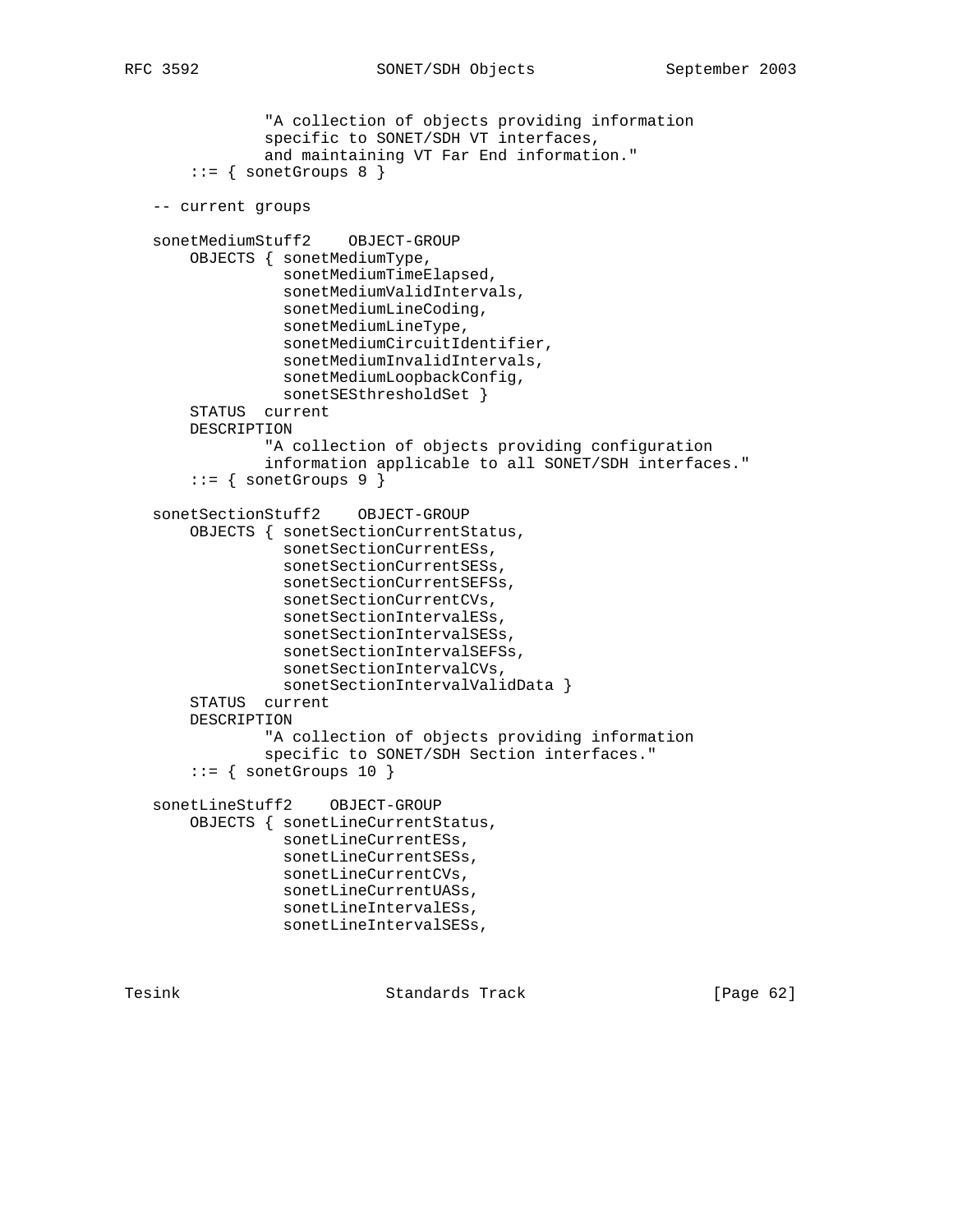```
 sonetLineIntervalCVs,
               sonetLineIntervalUASs,
               sonetLineIntervalValidData }
     STATUS current
     DESCRIPTION
             "A collection of objects providing information
             specific to SONET/SDH Line interfaces."
    ::= { sonetGroups 11 }
 sonetPathStuff2 OBJECT-GROUP
     OBJECTS { sonetPathCurrentWidth,
               sonetPathCurrentStatus,
               sonetPathCurrentESs,
               sonetPathCurrentSESs,
               sonetPathCurrentCVs,
               sonetPathCurrentUASs,
               sonetPathIntervalESs,
               sonetPathIntervalSESs,
               sonetPathIntervalCVs,
               sonetPathIntervalUASs,
              sonetPathIntervalValidData }
     STATUS current
     DESCRIPTION
             "A collection of objects providing information
             specific to SONET/SDH Path interfaces."
    ::= { sonetGroups 12 }
 sonetVTStuff2 OBJECT-GROUP
    OBJECTS { sonetVTCurrentWidth,
               sonetVTCurrentStatus,
               sonetVTCurrentESs,
               sonetVTCurrentSESs,
               sonetVTCurrentCVs,
               sonetVTCurrentUASs,
               sonetVTIntervalESs,
               sonetVTIntervalSESs,
               sonetVTIntervalCVs,
               sonetVTIntervalUASs,
               sonetVTIntervalValidData }
     STATUS current
     DESCRIPTION
             "A collection of objects providing information
             specific to SONET/SDH VT interfaces."
    ::= { sonetGroups 13 }
 sonetFarEndLineStuff2 OBJECT-GROUP
     OBJECTS { sonetFarEndLineCurrentESs,
               sonetFarEndLineCurrentSESs,
```
Tesink **Standards Track** [Page 63]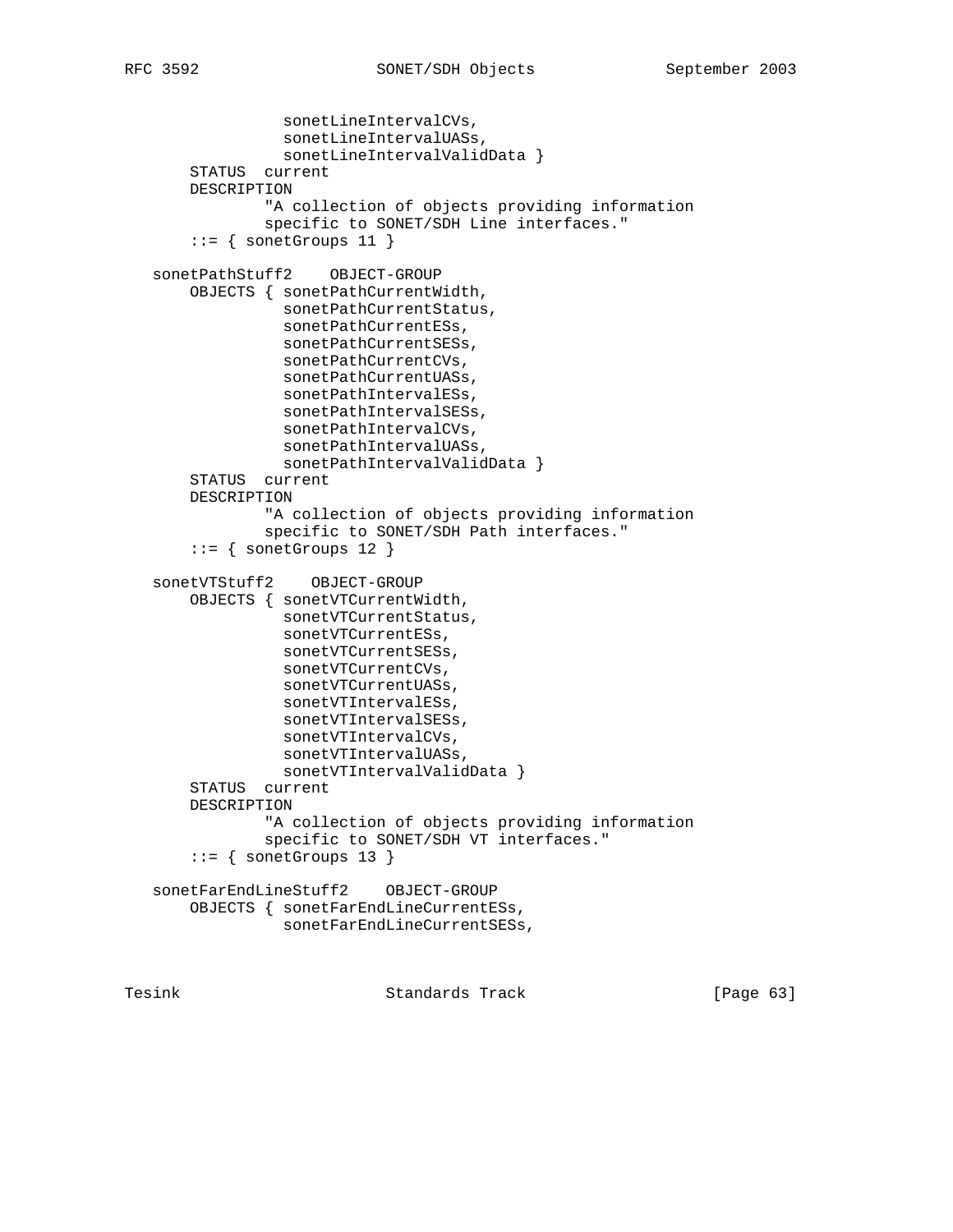```
 sonetFarEndLineCurrentCVs,
               sonetFarEndLineCurrentUASs,
               sonetFarEndLineIntervalESs,
               sonetFarEndLineIntervalSESs,
               sonetFarEndLineIntervalCVs,
               sonetFarEndLineIntervalUASs,
               sonetFarEndLineIntervalValidData }
     STATUS current
     DESCRIPTION
             "A collection of objects providing information
             specific to SONET/SDH Line interfaces,
             and maintaining Line Far End information."
    ::= { sonetGroups 14 }
 sonetFarEndPathStuff2 OBJECT-GROUP
     OBJECTS { sonetFarEndPathCurrentESs,
               sonetFarEndPathCurrentSESs,
               sonetFarEndPathCurrentCVs,
               sonetFarEndPathCurrentUASs,
               sonetFarEndPathIntervalESs,
               sonetFarEndPathIntervalSESs,
               sonetFarEndPathIntervalCVs,
               sonetFarEndPathIntervalUASs,
               sonetFarEndPathIntervalValidData }
     STATUS current
     DESCRIPTION
             "A collection of objects providing information
             specific to SONET/SDH Path interfaces,
             and maintaining Path Far End information."
    ::= { sonetGroups 15 }
 sonetFarEndVTStuff2 OBJECT-GROUP
     OBJECTS { sonetFarEndVTCurrentESs,
               sonetFarEndVTCurrentSESs,
               sonetFarEndVTCurrentCVs,
               sonetFarEndVTCurrentUASs,
               sonetFarEndVTIntervalESs,
               sonetFarEndVTIntervalSESs,
               sonetFarEndVTIntervalCVs,
               sonetFarEndVTIntervalUASs,
               sonetFarEndVTIntervalValidData }
     STATUS current
     DESCRIPTION
             "A collection of objects providing information
             specific to SONET/SDH VT interfaces,
             and maintaining VT Far End information."
    ::= { sonetGroups 16 }
```
Tesink **Standards Track** [Page 64]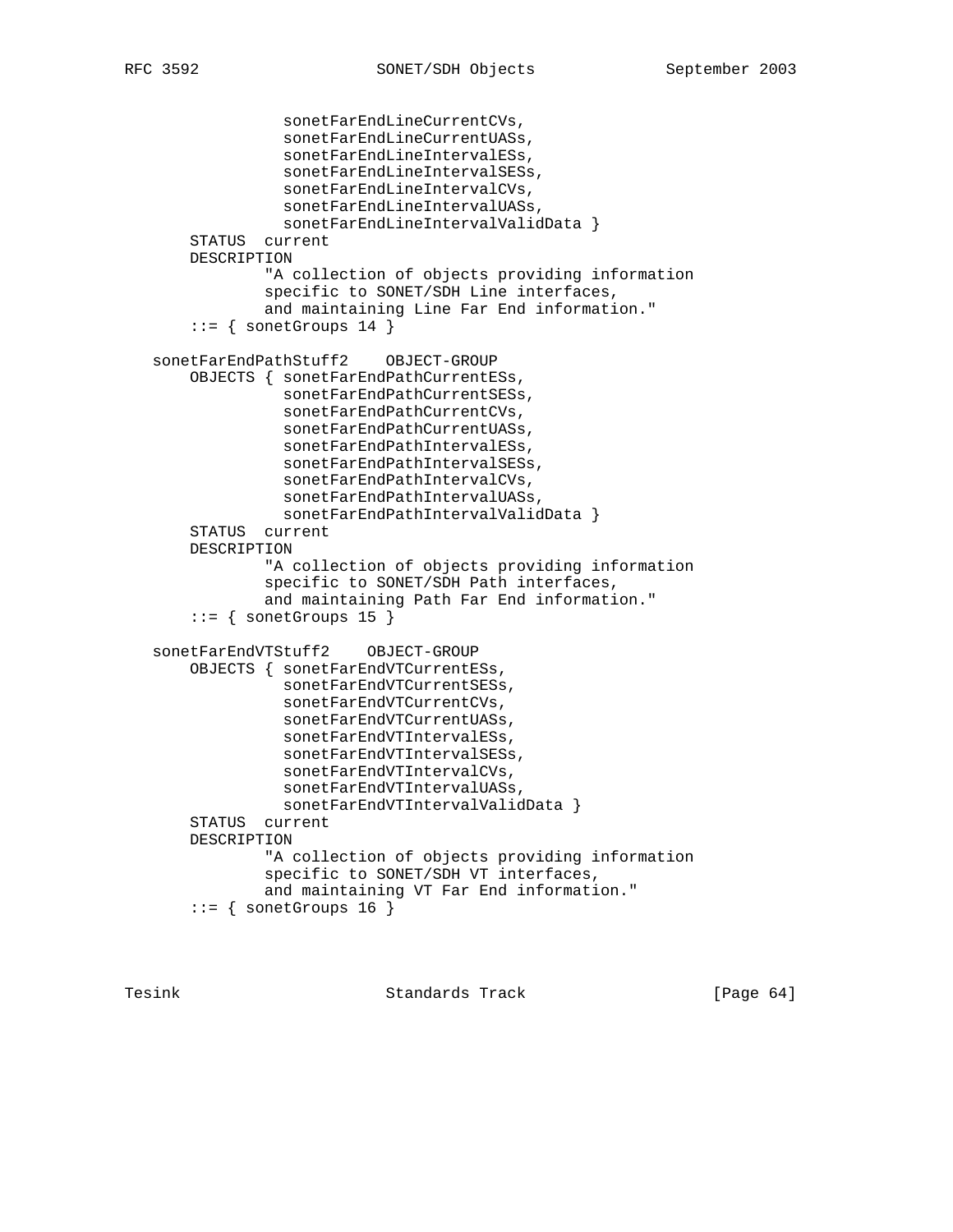END

5. Acknowledgments

 This specification is a product of the AToM MIB Working Group. The author would like to acknowledge Mike Heard for his many valuable contributions to this memo.

6. Security Considerations

 There are a number of management objects defined in this MIB module that have a MAX-ACCESS clause of read-write: sonetMediumType, sonetMediumLineCoding, sonetMediumLineType, sonetMediumCircuitIdentifier, sonetMediumLoopbackConfig, sonetSESthresholdSet, sonetPathCurrentWidth, and sonetVTCurrentWidth. It is possible for writes to these objects to have disruptive effects on network operation that range from invalid performance data to traffic interruptions. Users of this MIB module must therefore be aware that support for SET operations in a non-secure environment without proper protection can have a negative effect on network operations.

 The readable objects in this MIB module (i.e., the objects with a MAX-ACCESS other than not-accessible) may be considered sensitive in some environments since, collectively, they provide extensive information about the performance of interfaces in SONET/SDH equipment or networks and can reveal some aspects of their configuration. In such environments it is important to control even GET and NOTIFY access to these objects and possibly to encrypt the values of these objects when sending them over the network via SNMP.

 SNMP versions prior to SNMPv3 did not include adequate security. Even if the network itself is secure (for example by using IPSec), even then, there is no control as to who on the secure network is allowed to access and GET/SET (read/change/create/delete) the objects in this MIB module.

 It is RECOMMENDED that implementers consider the security features as provided by the SNMPv3 framework (see [RFC3410], section 8), including full support for the SNMPv3 cryptographic mechanisms (for authentication and privacy).

 Further, deployment of SNMP versions prior to SNMPv3 is NOT RECOMMENDED. Instead, it is RECOMMENDED to deploy SNMPv3 and to enable cryptographic security. It is then a customer/operator responsibility to ensure that the SNMP entity giving access to an

Tesink **Standards** Track [Page 65]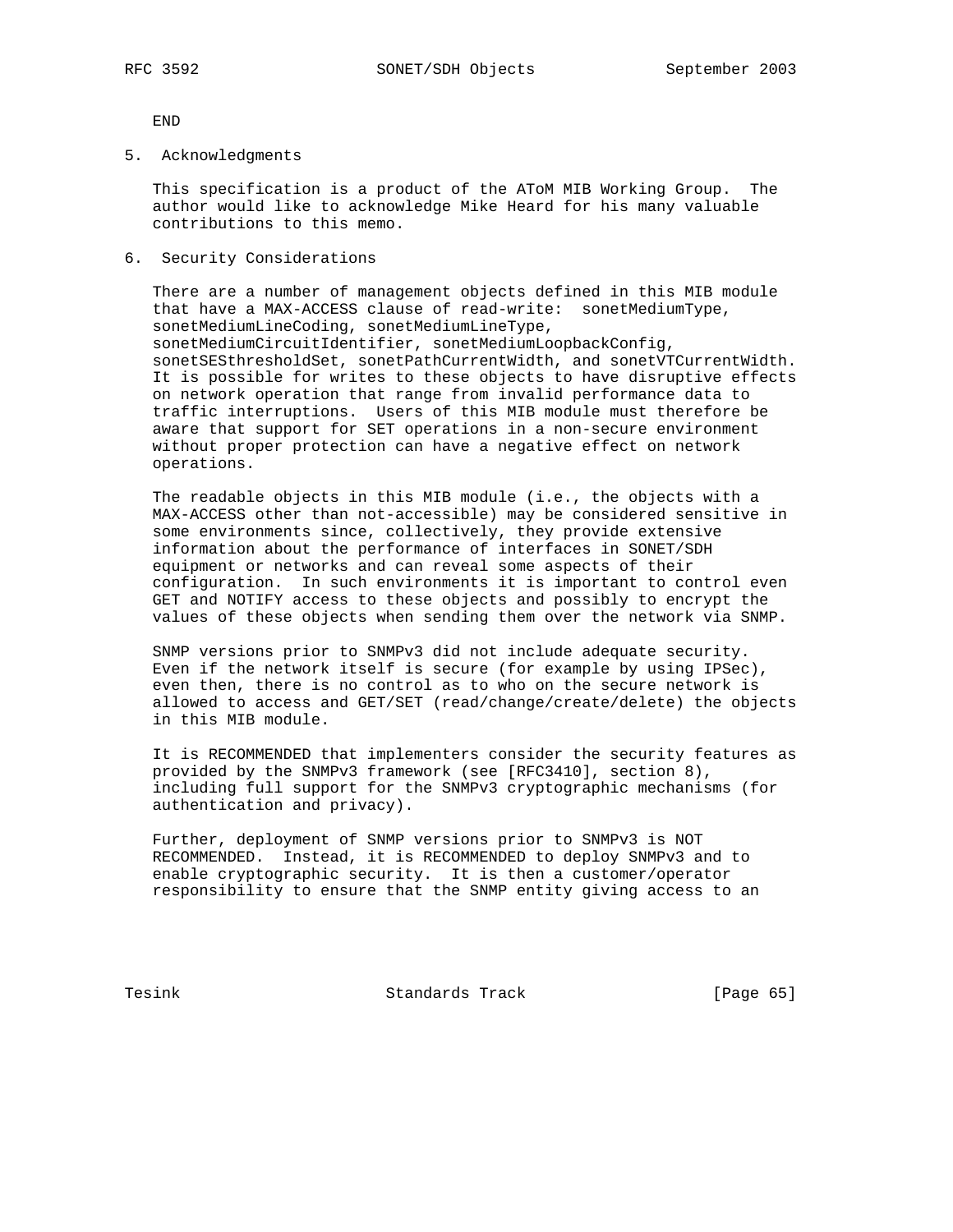instance of this MIB module is properly configured to give access to the objects only to those principals (users) that have legitimate rights to indeed GET or SET (change/create/delete) them.

7. References

7.1. Normative References

- [RFC2119] Bradner, S., "Key words for use in RFCs to Indicate Requirements Levels", BCP 14, RFC 2119, March 1997.
- [RFC2578] McCloghrie, K., Perkins, D. and J. Schoenwaelder, "Structure of Management Information Version 2 (SMIv2)", STD 58, RFC 2578, April 1999.
- [RFC2579] McCloghrie, K., Perkins, D. and J. Schoenwaelder, "Textual Conventions for SMIv2", STD 58, RFC 2579, April 1999.
- [RFC2580] McCloghrie, K., Perkins, D. and J. Schoenwaelder, "Conformance Statements for SMIv2", STD 58, RFC 2580, April 1999.
- [RFC3593] Tesink, K., "Textual Conventions for MIB Modules Using Performance History Based on 15 Minute Intervals", RFC 3593, September 2003.
- [T1.105a] American National Standard for Telecommunications Digital Hierarchy - Optical Interface Rates and Formats Specification, ANSI T1.105-1988.
- [T1.105b] American National Standard for Telecommunications Digital Hierarchy - Optical Interface Rates and Formats Specification, ANSI T1.105-1991.
- [T1.106] American National Standard for Telecommunications Digital Hierarchy - Optical Interface Specification (Single-Mode), ANSI T1.106-1988.
- [T1M1.3] Draft American National Standard for Telecommunications - Digital Hierarchy - Layer 1 In-Service Digital Transmission Performance Monitoring, T1M1.3/93-005R2, July 1993.
- [G.707] CCITT Recommendation G.707, "Synchronous Digital Hierarchy Bit Rates", June 1992.

Tesink **Standards Track** [Page 66]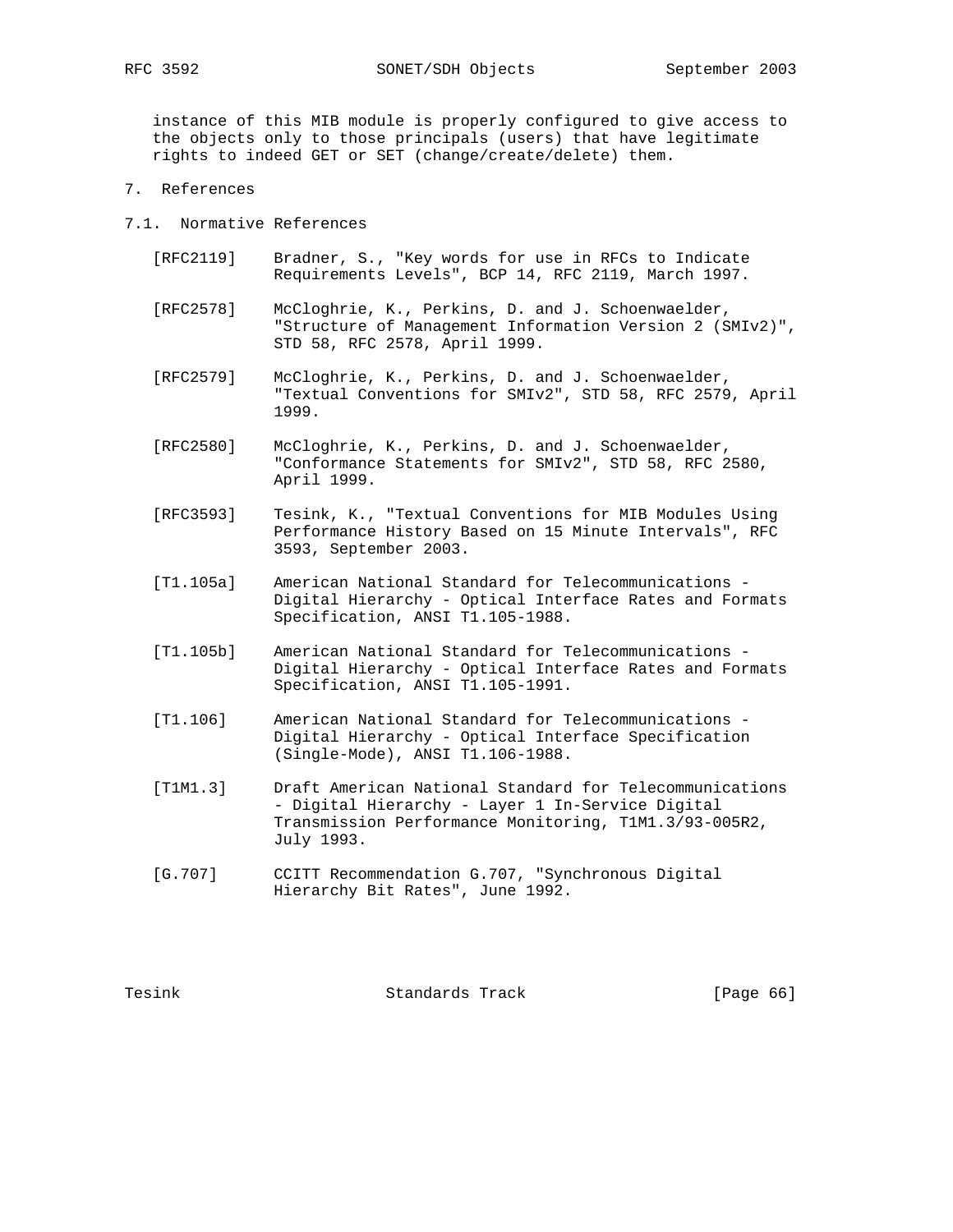- [G.708] CCITT Recommendation G.708, "Network Node Interface for the Synchronous Digital Hierarchy", June 1992.
- [G.709] CCITT Recommendation G.709, "Synchronous Multiplexing Structure", June 1992.
- [G.783] CCITT Recommendation G.783, "Characteristics of Synchronous Digital Hierarchy (SDH) Multiplexing Equipment Functional Blocks", November 1992.
- [RFC1213] McCloghrie, K. and M. Rose, "Management Information Base for Network Management of TCP/IP-based internets: MIB- II", RFC 1213, March 1991.
- [RFC2863] McCloghrie, K. and F. Kastenholz, "The Interfaces Group MIB", RFC 2863, June 2000.
- [RFC2864] McCloghrie, K. and G. Hanson, "The Inverted Stack Table Extension to the Interfaces Group MIB", RFC 2864, June 2000.
- [T1.231a] American National Standard for Telecommunications Digital Hierarchy - Layer 1 In-Service Digital Transmission Performance Monitoring, ANSI T1.231-1993, September 1993.
- [TR253] Bellcore TR-NWT-000253, Issue 1, "Synchronous Optical Network (SONET) Transport Systems: Common Generic Criteria", December 1991.
- [G.826] ITU Recommendation G.826, "Error Performance Parameters and Objectives for International Constant Bit Rate Digital Paths at or above Primary Rate", September 1995 (COM 13-R57E).
- [GR253] Bellcore GR-253-CORE, Issue 2, "Synchronous Optical Network (SONET) Transport Systems Common Generic Criteria", December 1995.
- [T1.231b] American National Standard for Telecommunications Digital Hierarchy - Layer 1 In-Service Digital Transmission Performance Monitoring, ANSI T1.231-1997, September 1997.

Tesink **Standards Track** [Page 67]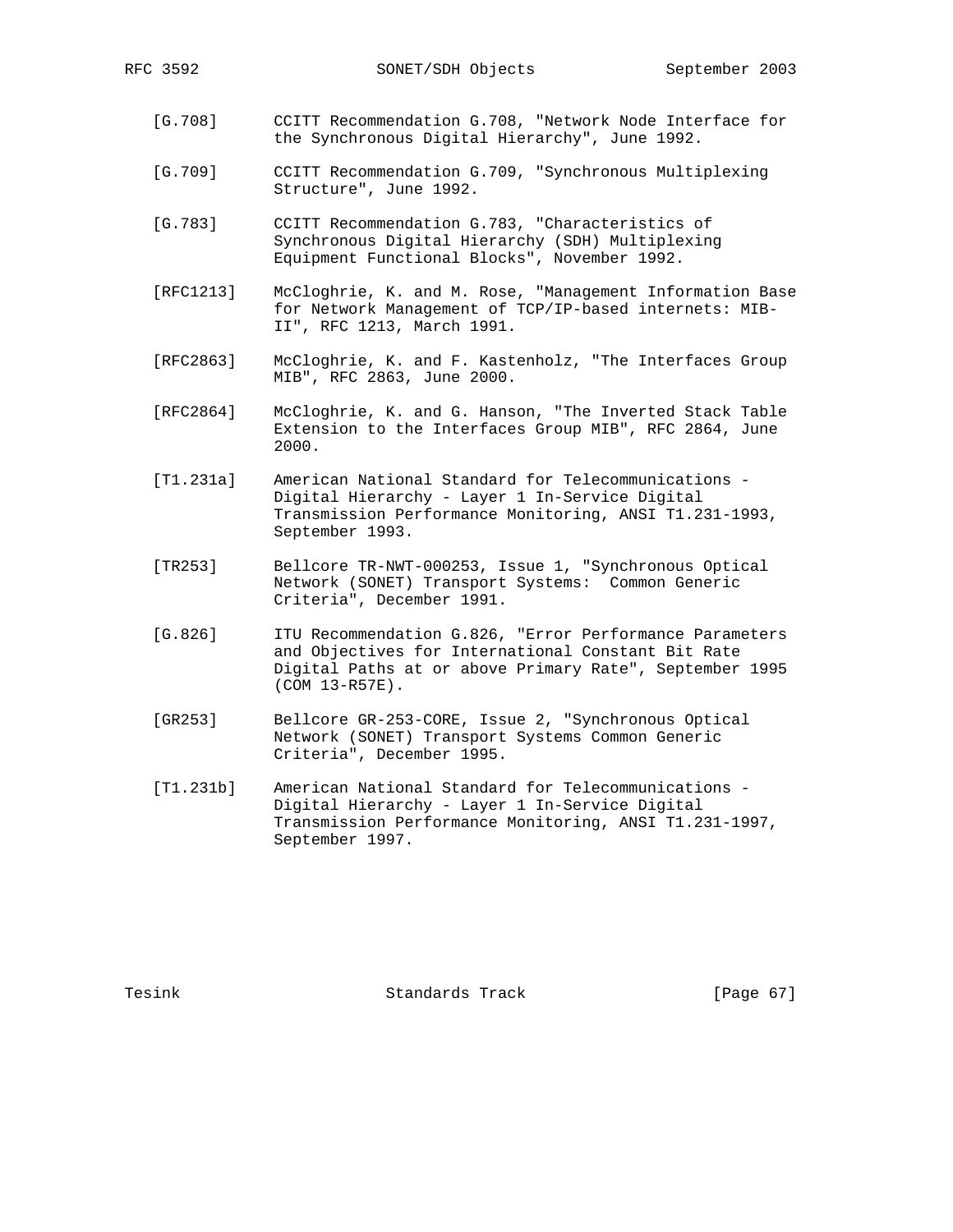## 7.2. Informative References

- [RFC1595] Brown, T. and K. Tesink, "Definitions of Managed Objects for the SONET/SDH Interface Type", RFC 1595, March 1994.
- [RFC2495] Fowler, D., "Definitions of Managed Objects for the DS1, E1, DS2 and E2 Interface Types", RFC 2495, January 1999.
- [RFC2496] Fowler, D., "Definitions of Managed Objects for the DS3/E3 Interface Type", RFC 2496, January 1999.
- [RFC2558] Tesink, K., "Definitions of Managed Objects for the SONET/SDH Interface Type", RFC 2558, March 1999.
- [RFC3410] Case, J., Mundy, R., Partain, D. and B. Stewart, "Introduction and Applicability Statements for Internet- Standard Management Framework", RFC 3410, December 2002.
- 8. Intellectual Property Statement

 The IETF takes no position regarding the validity or scope of any intellectual property or other rights that might be claimed to pertain to the implementation or use of the technology described in this document or the extent to which any license under such rights might or might not be available; neither does it represent that it has made any effort to identify any such rights. Information on the IETF's procedures with respect to rights in standards-track and standards-related documentation can be found in BCP-11. Copies of claims of rights made available for publication and any assurances of licenses to be made available, or the result of an attempt made to obtain a general license or permission for the use of such proprietary rights by implementors or users of this specification can be obtained from the IETF Secretariat.

 The IETF invites any interested party to bring to its attention any copyrights, patents or patent applications, or other proprietary rights which may cover technology that may be required to practice this standard. Please address the information to the IETF Executive Director.

Tesink **Standards Track** [Page 68]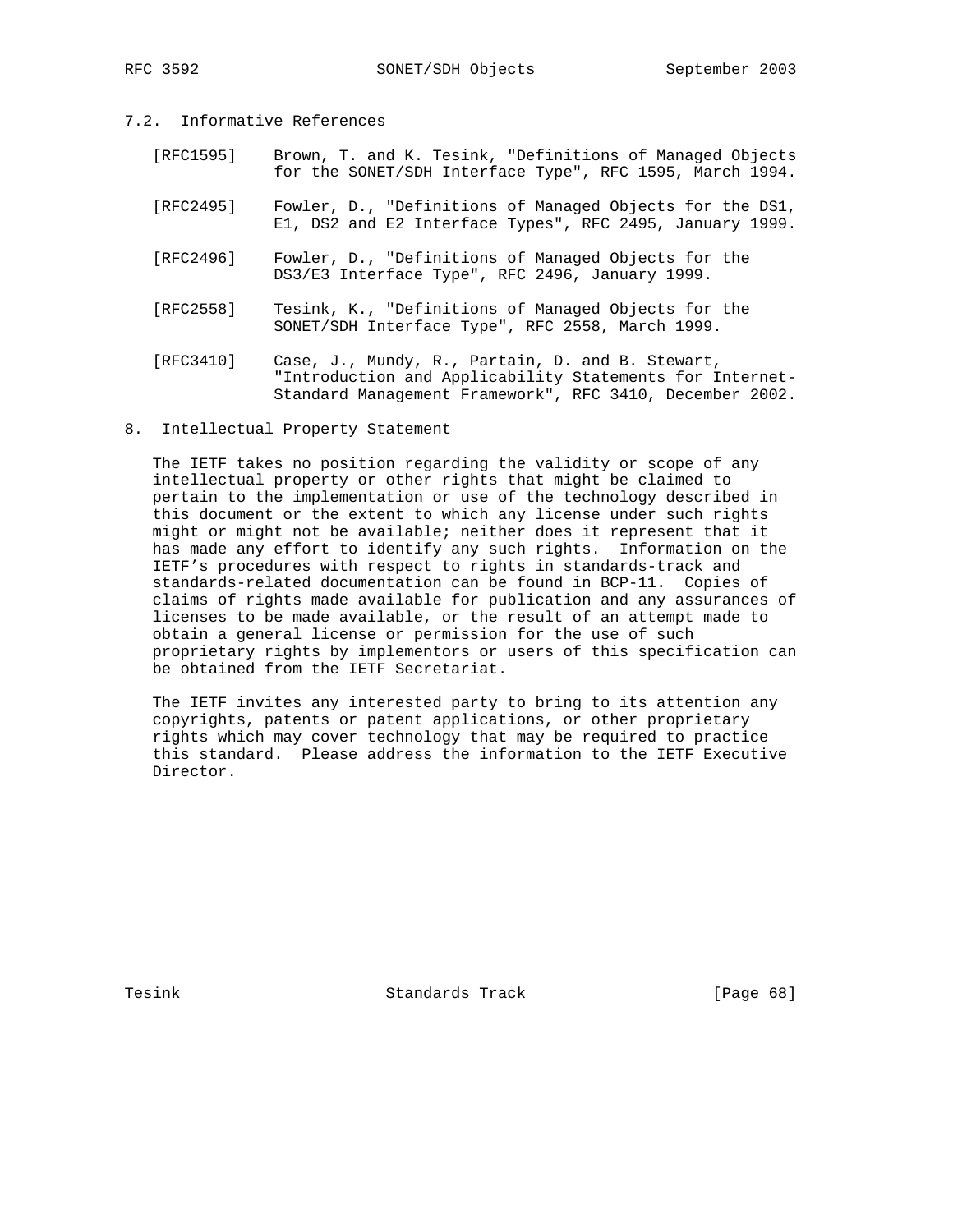Appendix A: The delay-line approach to statistics collection.

 According to ANSI T1.231 unavailable time begins at the onset of 10 contiguous severely errored seconds -- that is, unavailable time starts with the first of the 10 contiguous SESs -- and while an interface is deemed unavailable all counters for that interface are frozen except for the UAS count. Since changes in the signal state lag the data to which they apply by 10 seconds, an implementation which wishes to avoid making retroactive adjustments to the counts must pass the the one-second statistics through a 10-second delay line prior to updating any counters. That can be done by performing the following steps at the end of each one second interval.

- i) Read near/far end line and path CV counts and alarm status flags from the hardware.
- ii) Accumulate the CV counts for the preceding second and compare them to the ES and SES threshold for the layer in question. Update the signal state and shift the one-second CV counts and ES/SES flags into the 10-element delay line. Note that far-end one-second statistics are to be flagged as "absent" during any second in which there is an incoming defect at the layer in question or at any lower layer.
- iii) Update the current interval statistics using the signal state from the previous update cycle and the one-second CV counts and ES/SES flags shifted out of the 10-element delay line.

 This procedure guarantees that the statistical counters will be correctly updated at all times, although they lag real time by 10 seconds. It is illustrated in the figure below. At the end of each 15 minutes interval the current interval counts are transferred to the most recent interval entry and each interval is shifted up by one position, with the oldest being discarded if necessary in order to make room. The current interval counts then start over from zero. Note, however, that the signal state calculation does not start anew at each interval boundary; rather, signal state information is retained across interval boundaries.

Tesink **Standards Track** [Page 69]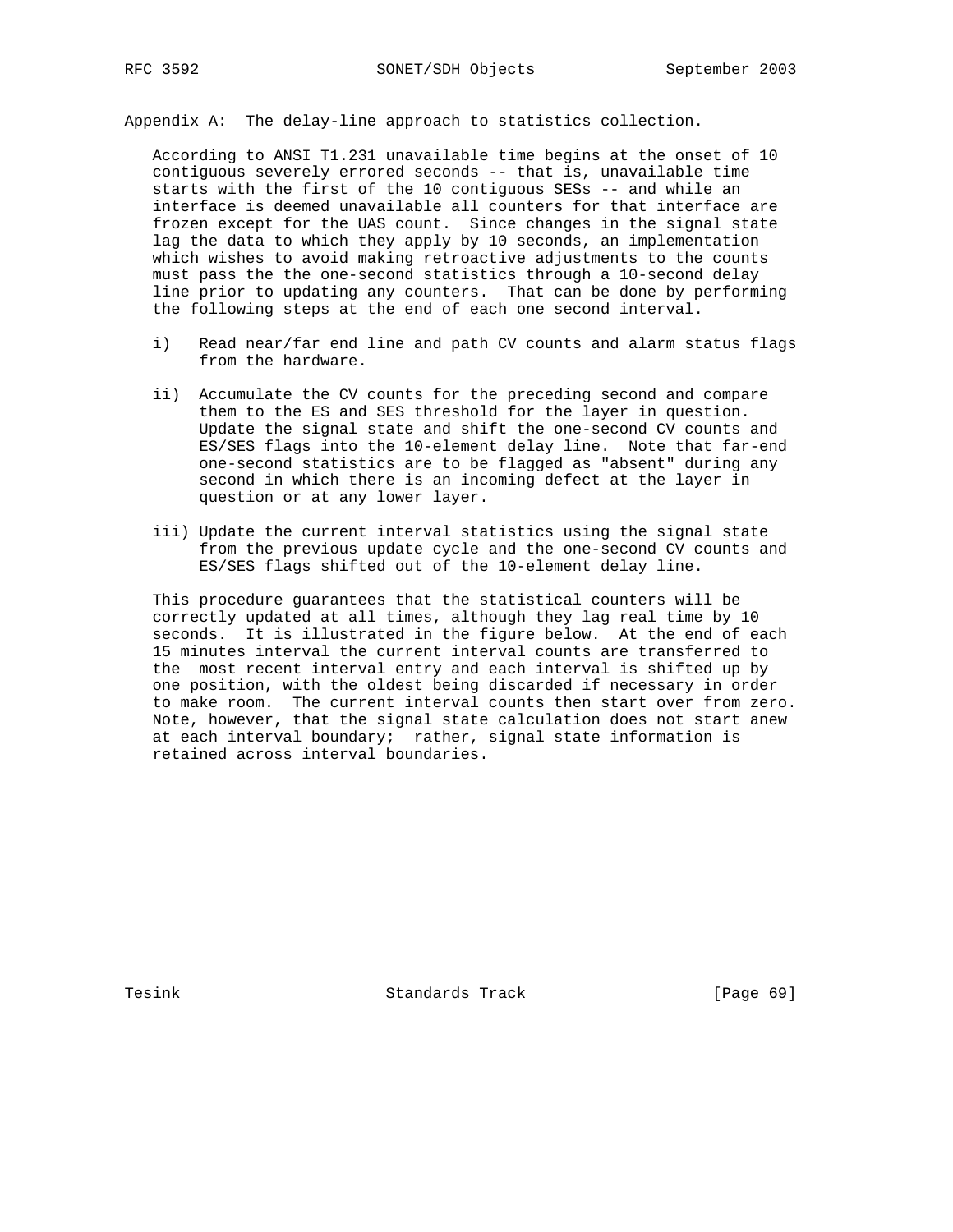RFC 3592 SONET/SDH Objects September 2003



 Note that if such a procedure is adopted there is no current interval data for the first ten seconds after a system comes up.

Tesink Standards Track [Page 70]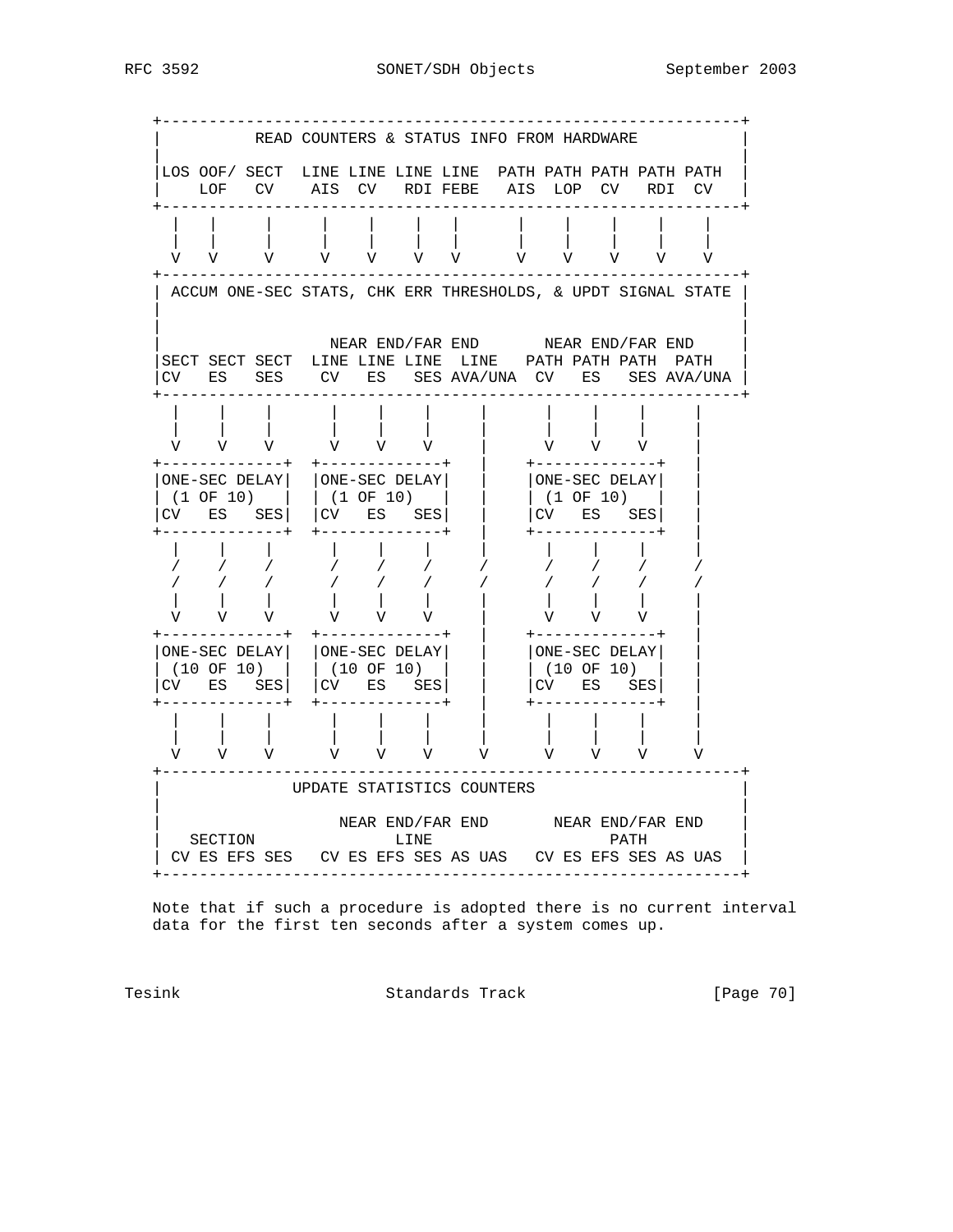noSuchInstance must be returned if a management station attempts to access the current interval counters during this time.

 It is an implementation-specific matter whether an agent assumes that the initial state of the interface is available or unavailable.

Appendix B - RFC 1595 SES interpretation

 This appendix contains the values for x for the Section, Line, Path, and VT Layers as used in [T1M1.3][RFC1595][TR253].

Value for x for SONET/SDH Section SES Definition

| Rate      | x   | Minimum Bit Error Rate  |
|-----------|-----|-------------------------|
|           |     |                         |
| $OC-1$    | 9   | $1.5 \times 10^{2} - 7$ |
| $OC-3$    | 16  | $1 \times 10^{4} - 7$   |
| $OC-9$    | 47  | $1 \times 10^{(-7)}$    |
| $OC-12$   | 63  | $1 \times 10^{4} - 7$   |
| $OC-18$   | 94  | $1 \times 10^{2} - 7$   |
| $OC-24$   | 125 | $1 \times 10^{4} - 7$   |
| $OC - 36$ | 187 | $1 \times 10^{4} - 7$   |
| $OC-48$   | 249 | $1 \times 10^{4} - 7$   |

Value for x for SONET/SDH Line SES Definition

| Rate      | х    | Minimum Bit Error Rate |
|-----------|------|------------------------|
|           |      |                        |
| $OC-1$    | 12.  | $2 \times 10^{4} - 7$  |
| $OC-3$    | 32   | $2 \times 10^{4} - 7$  |
| $OC-9$    | 47   | $2 \times 10^{4} - 7$  |
| $OC-12$   | 124  | $2 \times 10^{(-7)}$   |
| $OC-18$   | 186  | $2 \times 10^{4} - 7$  |
| $OC-24$   | 2.48 | $2 \times 10^{4} - 7$  |
| $OC - 36$ | 370  | $2 \times 10^{4} - 7$  |
| $OC-48$   | 494  | $2 \times 10^{4} - 7$  |
|           |      |                        |

Value for x for SONET/SDH STS-Path SES Definition

| Rate    | X  | Minimum Bit Error Rate          |
|---------|----|---------------------------------|
|         |    |                                 |
| $STS-1$ |    | $1.5 \times 10$ <sup>2</sup> -7 |
| $STS-3$ | 16 | $1 \times 10^{-2} - 7$          |

Tesink **Standards Track** [Page 71]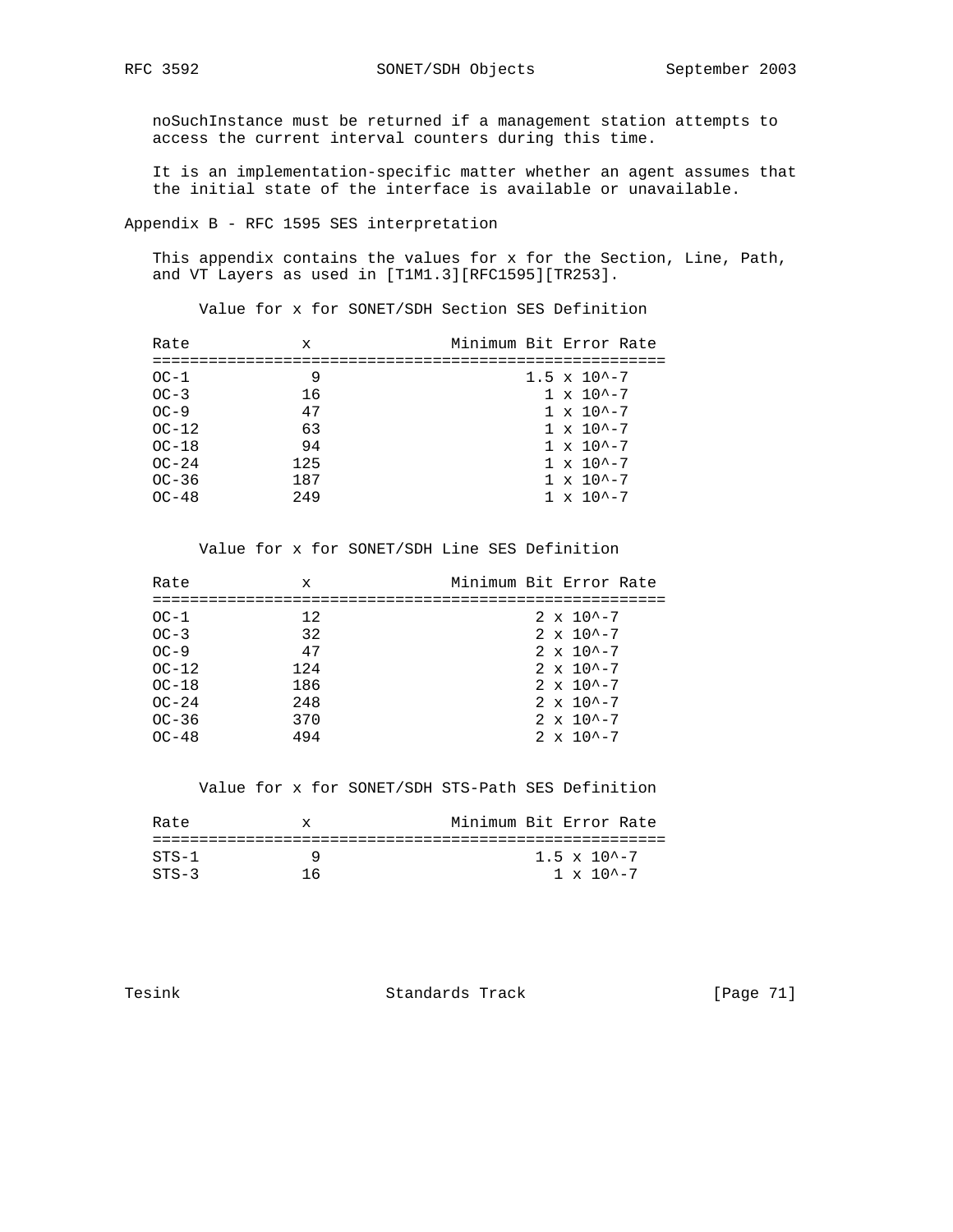Value for x for SONET/SDH VT-Path SES Definition

| Rate        | x.  | Minimum Bit Error Rate |
|-------------|-----|------------------------|
|             |     |                        |
| VT1.5       |     | $2 \times 10^{4} - 6$  |
| VT 2        |     | $2 \times 10^{4} - 6$  |
| 7T R        |     | $2 \times 10^{4} - 6$  |
| <u> የምፍ</u> | 1 4 | $2 \times 10^{4} - 6$  |

Author's Address

 Kaj Tesink Telcordia Technologies 331 Newman Springs Road P.O. Box 7020 Red Bank, NJ 07701-7020

 Phone: (732) 758-5254 EMail: kaj@research.telcordia.com

Tesink **Standards Track** [Page 72]